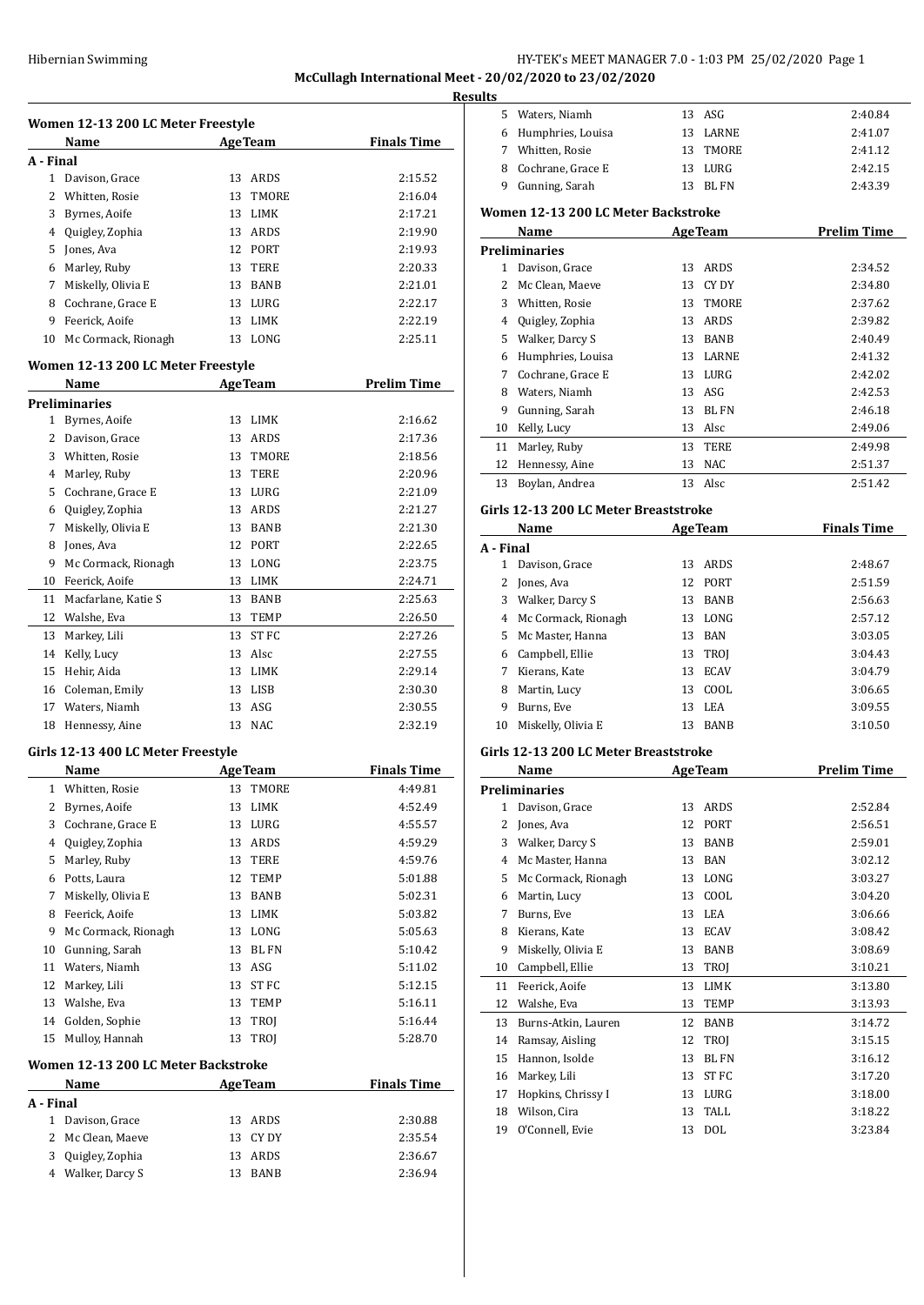| Hibernian Swimming | HY-TEK's MEET MANAGER 7.0 - 1:03 PM 25/02/2020 Page 2   |
|--------------------|---------------------------------------------------------|
|                    | McCullagh International Meet - 20/02/2020 to 23/02/2020 |

**Results**

|           | Women 12-13 200 LC Meter Butterfly         |                           |                    |
|-----------|--------------------------------------------|---------------------------|--------------------|
|           | Name                                       | <b>AgeTeam</b>            | <b>Finals Time</b> |
| A - Final |                                            |                           |                    |
|           | 1 Macfarlane, Katie S                      | 13 BANB                   | 2:33.03            |
|           | 2 Quigley, Zophia                          | 13 ARDS                   | 2:33.43            |
|           | 3 Poynton, Hannah                          | 12 TROJ                   | 2:46.64            |
|           | 4 Golden, Sophie                           | 13 TROJ                   | 2:55.84            |
|           | 5 Bayley, Eva                              | 13 NRS                    | 2:56.98            |
|           | 6 Robson, Holly N                          | 13 LISB                   | 3:03.05            |
|           | Women 12-13 200 LC Meter Butterfly         |                           |                    |
|           | Name                                       | <b>Example 2</b> Age Team | <b>Prelim Time</b> |
|           | <b>Preliminaries</b>                       |                           |                    |
|           | 1 Quigley, Zophia                          | 13 ARDS                   | 2:37.33            |
|           | 2 Macfarlane, Katie S                      | 13 BANB                   | 2:41.60            |
|           | 3 Poynton, Hannah                          | 12 TROJ                   | 2:49.73            |
|           | 4 Bayley, Eva                              | 13 NRS                    | 2:58.94            |
|           | 5 Golden, Sophie                           | 13 TROJ                   | 3:01.97            |
|           | 6 Robson, Holly N                          | 13 LISB                   | 3:12.11            |
|           |                                            |                           |                    |
|           | 7 Mc Cormack, Rionagh<br>Mulloy, Hannah    | 13 LONG                   | 3:22.89            |
|           |                                            | 13 TROJ                   | DQ                 |
|           | Girls 12-13 200 LC Meter IM                |                           |                    |
|           | Name                                       | <b>AgeTeam</b>            | <b>Finals Time</b> |
| A - Final |                                            | 13 ARDS                   |                    |
|           | 1 Davison, Grace                           |                           | 2:29.12            |
|           | 2 Macfarlane, Katie S                      | 13 BANB                   | 2:35.03            |
|           | 3 Whitten, Rosie                           | 13 TMORE                  | 2:36.81            |
|           | 4 Jones, Ava                               | 12 PORT                   | 2:37.41            |
|           | 5 Quigley, Zophia                          | 13 ARDS                   | 2:39.68            |
|           | 6 Byrnes, Aoife                            | 13 LIMK                   | 2:41.07            |
|           | 7 Humphries, Louisa                        | 13 LARNE                  | 2:44.22            |
| 8         | Marley, Ruby                               | 13 TERE                   | 2:44.32            |
| 9         | Cochrane, Grace E                          | 13 LURG                   | 2:44.39            |
| 10        | Bayley, Eva                                | 13 NRS                    | 2:49.69            |
|           | Girls 12-13 200 LC Meter IM                |                           |                    |
|           | Name                                       | <b>AgeTeam</b>            | <b>Prelim Time</b> |
|           | <b>Preliminaries</b>                       |                           |                    |
|           | 1 Davison, Grace                           | 13 ARDS                   | 2:29.87            |
|           | 2 Whitten, Rosie                           | 13 TMORE                  | 2:35.98            |
| 3         | Macfarlane, Katie S                        | 13<br>BANB                | 2:36.96            |
| 4         | Quigley, Zophia                            | 13 ARDS                   | 2:37.87            |
| 5         | Byrnes, Aoife                              | 13 LIMK                   | 2:39.79            |
| 6         | Jones, Ava                                 | 12 PORT                   | 2:40.06            |
| $*7$      | Marley, Ruby                               | 13 TERE                   | 2:44.68            |
| $*7$      | Cochrane, Grace E                          | 13 LURG                   | 2:44.68            |
| 9         | Bayley, Eva                                | <b>NRS</b><br>13          | 2:46.60            |
| 10        | Humphries, Louisa                          | 13 LARNE                  | 2:46.85            |
|           | Feerick, Aoife                             | 13<br>LIMK                |                    |
| 11        |                                            |                           | 2:46.87            |
| 12        | Walshe, Eva                                | 13<br>TEMP                | 2:48.19            |
|           | Campbell, Ellie                            | TROJ<br>13                | 2:51.63            |
| 13        |                                            |                           | 2:52.81            |
| 14        | Boylan, Andrea                             | Alsc<br>13                |                    |
| 15        | Coleman, Emily                             | LISB<br>13                |                    |
| 16        | Markey, Lili                               | ST FC<br>13               | 2:54.31<br>2:57.36 |
|           | Girls 12-13 400 LC Meter IM                |                           |                    |
|           | Name                                       | <b>AgeTeam</b>            | <b>Finals Time</b> |
|           | 1 Davison, Grace                           | 13 ARDS                   | 5:16.63            |
|           | 2 Macfarlane, Katie S<br>3 Walker, Darcy S | 13<br>BANB                | 5:35.21            |

| 4                | Walshe, Eva                           | 13 | TEMP           | 6:01.26            |
|------------------|---------------------------------------|----|----------------|--------------------|
| 5                | Poynton, Hannah                       | 12 | TROJ           | 6:09.64            |
|                  |                                       |    |                |                    |
|                  | Women 14 & Over 50 LC Meter Freestyle |    |                |                    |
|                  | Name                                  |    | <b>AgeTeam</b> | <b>Finals Time</b> |
| A - Final        |                                       |    |                |                    |
| 1                | Hill, Danielle                        | 21 | LARNE          | 25.29              |
| 2                | Mc Sharry, Mona                       | 20 | MARL           | 25.83              |
|                  | 3 Godden, Maria                       |    | 18 KILK        | 26.78              |
|                  | 4 Morris, Ciara                       |    | 18 WALES       | 26.84              |
| 5                | Trait, Naomi                          |    | 17 KILK        | 26.90              |
|                  | 6 De Torres, Rebecca                  |    | 16 WALES       | 27.07              |
|                  | 7 Musial, Zoe                         |    | 16 CWSL        | 27.08              |
|                  | 8 Wade, Saskia                        |    | 15 SYDS        | 27.13              |
|                  | 9 Kilgallen, Niamh                    |    | 21 NCD C       | 27.28              |
| 10               | Firth, Bethy                          |    | 24 ARDS        | 27.40              |
| <b>B</b> - Final |                                       |    |                |                    |
| 11               | Harvey, Giorgia                       |    | 18 Derwentside | 27.23              |
| 12               | Mc Crea, Alex                         |    | 19 CYBT        | 27.59              |
|                  | 13 Cosens, Elise                      |    | 15 SYDS        | 27.70              |
|                  | 14 Rowlands, Aisling                  |    | 15 TROJ        | 27.71              |
| *15              | Cambrook, Caitlin                     |    | 17 SUNE        | 27.74              |
|                  | *15 Shand, Holly J                    |    | 17 SYDS        | 27.74              |
|                  | 17 Maskell, Grace                     |    | 17 Derwentside | 27.76              |
|                  | 18 Mc Alorum, Mollie                  |    | 15 LEA         | 27.79              |
| 19               | Simpson, Ava A                        | 17 | <b>SYDS</b>    | 27.81              |
| 20               | Melbourne-Smith, Gabrielle            |    | 17 WALES       | 27.84              |
|                  | Women 14 & Over 50 LC Meter Freestyle |    |                |                    |
|                  | Name                                  |    | <b>AgeTeam</b> | <b>Prelim Time</b> |
|                  | <b>Preliminaries</b>                  |    |                |                    |
|                  | 1 Hill, Danielle                      | 21 | LARNE          | 25.42              |
|                  | 2 Mc Sharry, Mona                     | 20 | MARL           | 26.31              |
|                  | 3 Godden, Maria                       |    | 18 KILK        | 27.01              |
|                  | 4 Musial, Zoe                         |    | 16 CWSL        | 27.06              |
| 5                | Trait, Naomi                          |    | 17 KILK        | 27.08              |
|                  | 6 Kilgallen, Niamh                    |    | 21 NCD C       | 27.16              |
|                  | 7 Wade, Saskia                        |    | 15 SYDS        | 27.20              |
| 8                | Morris, Ciara                         |    | 18 WALES       | 27.28              |
| 9                | Firth, Bethy                          | 24 | ARDS           | 27.38              |
| 10               | De Torres, Rebecca                    | 16 | WALES          | 27.40              |
| 11               | Harvey, Giorgia                       | 18 | Derwentside    | 27.56              |
| 12               | Reid, Rebecca                         | 19 | ARDS           | 27.57              |
| 13               | Catterson, Victoria                   | 19 | ARDS           | 27.67              |
| $*14$            | Cosens, Elise                         | 15 | SYDS           | 27.80              |
| $*14$            | Rowlands, Aisling                     | 15 | TROJ           | 27.80              |
| $*16$            | Mc Alorum, Mollie                     | 15 | LEA            | 27.83              |
| $*16$            | Mc Crea, Alex                         |    | 19 CYBT        | 27.83              |
| *18              | Cambrook, Caitlin                     | 17 | <b>SUNE</b>    | 27.89              |
| $*18$            | Maskell, Grace                        | 17 | Derwentside    | 27.89              |
| 20               | Melbourne-Smith, Gabrielle            | 17 | WALES          | 27.91              |
| 21               | Shand, Holly J                        | 17 | SYDS           | 28.07              |
| 22               | Simpson, Ava A                        | 17 | SYDS           | 28.08              |
| 23               | Montgomery, Emma                      | 18 | ARDS           | 28.14              |
| 24               | Graville, Carys                       | 15 | WALES          | 28.16              |
| *25              | Rogers, Nemone                        | 15 | TROJ           | 28.18              |
| *25              | Solaja, Mia                           | 15 | TROJ           | 28.18              |
| 27               | Pountney, Naeve                       | 16 | BAN            | 28.20              |
| 28               | Baker, Jodie                          | 16 | FER            | 28.26              |
| 29               | Lee, Danielle M                       | 15 | ASG            | 28.29              |
| 30               | Osing, Cara                           | 17 | TEMP           | 28.32              |
|                  |                                       |    |                |                    |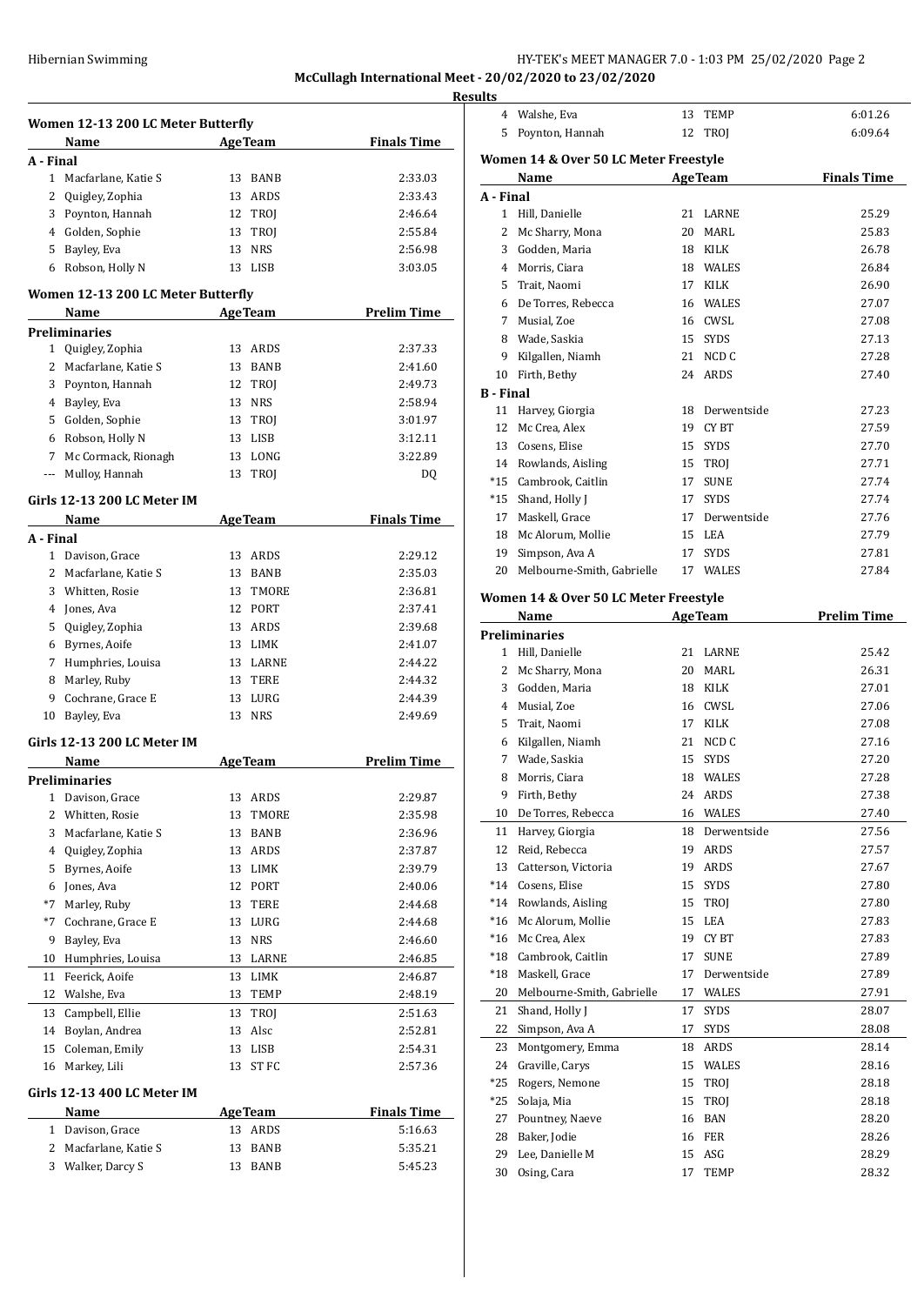# HY-TEK's MEET MANAGER 7.0 - 1:03 PM 25/02/2020 Page 3 **McCullagh International Meet - 20/02/2020 to 23/02/2020**

|                  | Preliminaries  (Women 14 & Over 50 LC Meter Freestyle) |    |                |                    |
|------------------|--------------------------------------------------------|----|----------------|--------------------|
|                  | Name                                                   |    | <b>AgeTeam</b> | <b>Prelim Time</b> |
| $*31$            | Delaney, Erin                                          | 16 | TEMP           | 28.42              |
| $*31$            | Donegan, Éle                                           | 17 | LEA            | 28.42              |
|                  | 33 Tuinstra, Dara A                                    | 17 | ASG            | 28.51              |
|                  | *34 Killen, Laura                                      |    | 17 CLNM        | 28.56              |
|                  | *34 Hamilton, Ellie                                    |    | 15 SYDS        | 28.56              |
|                  | 36 Feenan, Anna                                        |    | 17 SWSC        | 28.58              |
|                  | 37 Peveller, Madison                                   |    | 15 Derwentside | 28.61              |
| 38               | Hunter, Kelly                                          |    | 19 CKSTN       | 28.66              |
| 39               | Goodridge, Chloe                                       |    | 15 Nsc         | 28.70              |
| 40               | Dowling, Caoimhe                                       |    | 16 TROJ        | 28.71              |
| 41               | Mc Keown, Sasha                                        |    | 17 LISB        | 28.73              |
| 42               | Dickinson, Jessica                                     |    | 15 WALES       | 28.81              |
| 43               | Lovell, Madison                                        |    | 16 WALES       | 28.83              |
| $*44$            | Bailey, Sadhbh                                         |    | 16 NRS         | 28.87              |
|                  | *44 Green, Anna S                                      |    | 15 SYDS        | 28.87              |
|                  | 46 Donnelly, Evelyn                                    |    | 17 ADSC        | 28.91              |
|                  | 47 Urry, Amelia                                        |    | 16 BAN         | 28.97              |
| 48               | Allen, Naoise                                          |    | 15 VIK         | 29.01              |
| 49               | Quinn, Sasha A                                         |    | 16 LISB        | 29.07              |
| *50              | Hayes, Jasmyn                                          |    | 17 TROJ        | 29.10              |
| *50              | Lynch, Drew                                            | 17 | SWSC           | 29.10              |
| 52               | Martin, Leah                                           | 17 | TEMP           | 29.12              |
| 53               | Grace, Hannah                                          | 22 | LIMK           | 44.26              |
|                  |                                                        |    |                |                    |
|                  | Women 14 & Over 100 LC Meter Freestyle                 |    |                |                    |
|                  | Name                                                   |    | AgeTeam        | <b>Finals Time</b> |
| A - Final        |                                                        |    |                |                    |
| $\mathbf{1}$     | Mc Sharry, Mona                                        |    | 20 MARL        | 57.05              |
| $\mathbf{2}$     | Godden, Maria                                          |    | 18 KILK        | 57.58              |
| 3                | Morris, Ciara                                          |    | 18 WALES       | 57.97              |
|                  | 4 Bethel, Rachel                                       |    | 20 BAN         | 58.52              |
|                  | 5 Catterson, Victoria                                  |    | 19 ARDS        | 58.58              |
| 6                | McKenzie, Drew N                                       |    | 15 WCGX        | 58.61              |
| 7                | Wizard, Betsy                                          |    | 17 Nsc         | 58.64              |
| 8                | Harris, Medi                                           |    | 18 SGPY        | 58.68              |
| 9                | Kilgallen, Niamh                                       | 21 | NCD C          | 58.69              |
| 10               | Musial, Zoe                                            |    | 16 CWSL        | 58.80              |
| <b>B</b> - Final |                                                        |    |                |                    |
| 11               | Firth, Bethy                                           |    | 24 ARDS        | 58.25              |
| 12               | Trait, Naomi                                           | 17 | KILK           | 58.48              |
| 13               | Pritchard, Chloe                                       |    | 16 WALES       | 59.07              |
|                  | 14 Reid, Rebecca                                       |    | 19 ARDS        | 59.18              |
|                  | 15 Farrell, Danielle                                   |    | 17 SLIGO       | 59.19              |
|                  | 16 Wade, Saskia                                        |    | 15 SYDS        | 59.73              |
|                  | 17 Donegan, Éle                                        |    | 17 LEA         | 59.92              |
|                  | 18 Mc Crea, Alex                                       |    | 19 CYBT        | 59.97              |
|                  | 19 Mc Alorum, Mollie                                   |    | 15 LEA         | 1:00.03            |
|                  | 20 Williams, Ciara                                     |    | 16 NAC         | 1:02.26            |
|                  |                                                        |    |                |                    |
|                  | Women 14 & Over 100 LC Meter Freestyle                 |    |                |                    |
|                  | Name                                                   |    | <b>AgeTeam</b> | <b>Prelim Time</b> |
|                  | <b>Preliminaries</b>                                   |    |                |                    |
|                  | 1 Godden, Maria                                        |    | 18 KILK        | 57.60              |
|                  | 2 Mc Sharry, Mona                                      | 20 | MARL           | 57.90              |
|                  | 3 Bethel, Rachel                                       |    | 20 BAN         | 58.16              |
|                  | 4 Morris, Ciara                                        |    | 18 WALES       | 58.41              |
|                  | 5 Wizard, Betsy                                        |    | 17 Nsc         | 58.59              |
|                  | *6 Harris, Medi                                        |    | 18 SGPY        | 58.71              |
|                  | *6 Catterson, Victoria                                 |    | 19 ARDS        | 58.71              |
|                  | *6 McKenzie, Drew N                                    |    | 15 WCGX        | 58.71              |
|                  |                                                        |    |                |                    |

| <b>Results</b> |                        |    |                |         |
|----------------|------------------------|----|----------------|---------|
| 9              | Kilgallen, Niamh       |    | 21 NCD C       | 58.78   |
| 10             | Musial, Zoe            | 16 | CWSL           | 58.82   |
| 11             | Trait, Naomi           | 17 | KILK           | 59.07   |
| $*12$          | Farrell, Danielle      | 17 | <b>SLIGO</b>   | 59.23   |
| *12            | Firth, Bethy           |    | 24 ARDS        | 59.23   |
| 14             | Reid, Rebecca          |    | 19 ARDS        | 59.59   |
| 15             | Pritchard, Chloe       |    | 16 WALES       | 59.65   |
| 16             | Donegan, Éle           | 17 | LEA            | 59.79   |
| 17             | Mc Alorum, Mollie      | 15 | LEA            | 59.83   |
| 18             | Mc Crea. Alex          |    | 19 CYBT        | 59.98   |
| 19             | Wade, Saskia           | 15 | <b>SYDS</b>    | 1:00.03 |
| 20             | Williams, Ciara        |    | 16 NAC         | 1:00.11 |
| 21             | Rowlands, Aisling      |    | 15 TROJ        | 1:00.46 |
| 22             | Osing, Cara            | 17 | <b>TEMP</b>    | 1:00.50 |
| 23             | Killen, Laura          | 17 | CLNM           | 1:00.55 |
| 24             | De Torres, Rebecca     |    | 16 WALES       | 1:00.57 |
| 25             | Hamilton, Ellie        | 15 | <b>SYDS</b>    | 1:00.67 |
| 26             | Montgomery, Emma       |    | 18 ARDS        | 1:00.69 |
| 27             | Lovell, Madison        |    | 16 WALES       | 1:00.70 |
| 28             | Feenan, Anna           | 17 | SWSC           | 1:00.86 |
| 29             | Harvey, Giorgia        | 18 | Derwentside    | 1:00.89 |
| 30             | O'Shea, Hannah         |    | 16 DOL         | 1:00.94 |
| 31             | Cosens, Elise          | 15 | <b>SYDS</b>    | 1:00.96 |
| 32             | Rogers, Nemone         | 15 | TROJ           | 1:01.01 |
| 33             | Shand, Holly J         | 17 | <b>SYDS</b>    | 1:01.09 |
| 34             | Mc Cartney, Ellie      |    | 15 ENSK        | 1:01.11 |
| 35             | Macdougald, Jena       | 18 | <b>OTTER</b>   | 1:01.16 |
|                | 36 Goodridge, Chloe    |    | 15 Nsc         | 1:01.17 |
| 37             | Paterson, Lauren       |    | 17 WCGX        | 1:01.29 |
| 38             | Peveller, Madison      | 15 | Derwentside    | 1:01.41 |
| 39             | Lee, Danielle M        |    | 15 ASG         | 1:01.43 |
| 40             | Maskell, Grace         |    | 17 Derwentside | 1:01.44 |
| 41             | McQueenie, Elise       |    | 16 SYDS        | 1:01.60 |
| 42             | Urry, Amelia           |    | 16 BAN         | 1:01.78 |
|                | 43 Rooney, Cora        |    | 15 ENSK        | 1:01.81 |
| 44             | Simpson, Ava A         | 17 | <b>SYDS</b>    | 1:01.86 |
|                | 45 Watson, Aimee       | 16 | <b>SYDS</b>    | 1:01.87 |
| $*46$          | Graville, Carys        |    | 15 WALES       | 1:01.92 |
| *46            | Kay, Ella              |    | 16 Nsc         | 1:01.92 |
| 48             | Ferris, Scarlett       |    | 16 SYDS        | 1:02.11 |
| 49             | Green, Anna S          |    | 15 SYDS        | 1:02.12 |
| 50             | Baker, Jodie           |    | 16 FER         | 1:02.18 |
| 51             | Bailey, Sadhbh         |    | 16 NRS         | 1:02.26 |
| *52            | Pountney, Naeve        |    | 16 BAN         | 1:02.42 |
| *52            | Wood, Isabelle         | 15 | SYDS           | 1:02.42 |
| 54             | Hayes, Jasmyn          | 17 | TROJ           | 1:02.70 |
| 55             | Mc Bride, Hope         | 17 | ARDS           | 1:02.79 |
| 56             | Mc Keown, Sasha        | 17 | LISB           | 1:02.86 |
| 57             | Lynch, Drew            | 17 |                |         |
| 58             | Allen, Naoise          |    | SWSC<br>15 VIK | 1:02.90 |
| 59             | Solaja, Mia            | 15 |                | 1:02.93 |
|                |                        |    | TROJ           | 1:03.04 |
| 60             | Dowling, Caoimhe       | 16 | TROJ           | 1:03.12 |
| 61             | Hunter, Kelly          |    | 19 CKSTN       | 1:03.25 |
| 62             | Fane, Heather          |    | 15 DOL         | 1:03.44 |
| 63             | Falls, Ellie           |    | 17 LARNE       | 1:03.83 |
| 64             | Cambrook, Caitlin      | 17 | ${\tt SUNE}$   | 1:04.14 |
| 65             | Ward, Ellen            | 17 | TEMP           | 1:04.48 |
| 66             | Delaney, Erin          | 16 | TEMP           | 1:04.66 |
| 67             | Summers-Newton, Maisie | 17 | Nsc            | 1:16.39 |
| 68             | Grace, Hannah          | 22 | LIMK           | 1:35.23 |
|                |                        |    |                |         |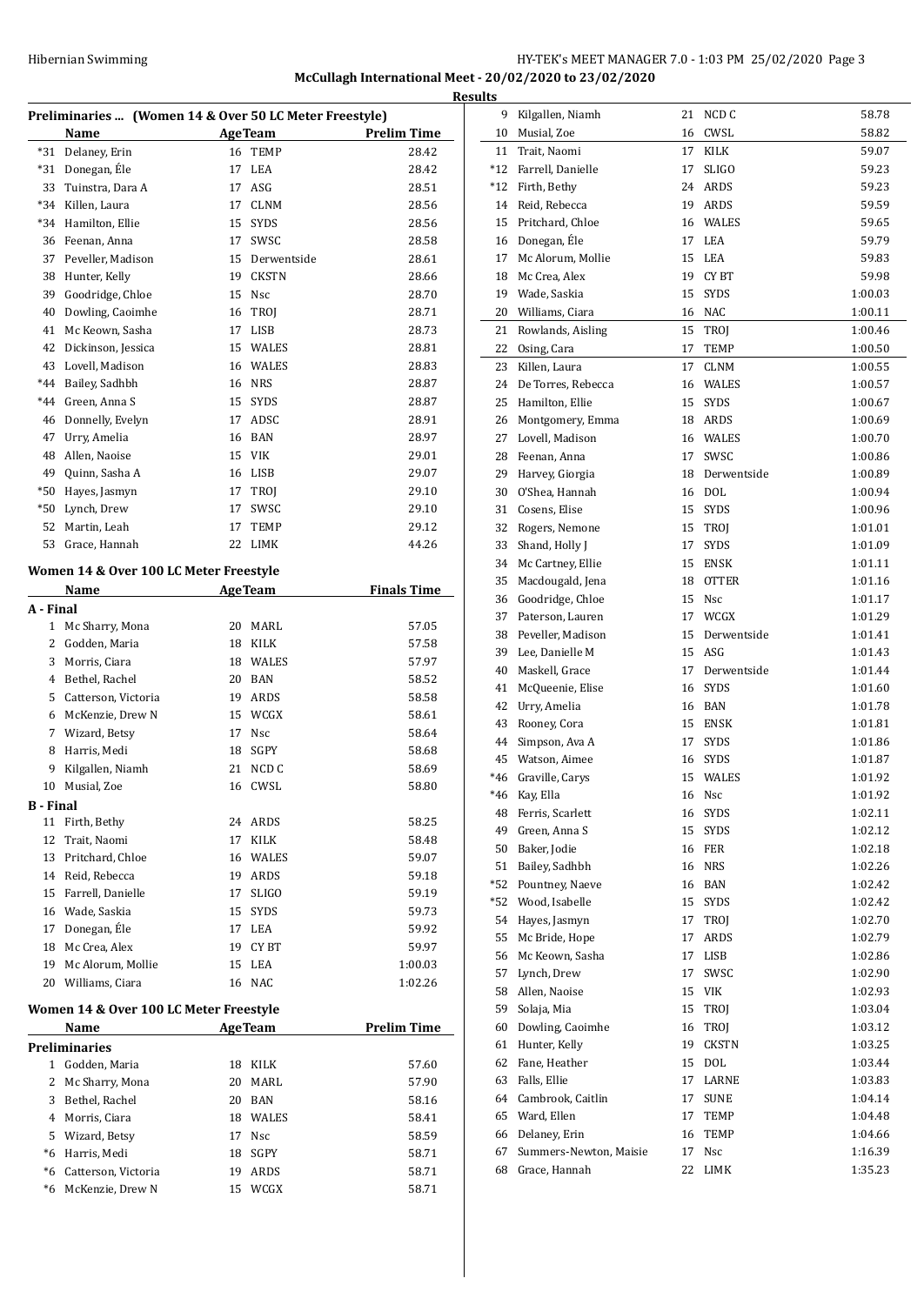#### Hibernian Swimming HY-TEK's MEET MANAGER 7.0 - 1:03 PM 25/02/2020 Page 4 **McCullagh International Meet - 20/02/2020 to 23/02/2020 Resul**

**Women 14 & Over 200 LC Meter Freestyle Name Age Team Finals Time A - Final** Wood, Abbie 21 LBORO 1:59.96 Thomas, Alys 30 SUNY 2:00.54 Willmott, Aimee 27 Stirling Uni 2:00.96 O'Connor, Siobhan-Marie 25 LBORO 2:02.07 Miley, Hannah L 31 UoAPST 2:02.72 Godden, Maria 18 KILK 2:04.26 Shanahan, Katie 16 WCGX 2:04.70 Wizard, Betsy 17 Nsc 2:05.66 Bethel, Rachel 20 BAN 2:05.81 Catterson, Victoria 19 ARDS 2:06.06 **B - Final** Harris, Medi 18 SGPY 2:06.03 Kane, Amelia 17 ARDS 2:06.29 13 Dickinson, Jessica 15 WALES 2:06.70 Knox, Julia K 17 BANB 2:06.72 Firth, Bethy 24 ARDS 2:07.08 Trait, Naomi 17 KILK 2:07.66 O'Shea, Hannah 16 DOL 2:09.43 McKenzie, Drew N 15 WCGX 2:09.62 19 Rowlands, Aisling 15 TROJ 2:10.54 Feenan, Anna 17 SWSC 2:10.62 **Women 14 & Over 200 LC Meter Freestyle Name Age Team Prelim Time Preliminaries** Thomas, Alys 30 SUNY 1:59.65 Wood, Abbie 21 LBORO 2:00.69 Willmott, Aimee 27 Stirling Uni 2:01.32 O'Connor, Siobhan-Marie 25 LBORO 2:02.03 Godden, Maria 18 KILK 2:03.30 Miley, Hannah L 31 UoAPST 2:03.48 Bethel, Rachel 20 BAN 2:04.73 Shanahan, Katie 16 WCGX 2:05.02 Catterson, Victoria 19 ARDS 2:05.57 Wizard, Betsy 17 Nsc 2:06.10 Knox, Julia K 17 BANB 2:06.90 Harris, Medi 18 SGPY 2:07.18 Kane, Amelia 17 ARDS 2:07.21 Trait, Naomi 17 KILK 2:07.55 Dickinson, Jessica 15 WALES 2:07.57 McKenzie, Drew N 15 WCGX 2:08.69 Mc Kibbin, Ellie 16 ARDS 2:08.92 18 Rowlands, Aisling 15 TROJ 2:09.26 O'Shea, Hannah 16 DOL 2:09.28 Feenan, Anna 17 SWSC 2:09.48 Firth, Bethy 24 ARDS 2:09.51 Lovell, Madison 16 WALES 2:09.68 Hamilton, Ellie 15 SYDS 2:10.35 Osing, Cara 17 TEMP 2:10.36 Shiels, Ellis 18 WCGX 2:10.52 Mc Cartney, Ellie 15 ENSK 2:10.73 Mc Alorum, Mollie 15 LEA 2:11.23 28 Shand, Holly J 17 SYDS 2:11.34 29 Bailey, Katherine 16 MPCX 2:11.76 Rogers, Nemone 15 TROJ 2:11.84 31 Goodridge, Chloe 15 Nsc 2:11.97 Morris, Ciara 18 WALES 2:12.18

| ts    |                                        |    |             |         |
|-------|----------------------------------------|----|-------------|---------|
| 33    | Henderson, Emma                        | 22 | BAN         | 2:12.30 |
| 34    | O'Hara, Brogán                         | 22 | LEA         | 2:12.53 |
| 35    | Gannon, Jessica                        | 16 | <b>NCLC</b> | 2:12.62 |
| 36    | Cosens, Elise                          |    | 15 SYDS     | 2:12.76 |
| 37    | Dowling, Caoimhe                       | 16 | TROJ        | 2:12.85 |
| 38    | Wade, Saskia                           | 15 | <b>SYDS</b> | 2:12.91 |
| 39    | Montgomery, Emma                       |    | 18 ARDS     | 2:12.95 |
| $*40$ | Lee, Danielle M                        |    | 15 ASG      | 2:13.20 |
| $*40$ | Paterson, Lauren                       | 17 | WCGX        | 2:13.20 |
| 42    | Williams, Ciara                        | 16 | NAC         | 2:13.72 |
| 43    | Wood, Isabelle                         | 15 | <b>SYDS</b> | 2:13.78 |
| 44    | McQueenie, Elise                       |    | 16 SYDS     | 2:14.58 |
| 45    | Cunningham, Karla                      | 17 | MULL        | 2:14.64 |
| 46    | Mulhall, Pippa                         | 18 | TROJ        | 2:14.84 |
| 47    | Carroll, Ella                          | 15 | NCL L       | 2:15.06 |
| 48    | Maskell, Grace                         | 17 | Derwentside | 2:15.31 |
| 49    | Harper, Bobbi                          | 15 | Nsc         | 2:15.82 |
| 50    | O'Rourke, Taylor                       | 17 | <b>Nsc</b>  | 2:16.03 |
| 51    | Bentley, Hazel C                       | 16 | ASG         | 2:16.28 |
| 52    | Kay, Ella                              |    | 16 Nsc      | 2:16.30 |
| 53    | Cox, Andrea S                          | 17 | LISB        | 2:16.37 |
| 54    | Mc Bride, Hope                         | 17 | ARDS        | 2:16.42 |
| 55    | Mackie, Alice                          | 14 | <b>SYDS</b> | 2:16.48 |
| 56    | Baker, Jodie                           | 16 | <b>FER</b>  | 2:16.69 |
| 57    | Carroll, Anna                          | 16 | <b>DOL</b>  | 2:16.98 |
| 58    | Sweeney, Kate                          | 15 | <b>TEMP</b> | 2:17.02 |
| 59    | Falls, Ellie                           | 17 | LARNE       | 2:17.17 |
| 60    | Hayes, Jasmyn                          | 17 | TROJ        | 2:17.33 |
| 61    | Simpson, Ava A                         | 17 | <b>SYDS</b> | 2:17.53 |
| 62    | Kearney, Sorcha                        | 18 | <b>BLFN</b> | 2:17.69 |
| $*63$ | Graville, Carys                        | 15 | WALES       | 2:17.91 |
| $*63$ | Stoker, Holly                          |    | 14 SUNE     | 2:17.91 |
| 65    | Solaja, Mia                            | 15 | TROJ        | 2:18.02 |
| 66    | Stephens, Arwen                        | 15 | WALES       | 2:18.14 |
| 67    | Heeps, Jessica                         | 14 | <b>SYDS</b> | 2:19.32 |
| 68    | Bailey, Sadhbh                         | 16 | <b>NRS</b>  | 2:19.36 |
| 69    | Delaney, Erin                          | 16 | <b>TEMP</b> | 2:19.68 |
| 70    | Lynch, Drew                            | 17 | SWSC        | 2:19.85 |
| 71    | Mc Keown, Sasha                        | 17 | <b>LISB</b> | 2:20.25 |
| 72    | MC Guire, Lily                         | 15 | LEA         | 2:20.85 |
| 73    | Dalton, Robyn                          | 16 | <b>NAC</b>  | 2:23.59 |
|       | Vaman 14 & Over 400 LC Mater Freestyle |    |             |         |

#### **Women 14 & Over 400 LC Meter Freestyle**

|                  | Name                |    | <b>AgeTeam</b> | <b>Finals Time</b> |
|------------------|---------------------|----|----------------|--------------------|
| A - Final        |                     |    |                |                    |
| 1                | Kane, Amelia        | 17 | ARDS           | 4:23.54            |
| 2                | Bethel, Rachel      | 20 | BAN            | 4:24.09            |
| 3                | Catterson, Victoria | 19 | ARDS           | 4:24.84            |
| 4                | Dickinson, Jessica  | 15 | WALES          | 4:26.23            |
| 5                | Lovell, Madison     | 16 | <b>WALES</b>   | 4:31.56            |
| 6                | Hodgins, Grace S    | 15 | <b>TROI</b>    | 4:31.89            |
| 7                | Gannon, Jessica     | 16 | <b>NCLC</b>    | 4:33.33            |
| 8                | O'Shea, Hannah      | 16 | DOL            | 4:34.26            |
| 9                | Rowlands, Aisling   | 15 | <b>TROI</b>    | 4:36.28            |
| 10               | Mc Alorum, Mollie   | 15 | LEA            | 4:36.71            |
| <b>B</b> - Final |                     |    |                |                    |
| 11               | Bailey, Katherine   | 16 | <b>MPCX</b>    | 4:28.54            |
| 12               | Osing, Cara         | 17 | <b>TEMP</b>    | 4:34.25            |
| 13               | McQueenie, Elise    | 16 | <b>SYDS</b>    | 4:36.40            |
| 14               | Bentley, Hazel C    | 16 | ASG            | 4:37.46            |
| 15               | Feenan, Anna        | 17 | SWSC           | 4:39.60            |
| 16               | Paterson, Lauren    | 17 | WCGX           | 4:42.40            |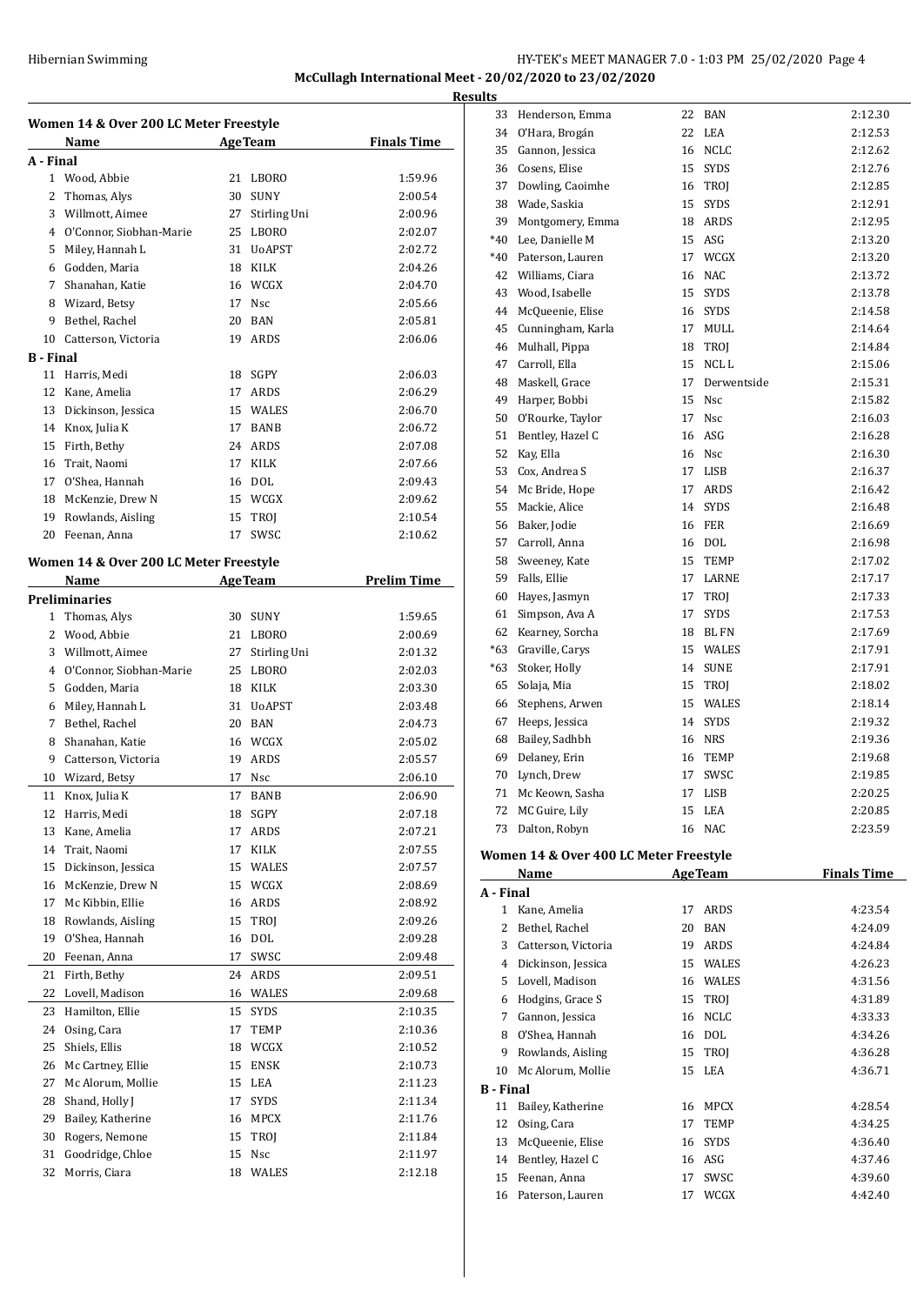# Hibernian Swimming HY-TEK's MEET MANAGER 7.0 - 1:03 PM 25/02/2020 Page 5 **McCullagh International Meet - 20/02/2020 to 23/02/2020**

|     |                                                             |    |                |                    | <b>Results</b> |
|-----|-------------------------------------------------------------|----|----------------|--------------------|----------------|
|     | B - Final  (Women 14 & Over 400 LC Meter Freestyle)<br>Name |    | <b>AgeTeam</b> | <b>Finals Time</b> |                |
|     | 17 Harper, Bobbi                                            |    | 15 Nsc         | 4:43.01            |                |
|     | 18 Doran, Aoife                                             |    | 14 Alsc        | 4:43.03            |                |
| 19  | Mulhall, Pippa                                              |    | 18 TROJ        | 4:44.67            |                |
| 20  | Solaja, Mia                                                 | 15 | TROJ           | 4:45.30            | 1              |
|     | Women 14 & Over 400 LC Meter Freestyle                      |    |                |                    |                |
|     | Name                                                        |    | <b>AgeTeam</b> | <b>Prelim Time</b> | 1              |
|     | Preliminaries                                               |    |                |                    |                |
|     | 1 Kane, Amelia                                              | 17 | ARDS           | 4:26.77            |                |
|     | 2 Dickinson, Jessica                                        |    | 15 WALES       | 4:27.51            |                |
|     | 3 Bethel, Rachel                                            |    | 20 BAN         | 4:28.38            |                |
|     | 4 Catterson, Victoria                                       |    | 19 ARDS        | 4:30.02            |                |
|     | 5 Lovell, Madison                                           |    | 16 WALES       | 4:30.35            |                |
|     | 6 Hodgins, Grace S                                          |    | 15 TROJ        | 4:30.64            | 1              |
| 7   | O'Shea, Hannah                                              |    | 16 DOL         | 4:31.39            | 2              |
| 8   | Gannon, Jessica                                             |    | 16 NCLC        | 4:32.14            | 2<br>2         |
| 9   | Rowlands, Aisling                                           |    | 15 TROJ        | 4:33.64            |                |
|     | 10 Mc Alorum, Mollie                                        |    | 15 LEA         | 4:34.73            |                |
|     |                                                             |    | 16 MPCX        |                    | 2              |
|     | 11 Bailey, Katherine                                        |    |                | 4:34.82            | 2              |
|     | 12 Paterson, Lauren                                         |    | 17 WCGX        | 4:36.39            | 2              |
| 13  | Osing, Cara                                                 | 17 | TEMP           | 4:37.41            |                |
| 14  | McQueenie, Elise                                            |    | 16 SYDS        | 4:38.51            |                |
| 15  | Feenan, Anna                                                | 17 | SWSC           | 4:38.61            | 2              |
| 16  | Doran, Aoife                                                |    | 14 Alsc        | 4:41.64            |                |
| 17  | Solaja, Mia                                                 |    | 15 TROJ        | 4:41.68            | Wo             |
| 18  | Harper, Bobbi                                               |    | 15 Nsc         | 4:42.11            |                |
| 19  | Mulhall, Pippa                                              | 18 | TROJ           | 4:42.63            |                |
| 20  | Bentley, Hazel C                                            |    | 16 ASG         | 4:43.09            |                |
| 21  | Kelly, Ruth                                                 |    | 15 NRS         | 4:43.44            |                |
| 22  | Thomas, Bethan                                              |    | 16 Nsc         | 4:43.83            |                |
| 23  | Cunningham, Karla                                           | 17 | MULL           | 4:43.96            |                |
| 24  | Hamilton, Ellie                                             | 15 | <b>SYDS</b>    | 4:44.49            |                |
| 25  | Lee, Danielle M                                             |    | 15 ASG         | 4:45.52            |                |
| 26  | Cooke, Olwyn                                                | 17 | NCL L          | 4:45.68            |                |
| 27  | Heeps, Jessica                                              | 14 | <b>SYDS</b>    | 4:45.81            |                |
| 28  | Carroll, Anna                                               |    | 16 DOL         | 4:46.03            |                |
| 29. | Mc Cabrey, Hannah A                                         | 15 | LURG           | 4:46.38            |                |
| 30  | Ryan, Christine                                             | 18 | NEN            | 4:47.20            | 1              |
|     | 31 Kay, Ella                                                |    | 16 Nsc         | 4:47.77            | 1              |
| 32  | Ahearne, Niamh                                              |    | 17 KILK        | 4:48.04            | 1              |
|     | 33 Cosens, Elise                                            | 15 | <b>SYDS</b>    | 4:49.56            | 1              |
| 34  | O'Rourke, Taylor                                            | 17 | Nsc            | 4:50.04            | 1              |
| 35  | Jamison, Toni M                                             |    | 15 LISB        | 4:50.72            | 1              |
| 36  | Stoker, Holly                                               | 14 | <b>SUNE</b>    | 4:51.08            | 1              |
| 37  | Fane, Heather                                               |    | 15 DOL         | 4:51.82            | 1              |
| 38  | Robson, Jessika K                                           |    | 14 LISB        | 4:52.31            | 2              |
| 39  | Dawson, Aimee                                               |    | 14 LURG        | 4:54.18            | 2              |
| 40  | Griffin, Carol                                              | 15 | SHARK          | 5:05.99            | 2              |
| 41  | Ryan, Tori C                                                |    | 16 ASG         | 5:07.02            | 2              |
| 42  | Summers-Newton, Maisie                                      | 17 | Nsc            | 5:36.14            | 2              |
| 43  | Grace, Hannah                                               |    | 22 LIMK        | 6:57.48            | 2              |
| --- | Sweeney, Kate                                               | 15 | TEMP           | DQ                 | 2              |
|     |                                                             |    |                |                    |                |

#### **Women 14 & Over 800 LC Meter Freestyle**

| <b>Name</b>         | <b>AgeTeam</b> | <b>Finals Time</b> |
|---------------------|----------------|--------------------|
| 1 Kane, Amelia      | 17 ARDS        | 9:09.32            |
| 2 Hodgins, Grace S  | 15 TROI        | 9:09.93            |
| 3 Bailey, Katherine | 16 MPCX        | 9:10.02            |
| 4 O'Shea, Hannah    | 16 DOL         | 9:24.54            |
|                     |                |                    |

| Name<br>AgaTaam |                                         |    |              | Finale Time |
|-----------------|-----------------------------------------|----|--------------|-------------|
|                 | Vomen 14 & Over 1500 LC Meter Freestyle |    |              |             |
| 29              | MC Guire, Lily                          | 15 | LEA          | 10:19.01    |
| 28              | Sweeney, Kate                           | 15 | <b>TEMP</b>  | 10:11.97    |
| 27              | Stoker, Holly                           | 14 | <b>SUNE</b>  | 10:02.95    |
| 26              | Mc Connell, Erin                        | 20 | ARDS         | 10:01.62    |
| 25              | Dawson, Aimee                           | 14 | LURG         | 9:56.94     |
| 24              | Sheehy, Lily J                          | 15 | ASG          | 9:56.48     |
| 23              | Heeps, Jessica                          | 14 | <b>SYDS</b>  | 9:55.59     |
| 22              | Robson, Jessika K                       | 14 | <b>LISB</b>  | 9:54.06     |
| 21              | Cunningham, Karla                       | 17 | MULL         | 9:53.98     |
| 20              | Mc Cabrey, Hannah A                     | 15 | LURG         | 9:52.07     |
| 19              | Kay, Ella                               | 16 | <b>Nsc</b>   | 9:51.13     |
| 18              | Thomas, Bethan                          | 16 | Nsc          | 9:50.39     |
| 17              | O'Rourke, Taylor                        | 17 | Nsc          | 9:47.80     |
| 16              | Tuinstra, Dara A                        | 17 | ASG          | 9:47.77     |
| 15              | Carroll, Ella                           | 15 | NCL L        | 9:47.20     |
| 14              | Wood, Isabelle                          | 15 | <b>SYDS</b>  | 9:46.28     |
| 13              | O'Hara, Brogán                          | 22 | <b>LEA</b>   | 9:44.04     |
| 12              | Bentley, Hazel C                        | 16 | ASG          | 9:36.95     |
| 11              | Doran, Aoife                            | 14 | Alsc         | 9:36.20     |
| 10              | Goodridge, Chloe                        | 15 | <b>Nsc</b>   | 9:35.17     |
| 9               | Harper, Bobbi                           | 15 | <b>Nsc</b>   | 9:35.02     |
| 8               | Hamilton, Ellie                         | 15 | <b>SYDS</b>  | 9:33.97     |
| 7               | Kelly, Ruth                             | 15 | <b>NRS</b>   | 9:32.51     |
| 6               | Farrell, Danielle                       | 17 | <b>SLIGO</b> | 9:27.49     |
| 5               | Mc Alorum, Mollie                       | 15 | LEA          | 9:26.76     |

#### **Women 14 & Over 1500 LC Meter Freestyle Name Age Team Finals Time**  Kane, Amelia 17 ARDS 17:29.12 2 Bailey, Katherine 16 MPCX 17:35.87 3 Hodgins, Grace S 15 TROJ 17:56.13 Mc Alorum, Mollie 15 LEA 18:03.91 McQueenie, Elise 16 SYDS 18:06.18 Harper, Bobbi 15 Nsc 18:15.74 Gannon, Jessica 16 NCLC 18:20.37 8 Bentley, Hazel C 16 ASG 18:22.25 9 Carroll, Ella 15 NCL L 18:23.06 Thomas, Bethan 16 Nsc 18:24.84 O'Hara, Brogaán 22 LEA 18:28.99 Heeps, Jessica 14 SYDS 18:44.51 Kay, Ella 16 Nsc 18:44.57 Dawson, Aimee 14 LURG 19:00.91 Ryan, Christine 18 NEN 19:14.48 Sweeney, Kate 15 TEMP 19:23.14 Noble, Amy 14 ASG 19:27.14 Boyd, Alyssa 14 ARDS 19:37.38 Nita, Kseniya 14 NEN 19:42.54 Friel, Rebekah 14 ADSC 19:54.82 Gleeson, Laura 18 TEMP 19:59.88 Shiels, Ciara 18 SPL 20:06.99 23 O'Neill, Aine H 14 TROJ 20:15.48 Wassel, Stacey 16 SLIGO 20:21.42 Dore, Emily 15 ASK 20:28.91 Kennedy, Aoife 16 SPL 20:45.71

#### **Women 14 & Over 50 LC Meter Backstroke**

| Name                |  | <b>Finals Time</b>                                                   |
|---------------------|--|----------------------------------------------------------------------|
| A - Final           |  |                                                                      |
| *1 Dawson, Kathleen |  | 28.35                                                                |
| *1 Hill, Danielle   |  | 28.35                                                                |
| West, Harriet       |  | 28.97                                                                |
| 4 Harris, Medi      |  | 29.13                                                                |
|                     |  | <b>AgeTeam</b><br>23 Stirling Uni<br>21 LARNE<br>23 LBORO<br>18 SGPY |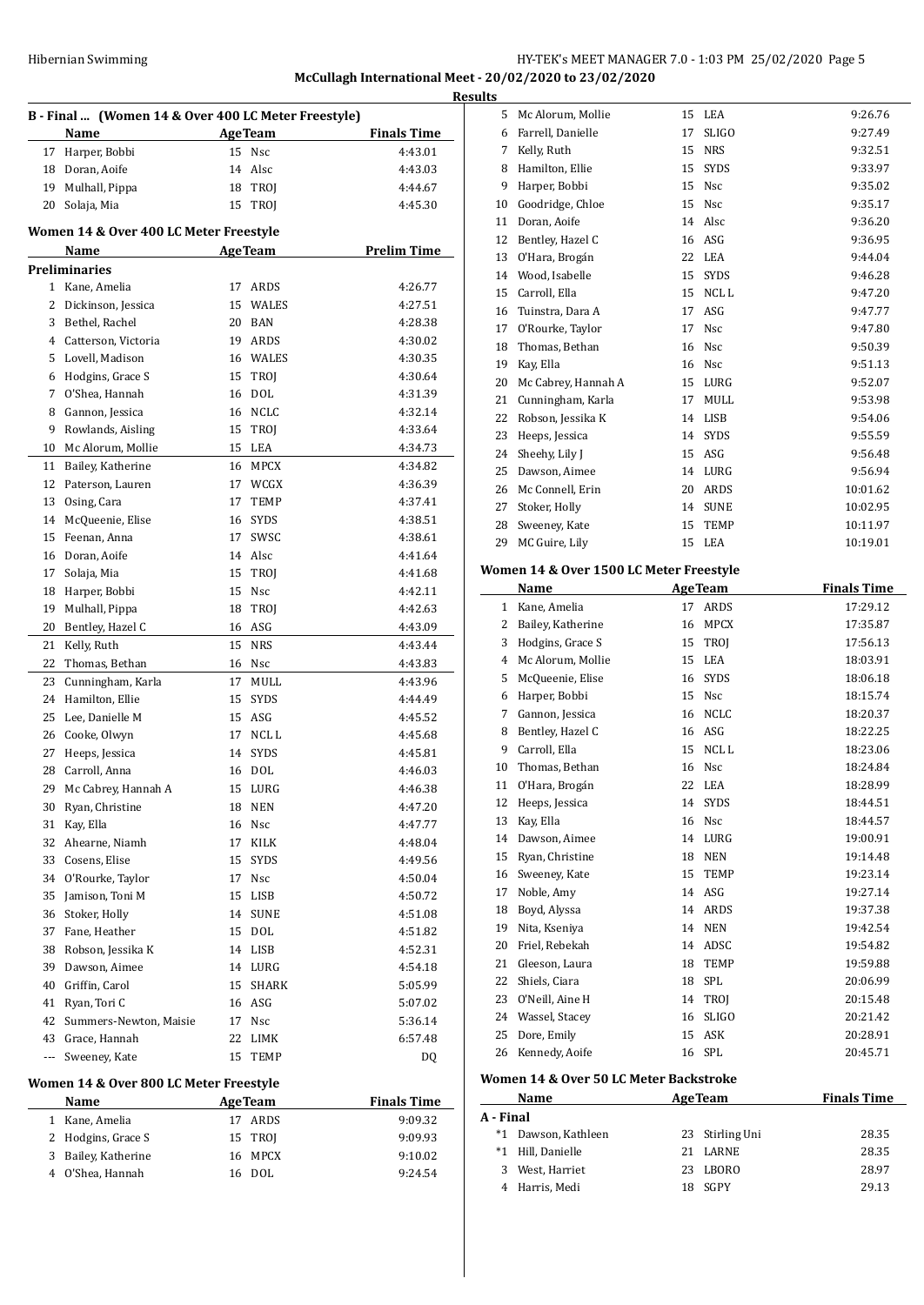# HY-TEK's MEET MANAGER 7.0 - 1:03 PM 25/02/2020 Page 6 **McCullagh International Meet - 20/02/2020 to 23/02/2020**

|                  | A - Final  (Women 14 & Over 50 LC Meter Backstroke) |    |                |                    |  |
|------------------|-----------------------------------------------------|----|----------------|--------------------|--|
|                  | Name                                                |    | <b>AgeTeam</b> | <b>Finals Time</b> |  |
| 5.               | Godden, Maria                                       | 18 | <b>KILK</b>    | 29.41              |  |
| 6                | Macdougald, Jena                                    | 18 | <b>OTTER</b>   | 29.68              |  |
| 7                | Reid, Rebecca                                       | 19 | ARDS           | 30.12              |  |
| 8                | Green, Anna S                                       | 15 | <b>SYDS</b>    | 30.50              |  |
| 9                | Simpson, Ava A                                      | 17 | <b>SYDS</b>    | 30.64              |  |
| 10               | Turner, Ellie T                                     | 17 | <b>MPCX</b>    | 31.20              |  |
| <b>B</b> - Final |                                                     |    |                |                    |  |
| 11               | Quinn, Caoimhe                                      | 18 | Alsc           | 30.84              |  |
| 12               | Morris, Ciara                                       | 18 | <b>WALES</b>   | 30.87              |  |
| 13               | Cullen, Charlotte X                                 | 16 | TMORE          | 31.00              |  |
| 14               | Pritchard, Chloe                                    | 16 | <b>WALES</b>   | 31.06              |  |
| 15               | Lowe, Rebecca                                       | 18 | <b>ATH</b>     | 31.11              |  |
| 16               | Peveller, Madison                                   | 15 | Derwentside    | 31.18              |  |
| 17               | Rooney, Cora                                        | 15 | ENSK           | 31.20              |  |
| 18               | Harvey, Giorgia                                     | 18 | Derwentside    | 31.31              |  |
| 19               | Killen, Laura                                       | 17 | <b>CLNM</b>    | 31.50              |  |
| 20               | Tinsley, Florence                                   | 18 | <b>ARDS</b>    | 31.52              |  |

# **Women 14 & Over 50 LC Meter Backstroke**

|                | Name                       | <b>AgeTeam</b> |              | <b>Prelim Time</b> |
|----------------|----------------------------|----------------|--------------|--------------------|
|                | Preliminaries              |                |              |                    |
| 1              | Dawson, Kathleen           | 23             | Stirling Uni | 28.36              |
| $\overline{c}$ | Hill, Danielle             | 21             | <b>LARNE</b> | 28.78              |
| 3              | Godden, Maria              | 18             | KILK         | 29.33              |
| $\overline{4}$ | West, Harriet              | 23             | LBORO        | 29.40              |
| 5              | Macdougald, Jena           | 18             | <b>OTTER</b> | 29.68              |
| 6              | Harris, Medi               | 18             | SGPY         | 29.75              |
| 7              | Reid, Rebecca              | 19             | ARDS         | 30.18              |
| 8              | Simpson, Ava A             | 17             | <b>SYDS</b>  | 30.63              |
| 9              | Green, Anna S              | 15             | <b>SYDS</b>  | 30.66              |
| 10             | Turner, Ellie T            | 17             | <b>MPCX</b>  | 30.80              |
| *11            | Cullen, Charlotte X        | 16             | TMORE        | 30.91              |
| $*11$          | Peveller, Madison          | 15             | Derwentside  | 30.91              |
| 13             | Killen, Laura              | 17             | <b>CLNM</b>  | 30.94              |
| 14             | Rooney, Cora               | 15             | <b>ENSK</b>  | 30.96              |
| 15             | Quinn, Caoimhe             | 18             | Alsc         | 30.98              |
| 16             | Tinsley, Florence          |                | 18 ARDS      | 31.05              |
| 17             | Pritchard, Chloe           |                | 16 WALES     | 31.06              |
| 18             | Morris, Ciara              | 18             | WALES        | 31.17              |
| 19             | Lowe, Rebecca              | 18             | <b>ATH</b>   | 31.24              |
| 20             | Harvey, Giorgia            | 18             | Derwentside  | 31.49              |
| 21             | Martin, Leah               | 17             | TEMP         | 31.51              |
| 22             | Goodridge, Chloe           | 15             | Nsc          | 31.57              |
| 23             | Cambrook, Caitlin          | 17             | <b>SUNE</b>  | 31.66              |
| 24             | Shiels, Ellis              | 18             | WCGX         | 31.72              |
| 25             | Ferris, Scarlett           | 16             | <b>SYDS</b>  | 31.78              |
| 26             | Kazimierczak, Adrianna     | 16             | <b>SHARK</b> | 31.81              |
| 27             | Melbourne-Smith, Gabrielle |                | 17 WALES     | 31.82              |
| 28             | Delaney, Erin              | 16             | TEMP         | 31.88              |
| 29             | Bailey, Sadhbh             |                | 16 NRS       | 31.90              |
| 30             | Sorianosos, Riona          | 14             | <b>SUNE</b>  | 32.01              |
| 31             | Saunders, Rowan            | 16             | <b>SYDS</b>  | 32.02              |
| *32            | Dougal, Jenna              | 15             | Derwentside  | 32.04              |
| *32            | Grove, Thomasina           | 14             | CWSL         | 32.04              |
| 34             | Nolan, Beth                | 18             | SWSC         | 32.07              |
| 35             | Ashton, Iona               | 17             | <b>SHARK</b> | 32.42              |
| 36             | Bailey, Leagh              | 14             | <b>NRS</b>   | 32.75              |
| 37             | Rogers, Nemone             | 15             | <b>TROI</b>  | 32.80              |

| <b>Results</b> |                   |    |              |       |
|----------------|-------------------|----|--------------|-------|
| $*38$          | Pountney, Naeve   |    | 16 BAN       | 32.82 |
| *38            | Hill, Lucy        | 15 | <b>TMORE</b> | 32.82 |
| 40             | Walsh, Kallie     | 15 | <b>TERE</b>  | 32.93 |
| 41             | O'Kane, Moya      | 14 | <b>LISB</b>  | 33.02 |
| 42             | Fitzpatrick, Amy  | 19 | <b>UCD</b>   | 33.10 |
| 43             | Mc William, Tea   | 15 | <b>BMNY</b>  | 33.11 |
| 44             | Crighton, Fearne  | 15 | <b>MPCX</b>  | 33.19 |
| 45             | Moore, Julia      | 17 | <b>CURRA</b> | 33.25 |
| 46             | Gallagher, Elena  | 18 | TROI         | 33.38 |
| 47             | O'Mahony, Mairead | 17 | LARNE        | 33.56 |
| 48             | O'Donnell, Naoise | 17 | <b>SHARK</b> | 33.63 |
| 49             | Humphries, Amy    | 16 | LARNE        | 33.67 |
| $*50$          | Mc Knight, Lucy   | 16 | LARNE        | 33.77 |
| $*50$          | Kearney, Caoilin  | 17 | <b>BLFN</b>  | 33.77 |
| 52             | Clancy, Rose      | 17 | <b>LIMK</b>  | 33.80 |
| 53             | O'Shea, Aoife     | 17 | SWSC         | 33.94 |
| 54             | Byrne, Abby       | 16 | <b>ST FC</b> | 33.99 |
| 55             | Allen, Naoise     | 15 | <b>VIK</b>   | 34.03 |
| 56             | Mc Partlan, Alice | 17 | <b>SLIGO</b> | 34.04 |
| 57             | Ruddy, Lillie-May | 16 | <b>PDOWN</b> | 34.06 |
| 58             | Dunne, Kirsty     | 16 | ASG          | 34.26 |
| 59             | Logan, Eliza      | 14 | ADSC         | 34.37 |
| 60             | Browne, Alice L   | 15 | <b>TMORE</b> | 34.73 |
| 61             | Whitten, Lara     | 17 | <b>TMORE</b> | 34.79 |
| 62             | Young, Leone      | 16 | Billingham   | 35.14 |
| 63             | Brady, Siomha L   | 14 | <b>LISB</b>  | 47.48 |
| ---            | O'Donnell, Megan  | 20 | UCD          | DQ    |

#### **Women 14 & Over 100 LC Meter Backstroke**

|              | <b>Name</b>       |    | <b>AgeTeam</b> | Finals Time |
|--------------|-------------------|----|----------------|-------------|
| A - Final    |                   |    |                |             |
| $\mathbf{1}$ | Dawson, Kathleen  | 23 | Stirling Uni   | 1:00.28     |
| 2            | Hill, Danielle    | 21 | <b>LARNE</b>   | 1:00.90     |
| 3            | Harris, Medi      | 18 | <b>SGPY</b>    | 1:02.82     |
| 4            | West, Harriet     | 23 | <b>LBORO</b>   | 1:02.91     |
| 5            | Shanahan, Katie   | 16 | WCGX           | 1:03.23     |
| 6            | Godden, Maria     | 18 | <b>KILK</b>    | 1:03.89     |
| 7            | Turner, Ellie T   | 17 | <b>MPCX</b>    | 1:04.53     |
| 8            | Macdougald, Jena  | 18 | <b>OTTER</b>   | 1:04.70     |
| 9            | Quinn, Caoimhe    | 18 | Alsc           | 1:05.43     |
| 10           | Reid, Rebecca     | 19 | ARDS           | 1:05.62     |
| B - Final    |                   |    |                |             |
| 11           | Green, Anna S     | 15 | <b>SYDS</b>    | 1:05.20     |
| 12           | Peveller, Madison | 15 | Derwentside    | 1:05.55     |
| 13           | Simpson, Ava A    | 17 | <b>SYDS</b>    | 1:05.69     |
| 14           | Farrell, Danielle | 17 | <b>SLIGO</b>   | 1:05.78     |
| 15           | McKenzie, Drew N  | 15 | WCGX           | 1:05.81     |
| $*16$        | Shiels, Ellis     | 18 | WCGX           | 1:05.90     |
| $*16$        | Lowe, Rebecca     | 18 | <b>ATH</b>     | 1:05.90     |
| 18           | Killen, Laura     | 17 | <b>CLNM</b>    | 1:06.35     |
| 19           | Saunders, Rowan   | 16 | <b>SYDS</b>    | 1:06.80     |
| 20           | Rooney, Cora      | 15 | <b>ENSK</b>    | 1:08.22     |
|              |                   |    |                |             |

#### **Women 14 & Over 100 LC Meter Backstroke**

|                      | Name             | <b>AgeTeam</b> |                 | <b>Prelim Time</b> |  |  |
|----------------------|------------------|----------------|-----------------|--------------------|--|--|
| <b>Preliminaries</b> |                  |                |                 |                    |  |  |
|                      | Dawson, Kathleen |                | 23 Stirling Uni | 59.98              |  |  |
| 2                    | Godden, Maria    | 18.            | KILK            | 1:02.91            |  |  |
| 3                    | Harris. Medi     | 18             | SGPY            | 1:03.23            |  |  |
|                      | Hill, Danielle   | 21             | LARNE           | 1:03.82            |  |  |
| 5                    | West, Harriet    | 23             | LBORO           | 1:03.92            |  |  |
| 6                    | Turner, Ellie T  | 17             | <b>MPCX</b>     | 1:04.08            |  |  |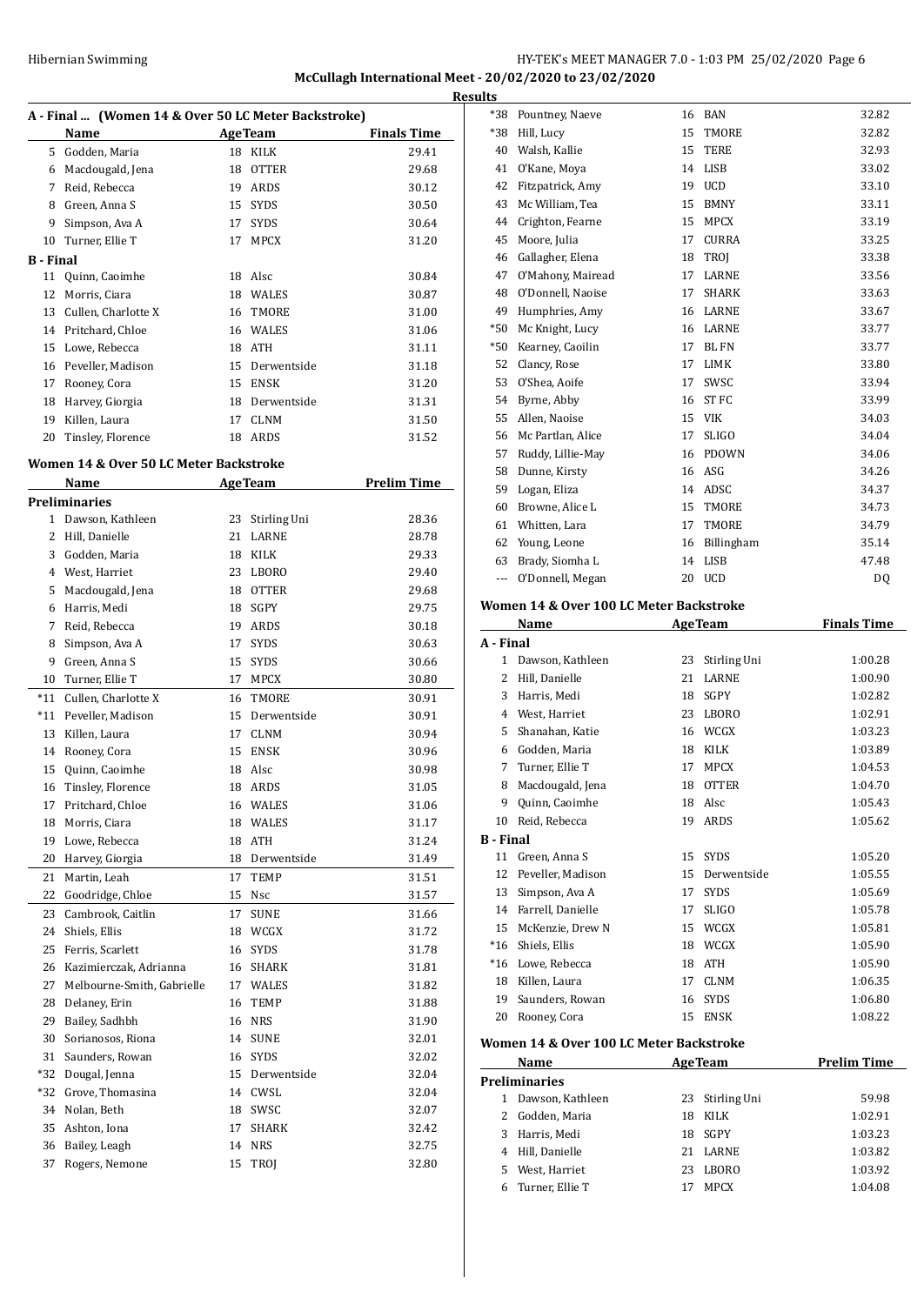# Hibernian Swimming HY-TEK's MEET MANAGER 7.0 - 1:03 PM 25/02/2020 Page 7 **McCullagh International Meet - 20/02/2020 to 23/02/2020 Results**

| Preliminaries  (Women 14 & Over 100 LC Meter Backstroke) |                        |    |                |                    |  |
|----------------------------------------------------------|------------------------|----|----------------|--------------------|--|
|                                                          | Name                   |    | <b>AgeTeam</b> | <b>Prelim Time</b> |  |
| 7                                                        | Shanahan, Katie        | 16 | WCGX           | 1:04.29            |  |
| 8                                                        | Macdougald, Jena       | 18 | <b>OTTER</b>   | 1:04.31            |  |
| 9                                                        | Reid, Rebecca          | 19 | ARDS           | 1:05.36            |  |
| 10                                                       | Quinn, Caoimhe         | 18 | Alsc           | 1:05.38            |  |
| 11                                                       | Peveller, Madison      | 15 | Derwentside    | 1:05.57            |  |
| 12                                                       | Farrell, Danielle      | 17 | <b>SLIGO</b>   | 1:05.69            |  |
| 13                                                       | Green, Anna S          | 15 | <b>SYDS</b>    | 1:05.73            |  |
| 14                                                       | Shiels, Ellis          |    | 18 WCGX        | 1:05.84            |  |
| 15                                                       | Lowe, Rebecca          | 18 | ATH            | 1:06.37            |  |
| 16                                                       | Rooney, Cora           | 15 | <b>ENSK</b>    | 1:06.65            |  |
| 17                                                       | Saunders, Rowan        | 16 | <b>SYDS</b>    | 1:06.78            |  |
| 18                                                       | McKenzie, Drew N       | 15 | WCGX           | 1:06.81            |  |
| 19                                                       | Simpson, Ava A         | 17 | <b>SYDS</b>    | 1:06.87            |  |
| 20                                                       | Killen, Laura          | 17 | <b>CLNM</b>    | 1:06.92            |  |
| 21                                                       | Pritchard, Chloe       | 16 | <b>WALES</b>   | 1:07.14            |  |
| 22                                                       | Shand, Holly J         | 17 | <b>SYDS</b>    | 1:07.29            |  |
| 23                                                       | Firth, Bethy           | 24 | ARDS           | 1:07.49            |  |
| 24                                                       | Tinsley, Florence      | 18 | ARDS           | 1:07.60            |  |
| 25                                                       | Armstrong, Scarlett    | 17 | <b>ARDS</b>    | 1:07.79            |  |
| 26                                                       | Scully, Emma           |    | 19 WCGX        | 1:07.83            |  |
| 27                                                       | Dougal, Jenna          | 15 | Derwentside    | 1:07.95            |  |
| 28                                                       | Trait, Naomi           | 17 | <b>KILK</b>    | 1:08.10            |  |
| 29                                                       | Cullen, Charlotte X    | 16 | TMORE          | 1:08.25            |  |
| 30                                                       | Nolan, Beth            | 18 | SWSC           | 1:08.49            |  |
| 31                                                       | Doran, Aoife           | 14 | Alsc           | 1:08.70            |  |
| 32                                                       | Ferris, Scarlett       | 16 | <b>SYDS</b>    | 1:08.89            |  |
| 33                                                       | McQueenie, Elise       | 16 | <b>SYDS</b>    | 1:08.96            |  |
| 34                                                       | Rogers, Nemone         | 15 | <b>TROJ</b>    | 1:09.04            |  |
| 35                                                       | Pountney, Naeve        | 16 | <b>BAN</b>     | 1:09.06            |  |
| 36                                                       | Rowlands, Aisling      | 15 | TROJ           | 1:09.12            |  |
| 37                                                       | Mc Alorum, Mollie      | 15 | LEA            | 1:09.21            |  |
| 38                                                       | Kelly, Aimee           | 17 | <b>SHARK</b>   | 1:09.32            |  |
| 39                                                       | Goodridge, Chloe       | 15 | Nsc            | 1:09.55            |  |
| 40                                                       | Ashton, Iona           | 17 | <b>SHARK</b>   | 1:09.72            |  |
| 41                                                       | Harvey, Giorgia        | 18 | Derwentside    | 1:09.82            |  |
| 42                                                       | Musial, Zoe            |    | 16 CWSL        | 1:09.85            |  |
|                                                          | 43 Delaney, Erin       |    | 16 TEMP        | 1:09.90            |  |
|                                                          | 44 Sorianosos, Riona   |    | 14 SUNE        | 1:10.32            |  |
| 45                                                       | Fane, Heather          | 15 | <b>DOL</b>     | 1:10.56            |  |
| 46                                                       | Moore, Julia           | 17 | CURRA          | 1:10.57            |  |
| 47                                                       | Grove, Thomasina       | 14 | CWSL           | 1:10.73            |  |
| 48                                                       | Walsh, Kallie          | 15 | TERE           | 1:10.82            |  |
| 49                                                       | Martin, Leah           | 17 | TEMP           | 1:10.96            |  |
| 50                                                       | Nulty, Molly           | 16 | SSEAL          | 1:10.97            |  |
| 51                                                       | Gallagher, Elena       | 18 | TROJ           | 1:11.00            |  |
| 52                                                       | Osing, Cara            | 17 | TEMP           | 1:11.03            |  |
| 53                                                       | Russell, Aimee         | 15 | Ballymena      | 1:11.14            |  |
| 54                                                       | O'Mahony, Mairead      | 17 | LARNE          | 1:11.20            |  |
| 55                                                       | O'Shea, Aoife          | 17 | SWSC           | 1:11.27            |  |
| 56                                                       | Ryan, Christine        | 18 | NEN            | 1:11.28            |  |
| 57                                                       | Cambrook, Caitlin      | 17 | <b>SUNE</b>    | 1:11.48            |  |
| 58                                                       | Dunne, Kirsty          | 16 | ASG            | 1:11.56            |  |
| 59                                                       | O'Kane, Moya           | 14 | LISB           | 1:11.69            |  |
| 60                                                       | Cosens, Elise          | 15 | <b>SYDS</b>    | 1:11.70            |  |
| 61                                                       | Boyd, Alyssa           | 14 | ARDS           | 1:12.12            |  |
| *62                                                      | Bailey, Leagh          | 14 | NRS            | 1:12.22            |  |
| *62                                                      | Clancy, Rose           | 17 | LIMK           | 1:12.22            |  |
| 64                                                       | Kazimierczak, Adrianna | 16 | SHARK          | 1:12.37            |  |
|                                                          |                        |    |                |                    |  |

| 65 | Humphries, Amy         |    | 16 LARNE     | 1:12.47 |
|----|------------------------|----|--------------|---------|
| 66 | Mc Partlan, Alice      | 17 | <b>SLIGO</b> | 1:12.58 |
| 67 | Kearney, Caoilin       | 17 | BL FN        | 1:12.63 |
| 68 | Robson, Jessika K      | 14 | LISB         | 1:12.75 |
| 69 | Crighton, Fearne       | 15 | MPCX         | 1:12.82 |
| 70 | Dowling, Caoimhe       | 16 | TROI         | 1:12.99 |
| 71 | King, Sophie           | 17 | TMORE        | 1:13.12 |
| 72 | Daly, Caoimhe          | 17 | KILK         | 1:13.55 |
| 73 | Bailey, Sadhbh         | 16 | <b>NRS</b>   | 1:13.67 |
| 74 | Hill, Lucy             |    | 15 TMORE     | 1:13.89 |
|    | 75 Young, Leone        | 16 | Billingham   | 1:14.07 |
| 76 | Byrne, Abby            | 16 | ST FC        | 1:14.31 |
| 77 | Summers-Newton, Maisie | 17 | Nsc          | 1:34.12 |
| 78 | Brady, Siomha L        | 14 | LISB         | 1:41.26 |

#### **Women 14 & Over 200 LC Meter Backstroke**

|                  | Name                                    |    | <b>AgeTeam</b> | <b>Finals Time</b> |
|------------------|-----------------------------------------|----|----------------|--------------------|
| A - Final        |                                         |    |                |                    |
| 1                | Shanahan, Katie                         |    | 16 WCGX        | 2:14.06            |
| 2                | Turner, Ellie T                         | 17 | <b>MPCX</b>    | 2:16.48            |
| 3                | Godden, Maria                           | 18 | <b>KILK</b>    | 2:19.18            |
| 4                | Harris, Medi                            | 18 | <b>SGPY</b>    | 2:19.21            |
| 5                | Shiels, Ellis                           | 18 | WCGX           | 2:19.28            |
| 6                | Green, Anna S                           | 15 | <b>SYDS</b>    | 2:21.21            |
| 7                | McKenzie, Drew N                        | 15 | WCGX           | 2:23.60            |
| 8                | Peveller, Madison                       | 15 | Derwentside    | 2:23.87            |
| 9                | Rooney, Cora                            | 15 | <b>ENSK</b>    | 2:25.34            |
| 10               | Henderson, Emma                         | 22 | <b>BAN</b>     | 2:28.35            |
| <b>B</b> - Final |                                         |    |                |                    |
| 11               | Scully, Emma                            | 19 | WCGX           | 2:22.17            |
| 12               | Shand, Holly J                          | 17 | <b>SYDS</b>    | 2:23.35            |
| 13               | Saunders, Rowan                         | 16 | <b>SYDS</b>    | 2:23.40            |
| 14               | McQueenie, Elise                        | 16 | <b>SYDS</b>    | 2:24.18            |
| 15               | Killen, Laura                           | 17 | <b>CLNM</b>    | 2:25.11            |
| 16               | Ferris, Scarlett                        | 16 | <b>SYDS</b>    | 2:27.42            |
| 17               | Cullen, Charlotte X                     | 16 | <b>TMORE</b>   | 2:28.79            |
|                  | Women 14 & Over 200 LC Meter Backstroke |    |                |                    |
|                  | Name                                    |    | <b>AgeTeam</b> | <b>Prelim Time</b> |
|                  | <b>Preliminaries</b>                    |    |                |                    |
| $\mathbf{1}$     | Dawson, Kathleen                        | 23 | Stirling Uni   | 2:12.73            |
|                  | 2. Chanaban Vatio                       |    | $16$ MCCV      | $7.1E$ 71          |

|       | Preliminaries       |    |              |         |
|-------|---------------------|----|--------------|---------|
| 1     | Dawson, Kathleen    | 23 | Stirling Uni | 2:12.73 |
| 2     | Shanahan, Katie     | 16 | WCGX         | 2:15.71 |
| 3     | Turner, Ellie T     | 17 | <b>MPCX</b>  | 2:17.08 |
| 4     | Harris, Medi        | 18 | SGPY         | 2:17.54 |
| 5     | Godden, Maria       | 18 | <b>KILK</b>  | 2:19.39 |
| 6     | Shiels, Ellis       | 18 | WCGX         | 2:20.05 |
| 7     | Peveller, Madison   | 15 | Derwentside  | 2:21.34 |
| 8     | Quinn, Caoimhe      | 18 | Alsc         | 2:21.46 |
| 9     | Lowe, Rebecca       | 18 | <b>ATH</b>   | 2:22.72 |
| 10    | Kane, Amelia        | 17 | ARDS         | 2:23.18 |
| 11    | McKenzie, Drew N    | 15 | WCGX         | 2:23.55 |
| 12    | Rooney, Cora        | 15 | <b>ENSK</b>  | 2:24.24 |
| 13    | Green, Anna S       | 15 | <b>SYDS</b>  | 2:24.61 |
| 14    | Henderson, Emma     | 22 | <b>BAN</b>   | 2:24.69 |
| 15    | Saunders, Rowan     | 16 | <b>SYDS</b>  | 2:25.03 |
| $*16$ | Macdougald, Jena    | 18 | <b>OTTER</b> | 2:25.56 |
| $*16$ | Scully, Emma        | 19 | WCGX         | 2:25.56 |
| 18    | Killen, Laura       | 17 | <b>CLNM</b>  | 2:25.60 |
| 19    | Armstrong, Scarlett | 17 | ARDS         | 2:25.62 |
| 20    | Shand, Holly J      | 17 | <b>SYDS</b>  | 2:25.71 |
| 21    | Cullen, Charlotte X | 16 | <b>TMORE</b> | 2:26.17 |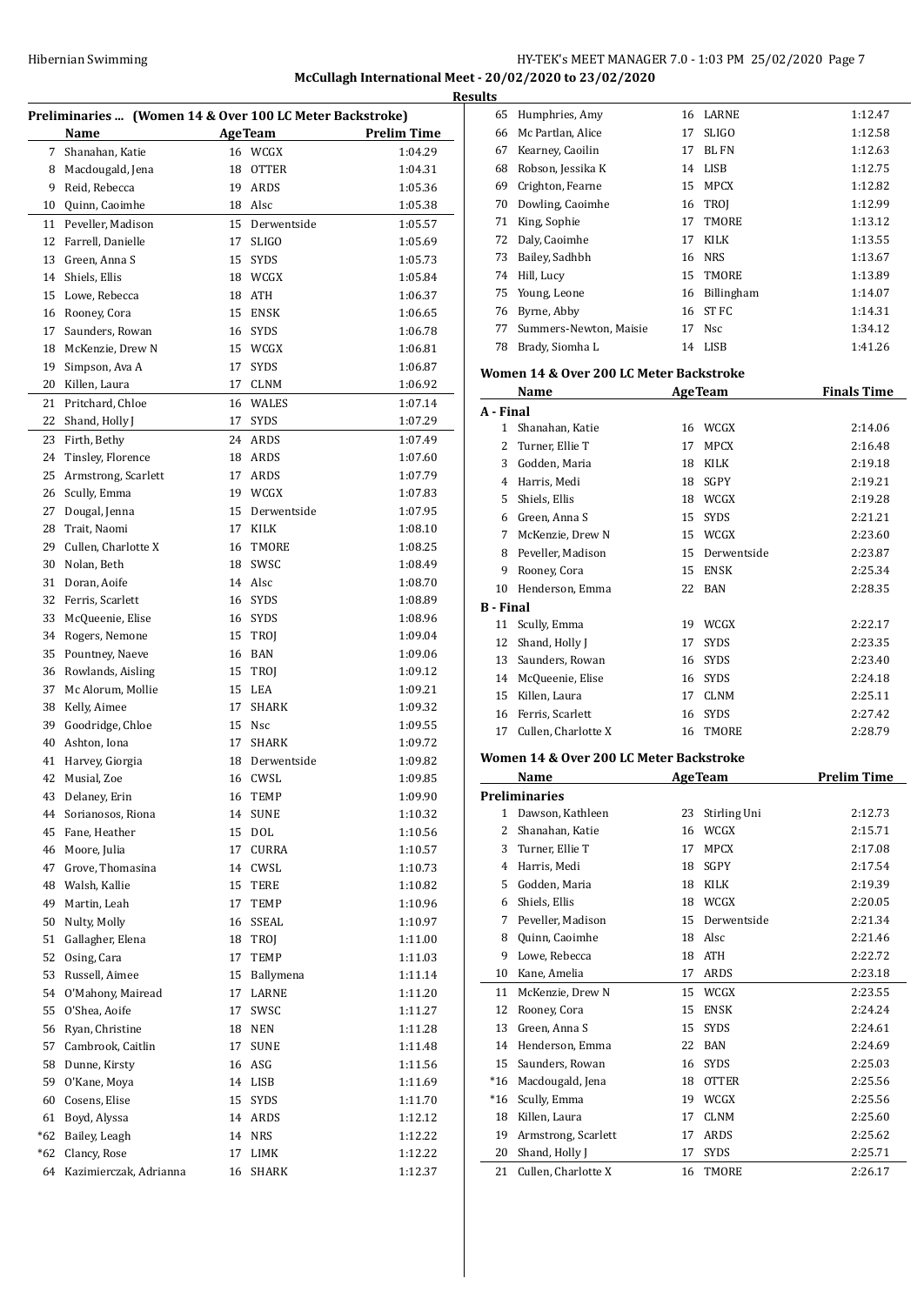# HY-TEK's MEET MANAGER 7.0 - 1:03 PM 25/02/2020 Page 8 **McCullagh International Meet - 20/02/2020 to 23/02/2020**

|                                                          | Preliminaries  (Women 14 & Over 200 LC Meter Backstroke) |    |                |                    | <b>Results</b><br>$B -$ |
|----------------------------------------------------------|----------------------------------------------------------|----|----------------|--------------------|-------------------------|
|                                                          | Name                                                     |    | <b>AgeTeam</b> | <b>Prelim Time</b> | 1                       |
| 22                                                       | Farrell, Danielle                                        | 17 | <b>SLIGO</b>   | 2:26.24            | 1                       |
| 23                                                       | McQueenie, Elise                                         | 16 | <b>SYDS</b>    | 2:26.59            | 1                       |
| 24                                                       | Ferris, Scarlett                                         |    | 16 SYDS        | 2:27.18            | 1                       |
| 25                                                       | Simpson, Ava A                                           |    | 17 SYDS        | 2:27.48            | 1                       |
| 26                                                       | Rogers, Nemone                                           |    | 15 TROJ        | 2:29.16            | 1                       |
| 27                                                       | Fane, Heather                                            |    | 15 DOL         | 2:29.17            | 1                       |
| 28                                                       | Wood, Isabelle                                           |    | 15 SYDS        | 2:29.40            | 1                       |
| 29                                                       | Moore, Julia                                             |    | 17 CURRA       | 2:29.57            | 1                       |
| 30                                                       | Doran, Aoife                                             |    | 14 Alsc        | 2:29.96            | 2                       |
| 31                                                       | Osing, Cara                                              |    | 17 TEMP        | 2:30.28            | Wo                      |
| 32                                                       | Kelly, Aimee                                             | 17 | SHARK          | 2:30.37            |                         |
|                                                          | 33 Pountney, Naeve                                       |    | 16 BAN         | 2:30.41            |                         |
|                                                          | 34 Ahearne, Niamh                                        |    | 17 KILK        | 2:30.45            | Pre                     |
|                                                          | 35 King, Sophie                                          |    | 17 TMORE       | 2:31.15            |                         |
| 36                                                       | Goodridge, Chloe                                         |    | 15 Nsc         | 2:31.66            |                         |
| 37                                                       | Dougal, Jenna                                            |    | 15 Derwentside | 2:32.10            |                         |
| 38                                                       | Robson, Jessika K                                        |    | 14 LISB        | 2:32.42            |                         |
| 39                                                       | Ashton, Iona                                             |    | 17 SHARK       | 2:32.73            |                         |
| 40                                                       | Gallagher, Elena                                         |    | 18 TROJ        | 2:33.02            |                         |
| 41                                                       | Walsh, Kallie                                            |    | 15 TERE        | 2:33.65            | $\ast$                  |
| 42                                                       | Delaney, Erin                                            |    | 16 TEMP        | 2:33.78            |                         |
| 43                                                       | Browne, Alice L                                          |    | 15 TMORE       | 2:33.93            | 1                       |
| 44                                                       | Sorianosos, Riona                                        |    | 14 SUNE        | 2:34.06            | $\mathbf{1}$            |
|                                                          | 45 O'Reilly, Grainne                                     |    | 19 TROJ        | 2:34.65            | 1                       |
|                                                          | *46 Farrell, Rachel                                      |    | 18 COOL        | 2:34.71            | 1                       |
| *46                                                      | Boyd, Alyssa                                             |    | 14 ARDS        | 2:34.71            | 1                       |
| 48                                                       | Dunne, Kirsty                                            |    | 16 ASG         | 2:34.82            | 1                       |
| 49                                                       | Mc Alorum, Mollie                                        |    | 15 LEA         | 2:34.90            | 1                       |
| 50                                                       | O'Kane, Moya                                             |    | 14 LISB        | 2:34.91            | 1                       |
| 51                                                       | Heeps, Jessica                                           |    | 14 SYDS        | 2:35.47            | $^*1$                   |
| 52                                                       | Bailey, Sadhbh                                           |    | 16 NRS         | 2:36.04            | $^*1$                   |
| 53                                                       | Crighton, Fearne                                         |    | 15 MPCX        | 2:36.38            | 2                       |
| 54                                                       | Stoker, Holly                                            |    | 14 SUNE        | 2:36.64            | $\overline{2}$          |
| 55                                                       | O'Mahony, Mairead                                        |    | 17 LARNE       | 2:36.72            | $\overline{\mathbf{c}}$ |
|                                                          | 56 Kearney, Caoilin                                      |    | 17 BL FN       | 2:36.95            | $\overline{2}$          |
| 57                                                       | Nolan, Sophie                                            | 15 | VIK            | 2:37.02            | $\overline{\mathbf{c}}$ |
|                                                          | 58 Daly, Caoimhe                                         |    | 17 KILK        | 2:37.22            | 2                       |
| 59                                                       | O'Shea, Aoife                                            | 17 | SWSC           | 2:38.60            | 2                       |
| 60                                                       | Niskanen Moran, Eva G                                    | 16 | TALL           | 2:38.67            | 2                       |
| 61                                                       | Mc Knight, Lucy                                          |    | 16 LARNE       | 2:38.73            | 2                       |
| 62                                                       | Mc Partlan, Alice                                        | 17 | SLIGO          | 2:38.85            | $\overline{\mathbf{c}}$ |
| 63                                                       | Humphries, Amy                                           | 16 | LARNE          | 2:38.86            | 3                       |
| 64                                                       | Bailey, Leagh                                            |    | 14 NRS         | 2:39.30            | 3                       |
| 65                                                       | Mulhall, Pippa                                           | 18 | TROJ           | 2:48.38            | 3                       |
|                                                          | Women 14 & Over 50 LC Meter Breaststroke                 |    |                |                    | 3                       |
| Einele Tim<br>N <sub>cm</sub><br>$A \sim \text{Tr} \sim$ |                                                          |    |                |                    |                         |

|           | Name<br><b>AgeTeam</b> |    | <b>Finals Time</b> |       |
|-----------|------------------------|----|--------------------|-------|
| A - Final |                        |    |                    |       |
| 1         | Vasey, Sarah           | 24 | LBORO              | 31.12 |
| 2         | Mc Sharry, Mona        | 20 | MARI.              | 31.66 |
| 3         | Renshaw, Molly         | 24 | LBORO              | 32.57 |
| 4         | Coyne, Niamh           | 19 | NCD T              | 33.08 |
| 5.        | Watson, Aimee          |    | 16 SYDS            | 33.10 |
| 6         | Dougal, Jenna          |    | 15 Derwentside     | 34.42 |
| 7         | Mc Cartney, Ellie      | 15 | <b>ENSK</b>        | 34.47 |
| 8         | Crisan, Paula          | 17 | BL FN              | 34.48 |
| 9         | Mc Cracken, Sarah E    | 21 | <b>LISB</b>        | 34.99 |
| 10        | Thompson, Zoe          | 19 | <b>ARDS</b>        | 35.36 |
|           |                        |    |                    |       |

| <b>B</b> - Final |                                                  |    |                |                    |
|------------------|--------------------------------------------------|----|----------------|--------------------|
|                  | 11 Knox, Julia K                                 |    | 17 BANB        | 34.35              |
| 12               | Cooke, Olwyn                                     | 17 | NCL L          | 35.64              |
|                  | 13 Musial, Zoe                                   |    | 16 CWSL        | 35.69              |
|                  | 14 Brennan, Judy                                 |    | 17 ATH         | 35.95              |
|                  | 15 Ouinn. Orla G                                 |    | 16 CASC        | 36.02              |
|                  | 16 Mc Namara, Ava R                              |    | 15 LISB        | 36.09              |
|                  | 17 Urry, Amelia                                  |    | 16 BAN         | 36.10              |
|                  | 18 Lamont, Oonagh                                |    | 16 Ballymena   | 36.49              |
|                  | 19 Jones, Eva R                                  |    | 14 CASC        | 36.70              |
|                  | 20 Mc Cormack, Cara                              |    | 14 DOL         | 37.04              |
|                  |                                                  |    |                |                    |
|                  | Women 14 & Over 50 LC Meter Breaststroke<br>Name |    | <b>AgeTeam</b> | <b>Prelim Time</b> |
|                  | <b>Preliminaries</b>                             |    |                |                    |
|                  | 1 Vasey, Sarah                                   |    | 24 LBORO       | 31.73              |
|                  | 2 Mc Sharry, Mona                                |    | 20 MARL        | 31.86              |
|                  | 3 Renshaw, Molly                                 |    | 24 LBORO       | 32.87              |
|                  | 4 Coyne, Niamh                                   |    | 19 NCD T       | 33.10              |
|                  | 5 Watson, Aimee                                  |    | 16 SYDS        | 33.66              |
|                  | *6 Dougal, Jenna                                 |    | 15 Derwentside | 34.00              |
|                  | *6 Mc Cartney, Ellie                             |    | 15 ENSK        | 34.00              |
|                  | *6 Crisan, Paula                                 |    | 17 BL FN       |                    |
|                  |                                                  |    |                | 34.00              |
|                  | 9 Thompson, Zoe<br>10 Mc Cracken, Sarah E        |    | 19 ARDS        | 34.51              |
|                  |                                                  | 21 | LISB           | 34.77              |
|                  | 11 Knox, Julia K                                 | 17 | <b>BANB</b>    | 34.95              |
|                  | 12 Cooke, Olwyn                                  | 17 | NCL L          | 35.38              |
|                  | 13 Lamont, Oonagh                                |    | 16 Ballymena   | 35.62              |
|                  | 14 Mc Namara, Ava R                              |    | 15 LISB        | 35.83              |
|                  | 15 Musial, Zoe                                   |    | 16 CWSL        | 35.91              |
|                  | 16 Brennan, Judy                                 |    | 17 ATH         | 35.99              |
|                  | 17 Jones, Eva R                                  |    | 14 CASC        | 36.02              |
|                  | *18 Mc Cormack, Cara                             |    | 14 DOL         | 36.06              |
| *18              | Quinn, Orla G                                    |    | 16 CASC        | 36.06              |
|                  | 20 Urry, Amelia                                  |    | 16 BAN         | 36.24              |
| 21               | Murphy, Jade                                     | 23 | <b>SLIGO</b>   | 36.32              |
| 22               | O'Rourke, Taylor                                 | 17 | Nsc            | 36.42              |
| 23               | Baird, Shannon                                   | 17 | <b>BMNY</b>    | 36.54              |
| 24               | Cooke, Lisa                                      | 23 | Alsc           | 36.55              |
| 25               | Jones, Megan                                     | 14 | PORT           | 36.57              |
| 26               | Crighton, Fearne                                 | 15 | MPCX           | 36.59              |
| 27               | Baker, Jodie                                     | 16 | FER            | 36.82              |
| 28               | Mc Dade, Anna                                    | 14 | ENSK           | 36.94              |
| 29               | Gellately, Megan                                 | 19 | <b>PDOWN</b>   | 36.98              |
| 30               | O'Shea, Aoife                                    | 17 | SWSC           | 37.14              |
| 31               | Lee, Danielle M                                  | 15 | ASG            | 37.24              |
| 32               | Moore, Aoife                                     | 18 | ECAV           | 37.34              |
| 33               | Mc Polin, Rose                                   | 16 | <b>NEWRY</b>   | 37.39              |
| 34               | Woodside, Holly                                  | 16 | LARNE          | 37.43              |
| 35               | Martin, Leah                                     | 17 | <b>TEMP</b>    | 37.51              |
| 36               | Bracken, Lucy A                                  | 16 | ASG            | 37.75              |
| 37               | Mc Grath, Rachael E                              | 17 | TMORE          | 37.83              |
| 38               | Noble, Amy                                       | 14 | ASG            | 37.85              |
| 39               | Rada, Janelle                                    |    | 14 LURG        | 37.89              |
| 40               | Hogan, Lucy                                      | 17 | LONG           | 38.05              |
| 41               | Donnelly, Evelyn                                 | 17 | ADSC           | 38.12              |
| 42               | Liptrot, Rebekah                                 | 16 | SHARK          | 38.33              |
| 43               | Condron, Sarah                                   | 17 | ATH            | 38.41              |
| 44               | Mallett, Ellen                                   | 16 | CY DY          | 38.60              |
|                  | 45 Surminski, Josephine                          |    | 15 CWSL        | 39.10              |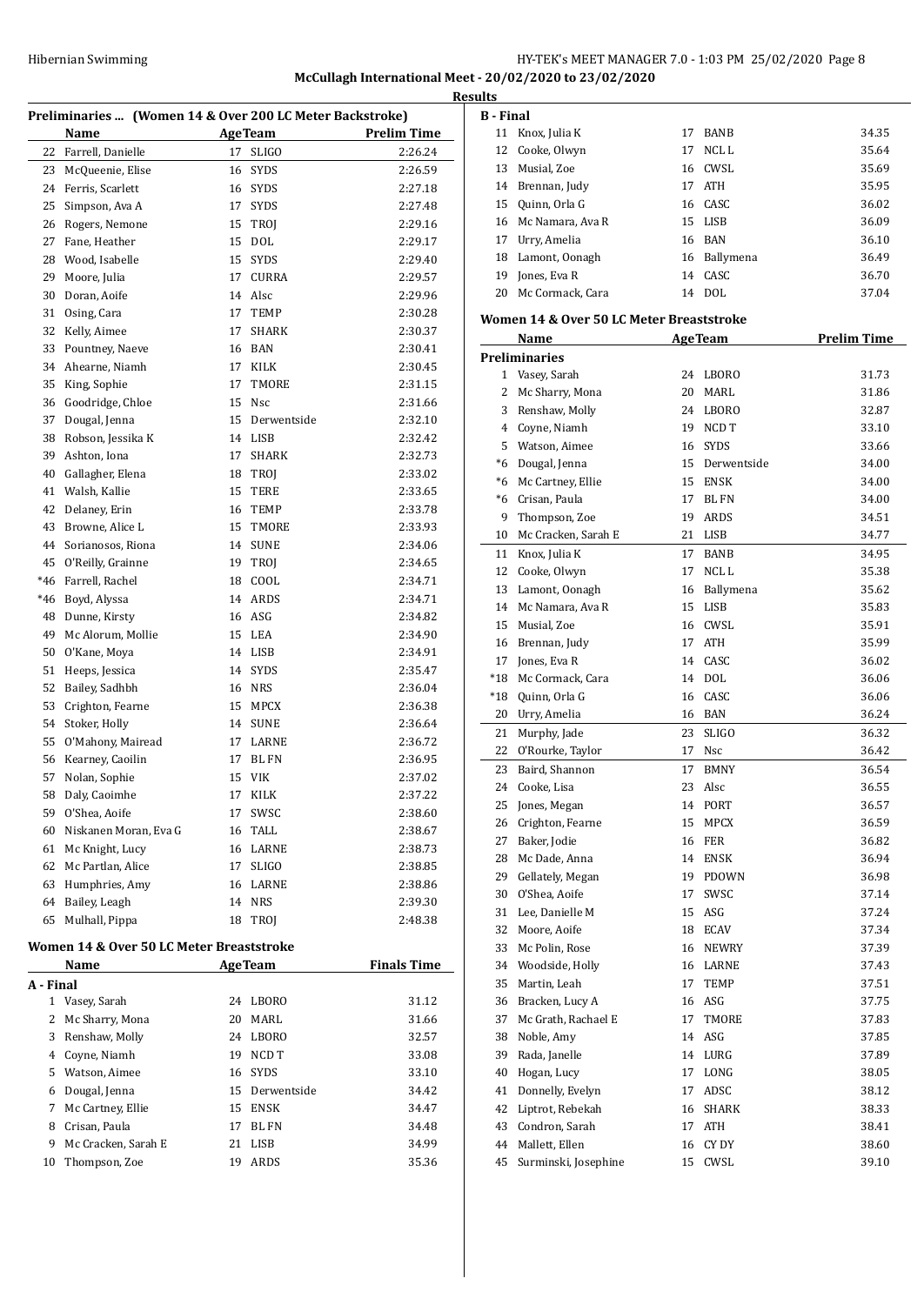# HY-TEK's MEET MANAGER 7.0 - 1:03 PM 25/02/2020 Page 9 **McCullagh International Meet - 20/02/2020 to 23/02/2020**

**Results**

| Women 14 & Over 100 LC Meter Breaststroke |                                           |                 |                |                    |  |
|-------------------------------------------|-------------------------------------------|-----------------|----------------|--------------------|--|
|                                           | Name                                      |                 | <b>AgeTeam</b> | <b>Finals Time</b> |  |
| A - Final                                 |                                           |                 |                |                    |  |
|                                           | *1 O'Connor, Siobhan-Marie                | 25              | LBORO          | 1:08.15            |  |
| $^*1$                                     | Vasey, Sarah                              | 24              | <b>LBORO</b>   | 1:08.15            |  |
| 3                                         | Mc Sharry, Mona                           |                 | 20 MARL        | 1:08.20            |  |
|                                           | 4 Renshaw, Molly                          |                 | 24 LBORO       | 1:08.25            |  |
| 5                                         | Coyne, Niamh                              |                 | 19 NCD T       | 1:10.51            |  |
|                                           | 6 Wood, Abbie                             |                 | 21 LBORO       | 1:10.62            |  |
|                                           | 7 Watson, Aimee                           |                 | 16 SYDS        | 1:14.40            |  |
|                                           | 8 Cooke, Olwyn                            |                 | 17 NCLL        | 1:15.01            |  |
| 9                                         | Thompson, Zoe                             |                 | 19 ARDS        | 1:15.52            |  |
|                                           | 10 Wade, Saskia                           | 15 <sup>2</sup> | SYDS           | 1:15.87            |  |
| <b>B</b> - Final                          |                                           |                 |                |                    |  |
| 11                                        | Mc Cartney, Ellie                         | 15              | <b>ENSK</b>    | 1:15.04            |  |
| 12                                        | Knox, Julia K                             | 17              | <b>BANB</b>    | 1:15.75            |  |
| 13                                        | Dougal, Jenna                             |                 | 15 Derwentside | 1:15.97            |  |
|                                           | 14 Mc Cracken, Sarah E                    |                 | 21 LISB        | 1:16.94            |  |
|                                           | 15 Mc Namara, Ava R                       |                 | 15 LISB        | 1:17.21            |  |
|                                           | 16 Firth, Bethy                           |                 | 24 ARDS        | 1:17.30            |  |
| 17                                        | Murphy, Jade                              |                 | 23 SLIGO       | 1:17.65            |  |
|                                           | 18 Cooke, Lisa                            |                 | 23 Alsc        | 1:18.43            |  |
|                                           | 19 O'Rourke, Taylor                       |                 | 17 Nsc         | 1:18.71            |  |
| 20                                        | Stephens, Arwen                           |                 | 15 WALES       | 1:19.59            |  |
|                                           | Women 14 & Over 100 LC Meter Breaststroke |                 |                |                    |  |
|                                           | <b>Name</b>                               |                 | <b>AgeTeam</b> | <b>Prelim Time</b> |  |
|                                           | <b>Preliminaries</b>                      |                 |                |                    |  |
|                                           | 1 O'Connor, Siobhan-Marie                 | 25              | LBORO          | 1:07.48            |  |
|                                           | 2 Renshaw, Molly                          |                 | 24 LBORO       | 1:08.37            |  |
|                                           | 3 Mc Sharry, Mona                         |                 | 20 MARL        | 1:08.48            |  |
|                                           | 4 Vasey, Sarah                            |                 | 24 LBORO       | 1:08.61            |  |
|                                           | 5 Coyne, Niamh                            |                 | 19 NCD T       | 1:10.30            |  |
|                                           | 6 Wood, Abbie                             |                 | 21 LBORO       | 1:10.71            |  |
| $\overline{7}$                            | Thompson, Zoe                             |                 | 19 ARDS        | 1:13.90            |  |
| 8                                         | Watson, Aimee                             |                 | 16 SYDS        | 1:15.82            |  |
| 9                                         | Cooke, Olwyn                              |                 | 17 NCL L       | 1:16.02            |  |
| 10                                        | Wade, Saskia                              | 15              | <b>SYDS</b>    | 1:16.13            |  |
| 11                                        | Mc Cartney, Ellie                         | 15              | <b>ENSK</b>    | 1:16.40            |  |
| 12                                        | Knox, Julia K                             | 17              | BANB           | 1:16.47            |  |
| 13                                        | Cooke, Lisa                               | 23              | Alsc           | 1:17.19            |  |
| 14                                        | Dougal, Jenna                             | 15              | Derwentside    | 1:17.26            |  |
| 15                                        | Murphy, Jade                              | 23              | SLIGO          | 1:17.29            |  |
| 16                                        | Mc Namara, Ava R                          | 15              | LISB           | 1:17.44            |  |
| 17                                        | Mc Cracken, Sarah E                       | 21              | LISB           | 1:17.49            |  |
| 18                                        | O'Rourke, Taylor                          | 17              | Nsc            | 1:17.78            |  |
| 19                                        | Firth, Bethy                              | 24              | ARDS           | 1:17.99            |  |
| 20                                        | Stephens, Arwen                           | 15              | WALES          | 1:18.30            |  |
| 21                                        | Urry, Amelia                              | 16              | BAN            | 1:18.35            |  |
| 22                                        | Wall, Lillie                              | 17              | CLNM           | 1:18.51            |  |
| 23                                        | Jones, Megan                              | 14              | PORT           | 1:18.81            |  |
| 24                                        | Crisan, Paula                             | 17              | BL FN          | 1:18.85            |  |
| 25                                        | Mc Cormack, Cara                          | 14              | DOL            | 1:18.96            |  |
| 26                                        | Saunders, Rowan                           | 16              | <b>SYDS</b>    | 1:18.97            |  |
| 27                                        | Nolan, Beth                               | 18              | SWSC           | 1:19.45            |  |
| 28                                        | Surminski, Josephine                      | 15              | CWSL           | 1:19.61            |  |
| 29                                        | Baird, Shannon                            | 17              | <b>BMNY</b>    | 1:19.62            |  |
| 30                                        | Doran, Aoife                              | 14              | Alsc           | 1:20.13            |  |
| *31                                       | Nulty, Molly                              | 16              | SSEAL          | 1:20.49            |  |
| *31                                       | Brennan, Judy                             | 17              | ATH            | 1:20.49            |  |
|                                           |                                           |                 |                |                    |  |

|                  | 34 Baker, Jodie                           |    | <b>16 FER</b>  | 1:20.97            |
|------------------|-------------------------------------------|----|----------------|--------------------|
|                  | 35 Crighton, Fearne                       |    | 15 MPCX        | 1:21.02            |
|                  | 36 Cisnero, Yna                           |    | 15 CASC        | 1:21.41            |
|                  | 37 Lamont, Oonagh                         |    | 16 Ballymena   | 1:21.48            |
|                  | 38 Donnelly, Evelyn                       |    | 17 ADSC        | 1:22.12            |
|                  | 39 Blemmings, Rachel                      |    | 16 BANB        | 1:22.69            |
| 40               | Mc Dade, Anna                             |    | 14 ENSK        | 1:22.76            |
|                  | 41 Quinn, Orla G                          |    | 16 CASC        | 1:23.07            |
|                  | 42 Summers-Newton, Maisie                 | 17 | Nsc            | 1:35.90            |
|                  | 43 Brady, Siomha L                        |    | 14 LISB        | 2:03.07            |
|                  |                                           |    |                |                    |
|                  | Women 14 & Over 200 LC Meter Breaststroke |    |                |                    |
|                  | Name                                      |    | <b>AgeTeam</b> | <b>Finals Time</b> |
| A - Final        |                                           |    |                |                    |
|                  | 1 Renshaw, Molly                          |    | 24 LBORO       | 2:26.79            |
| 2                | Mc Sharry, Mona                           |    | 20 MARL        | 2:28.22            |
|                  | 3 Miley, Hannah L                         |    | 31 UoAPST      | 2:31.78            |
|                  | 4 Coyne, Niamh                            |    | 19 NCD T       | 2:34.44            |
|                  | 5 Vasey, Sarah                            |    | 24 LBORO       | 2:39.31            |
|                  | 6 Mc Cartney, Ellie                       |    | 15 ENSK        | 2:41.02            |
|                  | 7 Cooke, Olwyn                            |    | 17 NCLL        | 2:42.76            |
|                  | 8 Wade, Saskia                            | 15 | <b>SYDS</b>    | 2:43.36            |
|                  | 9 Thompson, Zoe                           |    | 19 ARDS        | 2:47.28            |
|                  | --- Walshe, Ellen                         | 19 | <b>TEMP</b>    | DQ                 |
| <b>B</b> - Final |                                           |    |                |                    |
|                  | 11 Watson, Aimee                          |    | 16 SYDS        | 2:44.06            |
|                  | 12 O'Rourke, Taylor                       |    | 17 Nsc         | 2:44.89            |
| 13               | Mc Namara, Ava R                          |    | 15 LISB        | 2:45.22            |
|                  | 14 Stephens, Arwen                        |    | 15 WALES       | 2:45.84            |
|                  | 15 Urry, Amelia                           |    | 16 BAN         | 2:46.54            |
|                  | 16 Mc Cormack, Cara                       |    | 14 DOL         | 2:47.48            |
|                  | 17 Surminski, Josephine                   |    | 15 CWSL        | 2:49.89            |
| 18               | Doran, Aoife                              |    | 14 Alsc        | 2:50.17            |
|                  | 19 Cooke, Lisa                            |    | 23 Alsc        | 2:50.89            |
|                  | 20 Saunders, Rowan                        |    | 16 SYDS        | 2:53.44            |
|                  | Women 14 & Over 200 LC Meter Breaststroke |    |                |                    |
|                  | Name                                      |    | <b>AgeTeam</b> | <b>Prelim Time</b> |
|                  | <b>Preliminaries</b>                      |    |                |                    |
| 1                | Renshaw, Molly                            | 24 | LBORO          | 2:27.92            |
| 2                | Coyne, Niamh                              | 19 | NCD T          | 2:32.06            |
| 3                | Mc Sharry, Mona                           | 20 | MARL           | 2:33.83            |
| 4                | Miley, Hannah L                           | 31 | <b>UoAPST</b>  | 2:34.21            |
| 5                | Walshe, Ellen                             | 19 | <b>TEMP</b>    | 2:34.96            |
| 6                | Vasey, Sarah                              | 24 | LBORO          | 2:35.88            |
| 7                | Mc Cartney, Ellie                         | 15 | ENSK           | 2:40.83            |
| 8                | Cooke, Olwyn                              | 17 | NCL L          | 2:41.43            |
| 9                | Thompson, Zoe                             | 19 | ARDS           | 2:41.75            |
| 10               | Wade, Saskia                              | 15 | SYDS           | 2:42.45            |
| 11               | Urry, Amelia                              | 16 | BAN            | 2:45.19            |
| 12               | O'Rourke, Taylor                          | 17 | Nsc            | 2:45.91            |
| 13               | Mc Namara, Ava R                          | 15 | LISB           | 2:46.22            |
| 14               | Mc Cormack, Cara                          | 14 | <b>DOL</b>     | 2:46.28            |
| 15               | Doran, Aoife                              | 14 | Alsc           | 2:47.06            |
| 16               | Stephens, Arwen                           |    | 15 WALES       | 2:48.75            |
| 17               | Surminski, Josephine                      | 15 | CWSL           | 2:49.29            |
| 18               | Saunders, Rowan                           | 16 | SYDS           | 2:49.31            |

O'Shea, Aoife 17 SWSC 1:20.86

 Cooke, Lisa 23 Alsc 2:49.67 Watson, Aimee 16 SYDS 2:49.71 Jones, Megan 14 PORT 2:49.81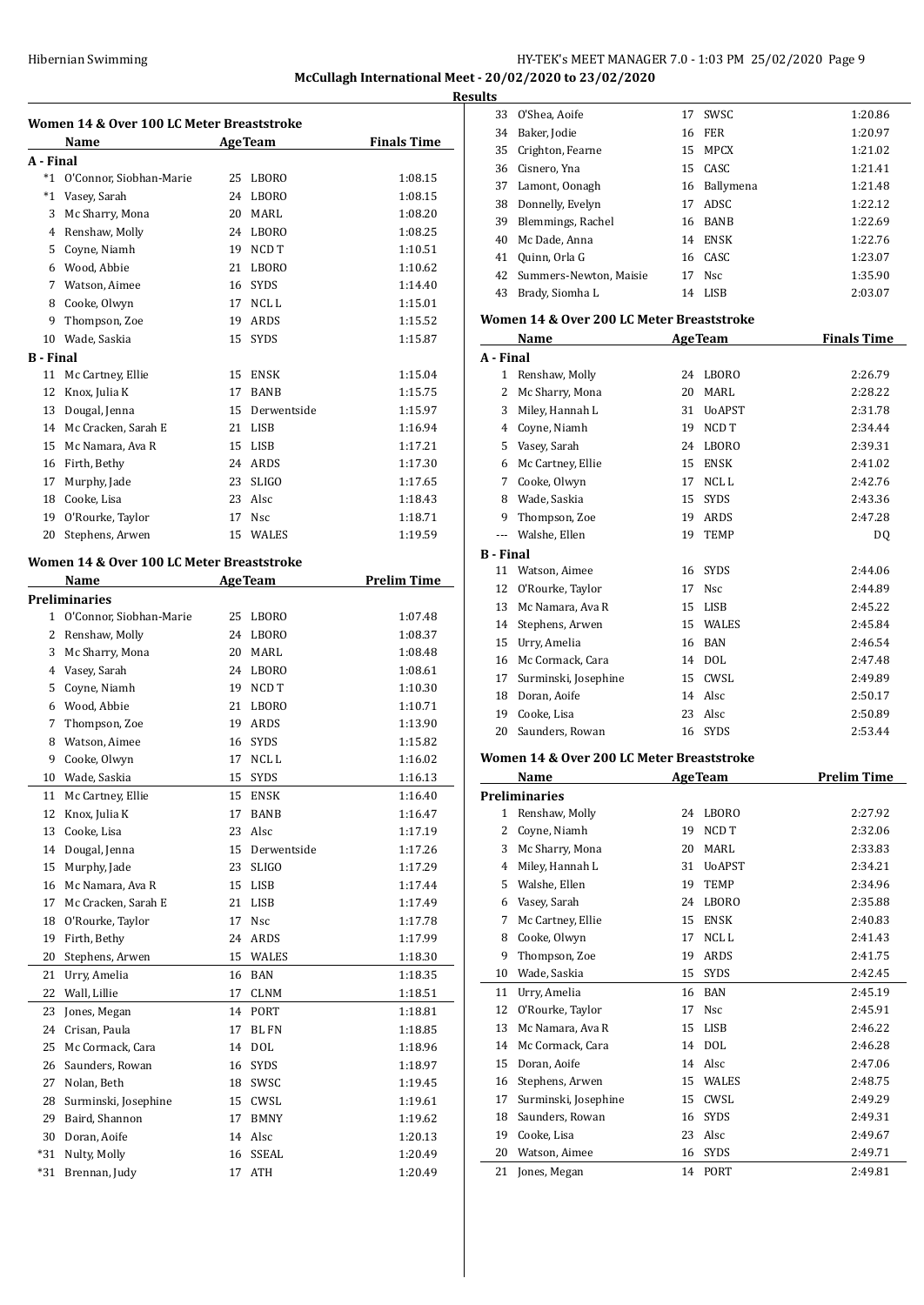# HY-TEK's MEET MANAGER 7.0 - 1:03 PM 25/02/2020 Page 10 **McCullagh International Meet - 20/02/2020 to 23/02/2020**

| Preliminaries  (Women 14 & Over 200 LC Meter Breaststroke) |                                                       |    |                |                    |
|------------------------------------------------------------|-------------------------------------------------------|----|----------------|--------------------|
|                                                            | Name                                                  |    | <b>AgeTeam</b> | <b>Prelim Time</b> |
| 22                                                         | Bates, Aoife                                          | 18 | SHARK          | 2:50.30            |
| 23                                                         | Bracken, Lucy A                                       | 16 | ASG            | 2:50.82            |
| 24                                                         | Crisan, Paula                                         | 17 | <b>BL FN</b>   | 2:50.92            |
| 25                                                         | Crighton, Fearne                                      | 15 | <b>MPCX</b>    | 2:51.66            |
| 26                                                         | Dougal, Jenna                                         | 15 | Derwentside    | 2:51.83            |
| 27                                                         | Murphy, Jade                                          | 23 | <b>SLIGO</b>   | 2:52.05            |
| 28                                                         | Wall, Lillie                                          | 17 | <b>CLNM</b>    | 2:52.07            |
| 29                                                         | O'Shea, Aoife                                         | 17 | SWSC           | 2:53.31            |
| 30                                                         | Kelly, Aimee                                          | 17 | <b>SHARK</b>   | 2:55.77            |
| 31                                                         | Brennan, Judy                                         | 17 | <b>ATH</b>     | 2:56.07            |
| 32                                                         | Corkery, Hannah                                       | 15 | SPL            | 2:56.56            |
| 33                                                         | Sheehy, Lily J                                        |    | 15 ASG         | 2:56.62            |
| 34                                                         | Baird, Shannon                                        | 17 | <b>BMNY</b>    | 2:56.65            |
| 35                                                         | O'Shea, Michelle                                      | 14 | <b>DOL</b>     | 2:56.88            |
| 36                                                         | Baker, Jodie                                          | 16 | FER            | 2:56.93            |
| 37                                                         | Aiken, Keira                                          | 14 | ARDS           | 2:57.50            |
| 38                                                         | Blemmings, Rachel                                     |    | 16 BANB        | 2:57.90            |
| 39                                                         | Carroll, Anna                                         |    | 16 DOL         | 2:58.52            |
| 40                                                         | Condron, Sarah                                        | 17 | ATH            | 3:00.15            |
| 41                                                         | Quinn, Orla G                                         |    | 16 CASC        | 3:01.62            |
| 42                                                         | Mc Grath, Rachael E                                   | 17 | TMORE          | 3:02.28            |
| 43                                                         | Dunne, Kirsty                                         | 16 | ASG            | 3:06.65            |
| 44                                                         | Williams, Keira                                       | 16 | BAN            | 3:10.35            |
|                                                            | Women 14 & Over 50 LC Meter Butterfly                 |    |                |                    |
|                                                            | Name                                                  |    | <b>AgeTeam</b> | <b>Finals Time</b> |
| A - Final                                                  |                                                       |    |                |                    |
| $\mathbf{1}$                                               | Mc Sharry, Mona                                       | 20 | MARL           | 27.14              |
| 2                                                          | West, Harriet                                         | 23 | <b>LBORO</b>   | 27.46              |
| 3                                                          | Walshe, Ellen                                         | 19 | <b>TEMP</b>    | 27.79              |
| 4                                                          | Morris, Ciara                                         |    | 18 WALES       | 28.09              |
| 5                                                          | De Torres, Rebecca                                    |    | 16 WALES       | 28.36              |
| 6                                                          | Macdougald, Jena                                      |    | 18 OTTER       | 28.42              |
| 7                                                          | Pritchard, Chloe                                      |    | 16 WALES       | 28.49              |
| 8                                                          | Melbourne-Smith, Gabrielle                            |    | 17 WALES       | 28.55              |
| 9                                                          | Musial, Zoe                                           | 16 | CWSL           | 29.04              |
| 10                                                         | Cox. Andrea S                                         | 17 | <b>LISB</b>    | 29.26              |
| B - Final                                                  |                                                       |    |                |                    |
| 11                                                         | Wizard, Betsy                                         | 17 | Nsc            | 28.45              |
| 12                                                         | Cambrook, Caitlin                                     | 17 | <b>SUNE</b>    | 29.20              |
| $*13$                                                      | Cosens, Elise                                         | 15 | <b>SYDS</b>    | 29.35              |
| *13                                                        | Quinn, Caoimhe                                        |    | 18 Alsc        | 29.35              |
| 15                                                         | Turner, Ellie T                                       | 17 | <b>MPCX</b>    | 29.52              |
| 16<br>17                                                   | Grove, Thomasina                                      |    | 14 CWSL        | 29.53              |
|                                                            |                                                       |    | 17 WCGX        | 29.61              |
|                                                            | Paterson, Lauren                                      |    |                |                    |
| 18                                                         | Harvey, Giorgia                                       |    | 18 Derwentside | 29.93              |
| 19                                                         | Mc Crea, Alex                                         |    | 19 CYBT        | 29.99              |
| 20                                                         | Feenan, Anna<br>Women 14 & Over 50 LC Meter Butterfly | 17 | SWSC           | 30.50              |

|               | Name                    | <b>AgeTeam</b> |              | <b>Prelim Time</b> |  |  |  |
|---------------|-------------------------|----------------|--------------|--------------------|--|--|--|
| Preliminaries |                         |                |              |                    |  |  |  |
|               | Mc Sharry, Mona         | 20             | MARI.        | 27.07              |  |  |  |
|               | 2 Atkinson, Charlotte   | 24             | LBORO        | 27.25              |  |  |  |
| 3             | West, Harriet           | 23             | LBORO        | 27.65              |  |  |  |
| 4             | O'Connor, Siobhan-Marie | 25             | LBORO        | 27.68              |  |  |  |
| 5.            | Walshe, Ellen           | 19             | <b>TEMP</b>  | 28.04              |  |  |  |
| 6             | Morris, Ciara           | 18             | <b>WALES</b> | 28.21              |  |  |  |
|               | Macdougald, Jena        | 18             | <b>OTTER</b> | 28.45              |  |  |  |
|               |                         |                |              |                    |  |  |  |

| <b>Results</b> |                                                                                                                                                                                                                                                                                                                                                                                 |    |                 |                |
|----------------|---------------------------------------------------------------------------------------------------------------------------------------------------------------------------------------------------------------------------------------------------------------------------------------------------------------------------------------------------------------------------------|----|-----------------|----------------|
|                | 8 Wood, Abbie                                                                                                                                                                                                                                                                                                                                                                   |    | 21 LBORO        | 28.54          |
| 9              | De Torres, Rebecca                                                                                                                                                                                                                                                                                                                                                              |    | 16 WALES        | 28.62          |
|                | 10 Melbourne-Smith, Gabrielle                                                                                                                                                                                                                                                                                                                                                   |    | 17 WALES        | 28.66          |
|                | 11 Pritchard, Chloe                                                                                                                                                                                                                                                                                                                                                             |    | 16 WALES        | 28.79          |
|                | 12 Musial, Zoe                                                                                                                                                                                                                                                                                                                                                                  |    | 16 CWSL         | 29.32          |
|                | 13 Cox, Andrea S                                                                                                                                                                                                                                                                                                                                                                |    | 17 LISB         | 29.38          |
|                | 14 Quinn, Caoimhe                                                                                                                                                                                                                                                                                                                                                               |    | 18 Alsc         | 29.42          |
|                | 15 Wizard, Betsy                                                                                                                                                                                                                                                                                                                                                                |    | 17 Nsc          | 29.48          |
|                | 16 Paterson, Lauren                                                                                                                                                                                                                                                                                                                                                             |    | 17 WCGX         | 29.53          |
|                | 17 Cambrook, Caitlin                                                                                                                                                                                                                                                                                                                                                            | 17 | <b>SUNE</b>     | 29.55          |
|                | 18 Turner, Ellie T                                                                                                                                                                                                                                                                                                                                                              |    | 17 MPCX         | 29.59          |
|                | 19 Mc Kibbin, Ellie                                                                                                                                                                                                                                                                                                                                                             |    | 16 ARDS         | 29.63          |
|                | 20 Grove, Thomasina                                                                                                                                                                                                                                                                                                                                                             |    | 14 CWSL         | 29.70          |
|                | 21 Mc Crea, Alex                                                                                                                                                                                                                                                                                                                                                                |    | 19 CY BT        | 29.72          |
|                | 22 Cosens, Elise                                                                                                                                                                                                                                                                                                                                                                |    | 15 SYDS         | 29.75          |
|                | 23 Harvey, Giorgia                                                                                                                                                                                                                                                                                                                                                              |    | 18 Derwentside  | 29.91          |
|                | 24 Feenan, Anna                                                                                                                                                                                                                                                                                                                                                                 |    | 17 SWSC         | 30.09          |
|                | 25 Solaja, Mia                                                                                                                                                                                                                                                                                                                                                                  |    | 15 TROI         | 30.10          |
|                | 26 Watson, Aimee                                                                                                                                                                                                                                                                                                                                                                |    | 16 SYDS         | 30.12          |
|                | 27 Nolan, Beth                                                                                                                                                                                                                                                                                                                                                                  |    | 18 SWSC         | 30.23          |
|                | 28 Killen, Laura                                                                                                                                                                                                                                                                                                                                                                |    | 17 CLNM         | 30.29          |
|                | 29 Montgomery, Emma                                                                                                                                                                                                                                                                                                                                                             |    | 18 ARDS         | 30.33          |
|                | 30 Rooney, Cora                                                                                                                                                                                                                                                                                                                                                                 |    | 15 ENSK         | 30.34          |
|                | 31 Mackie, Alice                                                                                                                                                                                                                                                                                                                                                                |    | 14 SYDS         | 30.40          |
|                | 32 Peveller, Madison                                                                                                                                                                                                                                                                                                                                                            |    | 15 Derwentside  | 30.43          |
|                | 33 Ruddy, Lillie-May                                                                                                                                                                                                                                                                                                                                                            |    | 16 PDOWN        | 30.46          |
|                | 34 Fane, Heather                                                                                                                                                                                                                                                                                                                                                                |    | 15 DOL          | 30.50          |
|                | 35 Mc Glinchey, Anna                                                                                                                                                                                                                                                                                                                                                            |    | 16 ENSK         | 30.54          |
|                | 36 Scully, Emma                                                                                                                                                                                                                                                                                                                                                                 |    | 19 WCGX         | 30.58          |
|                | 37 Allen, Giulia                                                                                                                                                                                                                                                                                                                                                                |    | 17 LARNE        | 30.63          |
|                | 38 Mulhall, Pippa                                                                                                                                                                                                                                                                                                                                                               |    | 18 TROJ         | 30.75          |
|                | 39 King, Sophie                                                                                                                                                                                                                                                                                                                                                                 |    | 17 TMORE        | 30.88          |
|                | 40 Wolseley, Rachel<br>41 O'Donnell, Megan                                                                                                                                                                                                                                                                                                                                      | 17 | TMORE<br>20 UCD | 30.90<br>30.93 |
|                | 42 Lynch, Drew                                                                                                                                                                                                                                                                                                                                                                  |    | 17 SWSC         | 30.97          |
|                | 43 Ferris, Scarlett                                                                                                                                                                                                                                                                                                                                                             |    | 16 SYDS         | 31.02          |
|                | 44 Hunter, Kelly                                                                                                                                                                                                                                                                                                                                                                |    | 19 CKSTN        | 31.08          |
| 45             | O'Donnell, Naoise                                                                                                                                                                                                                                                                                                                                                               | 17 | SHARK           | 31.12          |
| 46             | Bracken, Lucy A                                                                                                                                                                                                                                                                                                                                                                 |    | 16 ASG          | 31.17          |
| 47             | Hoey, Keri                                                                                                                                                                                                                                                                                                                                                                      | 17 | Ballymena       | 31.20          |
|                | 48 Allen, Naoise                                                                                                                                                                                                                                                                                                                                                                | 15 | <b>VIK</b>      | 31.39          |
|                | 49 Dolan, Saoirse                                                                                                                                                                                                                                                                                                                                                               |    | 15 ASG          | 31.51          |
|                | 50 Sorianosos, Riona                                                                                                                                                                                                                                                                                                                                                            |    | 14 SUNE         | 31.55          |
|                | 51 Kazimierczak, Adrianna                                                                                                                                                                                                                                                                                                                                                       |    | 16 SHARK        | 31.65          |
|                | 52 Covle, Grace                                                                                                                                                                                                                                                                                                                                                                 |    | 16 SSEAL        | 31.80          |
|                | 53 Falls, Ellie                                                                                                                                                                                                                                                                                                                                                                 |    | 17 LARNE        | 31.86          |
|                | 54 Logan, Eliza                                                                                                                                                                                                                                                                                                                                                                 |    | 14 ADSC         | 31.94          |
| 55             | Summers-Newton, Maisie                                                                                                                                                                                                                                                                                                                                                          |    | 17 Nsc          | 41.74          |
|                | $\overline{AB}$ $\overline{OA}$ = $\overline{AB}$ $\overline{AB}$ $\overline{AB}$ $\overline{AB}$ = $\overline{AB}$ = $\overline{AB}$ = $\overline{AB}$ = $\overline{AB}$ = $\overline{AB}$ = $\overline{AB}$ = $\overline{AB}$ = $\overline{AB}$ = $\overline{AB}$ = $\overline{AB}$ = $\overline{AB}$ = $\overline{AB}$ = $\overline{AB}$ = $\overline{AB}$ = $\overline{AB}$ | D. |                 |                |

#### **Women 14 & Over 100 LC Meter Butterfly**

|           | Name                       |    | <b>AgeTeam</b>  | <b>Finals Time</b> |
|-----------|----------------------------|----|-----------------|--------------------|
| A - Final |                            |    |                 |                    |
| 1         | Thomas, Alys               | 30 | <b>SUNY</b>     | 59.23              |
|           | Atkinson, Charlotte        | 24 | LBORO           | 59.36              |
| 3         | Melbourne-Smith, Gabrielle | 17 | <b>WALES</b>    | 1:02.47            |
| 4         | Morris, Ciara              | 18 | <b>WALES</b>    | 1:02.85            |
| 5.        | De Torres, Rebecca         | 16 | <b>WALES</b>    | 1:03.42            |
| 6         | Pritchard, Chloe           | 16 | <b>WALES</b>    | 1:03.44            |
| 7         | Wizard, Betsy              | 17 | N <sub>SC</sub> | 1:03.68            |
| 8         | Cox, Andrea S              | 17 | LISB            | 1:03.88            |
| 9         | Paterson, Lauren           |    | WCGX            | 1:05.16            |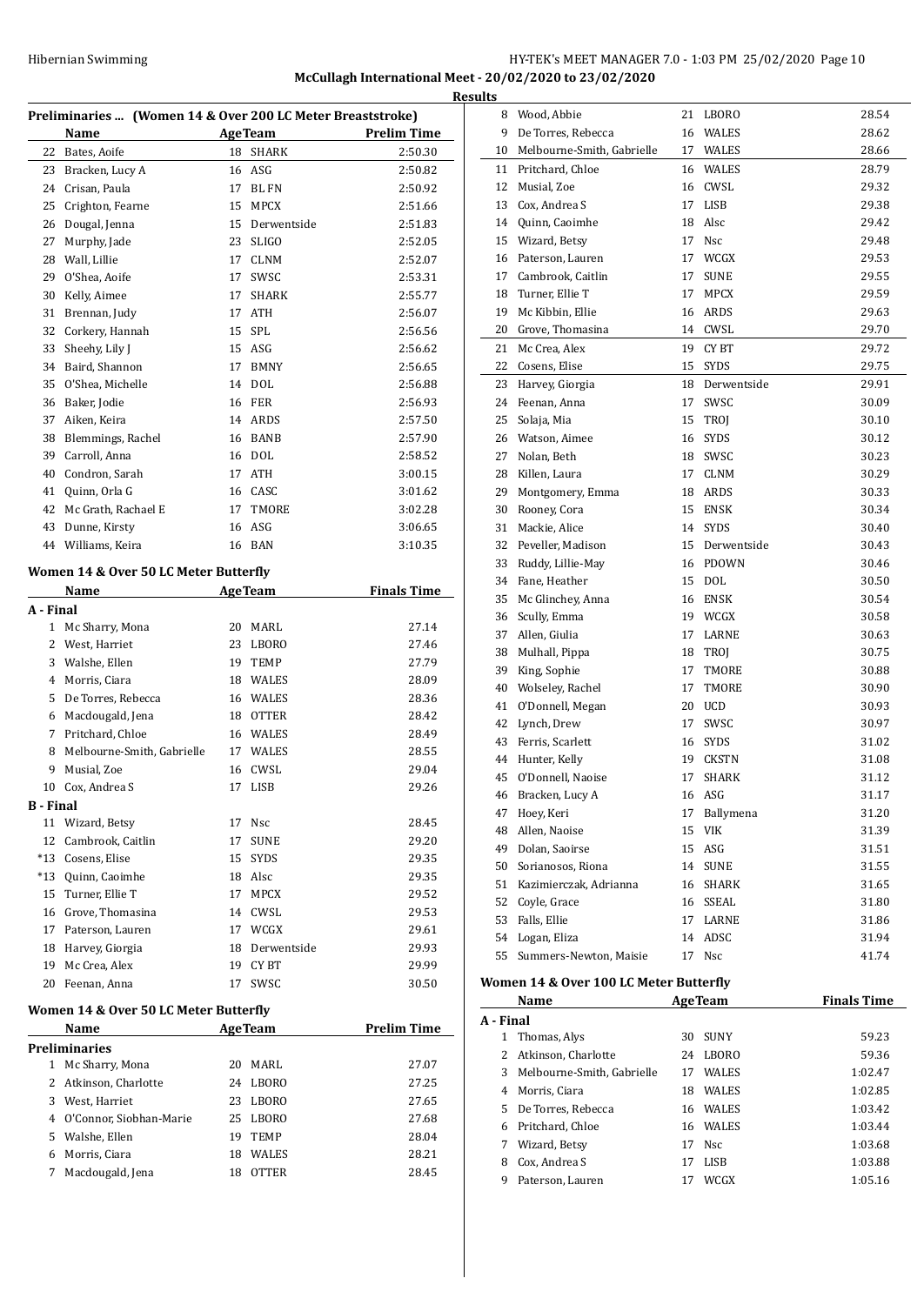**McCullagh International Meet - 20/02/2020 to 23/02/2020**

|                  |                                                     |    |                |                    | <b>Results</b> |
|------------------|-----------------------------------------------------|----|----------------|--------------------|----------------|
|                  | A - Final  (Women 14 & Over 100 LC Meter Butterfly) |    |                |                    | 43             |
|                  | Name                                                |    | <b>AgeTeam</b> | <b>Finals Time</b> | 44             |
| 10               | Mc Crea, Alex                                       |    | 19 CYBT        | 1:05.25            | Wom            |
| <b>B</b> - Final |                                                     |    |                |                    |                |
| 11               | Bailey, Katherine                                   |    | 16 MPCX        | 1:05.80            | A - Fi         |
| 12               | Mackie, Alice                                       |    | 14 SYDS        | 1:07.30            | $\mathbf{1}$   |
| 13               | Jamison, Toni M                                     |    | 15 LISB        | 1:07.44            | 2              |
|                  | 14 Mulhall, Pippa                                   |    | 18 TROJ        | 1:07.60            | 3              |
| 15               | O'Hara, Brogán                                      |    | 22 LEA         | 1:07.83            | $\overline{4}$ |
| 16               | Feenan, Anna                                        |    | 17 SWSC        | 1:07.99            | 5              |
| 17               | Burns-Atkin, Alana                                  |    | 14 BANB        | 1:08.70            | 6              |
| 18               | Buckley, Marguerite                                 |    | 14 CLNM        | 1:08.85            | 7              |
| 19               | Cosens, Elise                                       |    | 15 SYDS        | 1:09.33            | 8              |
| 20               | Grove, Thomasina                                    |    | 14 CWSL        | 1:09.36            | 9              |
|                  | Women 14 & Over 100 LC Meter Butterfly              |    |                |                    | 10             |
|                  | Name                                                |    | <b>AgeTeam</b> | <b>Prelim Time</b> | B - Fi         |
|                  | <b>Preliminaries</b>                                |    |                |                    | 11             |
|                  | 1 Thomas, Alys                                      |    | 30 SUNY        | 58.84              | 12             |
|                  | 2 Atkinson, Charlotte                               |    | 24 LBORO       | 59.06              | 13             |
|                  | 3 West, Harriet                                     |    | 23 LBORO       | 59.79              | 14             |
|                  | 4 Walshe, Ellen                                     |    | 19 TEMP        | 1:00.15            | 15             |
|                  | 5 Pritchard, Chloe                                  |    | 16 WALES       | 1:03.04            | 16             |
| 6                | De Torres, Rebecca                                  |    | 16 WALES       | 1:03.12            | 17             |
| 7                | Morris, Ciara                                       |    | 18 WALES       | 1:03.36            | 18             |
| 8                | Melbourne-Smith, Gabrielle                          |    | 17 WALES       | 1:03.51            | 19             |
| 9                | Wizard, Betsy                                       | 17 | Nsc            | 1:03.68            | 20             |
| 10               | Cox, Andrea S                                       | 17 | LISB           | 1:04.60            | Wom            |
| 11               | Paterson, Lauren                                    |    | 17 WCGX        | 1:04.61            |                |
| 12               | Mc Crea, Alex                                       |    | 19 CYBT        | 1:06.58            |                |
| 13               | Bailey, Katherine                                   |    | 16 MPCX        | 1:06.95            | Preli          |
|                  | 14 Quinn, Caoimhe                                   |    | 18 Alsc        | 1:07.11            | 1              |
|                  | *15 Feenan, Anna                                    |    | 17 SWSC        | 1:07.15            | 2              |
|                  | *15 Mackie, Alice                                   |    | 14 SYDS        | 1:07.15            | 3              |
| 17               | Macdougald, Jena                                    |    | 18 OTTER       | 1:07.40            | 4              |
| 18               | Mulhall, Pippa                                      |    | 18 TROJ        | 1:07.41            | 5              |
| 19               | O'Hara, Brogán                                      |    | 22 LEA         | 1:08.05            | 6              |
| 20               | Jamison, Toni M                                     |    | 15 LISB        | 1:08.06            | 7              |
| 21               | Buckley, Marguerite                                 | 14 | <b>CLNM</b>    | 1:08.13            | 8              |
| 22               | Burns-Atkin, Alana                                  | 14 | BANB           | 1:08.47            | 9              |
| 23               | Grove, Thomasina                                    | 14 | CWSL           | 1:08.49            | 10             |
| 24               | Cosens, Elise                                       | 15 | <b>SYDS</b>    | 1:08.88            | 11             |
| 25               | Harper, Bobbi                                       |    | 15 Nsc         | 1:09.00            | 12             |
| 26               | Barr, Tarryn                                        |    | 15 ARDS        | 1:09.15            | 13             |
| 27               | Coyle, Grace                                        |    | 16 SSEAL       | 1:09.16            | 14             |
| 28               | Ruddy, Lillie-May                                   |    | 16 PDOWN       | 1:09.22            | 15             |
| 29               | Wolseley, Rachel                                    | 17 | TMORE          | 1:10.00            | 16             |
| $*30$            | Mc Glinchey, Anna                                   |    | 16 ENSK        | 1:10.19            | 17             |
| *30              | Daly, Caoimhe                                       | 17 | KILK           | 1:10.19            | 18             |
| 32               | Young, Leone                                        | 16 | Billingham     | 1:10.42            | 19             |
| 33               | Falls, Ellie                                        | 17 | LARNE          | 1:10.45            | 20             |
| 34               | King, Sophie                                        | 17 | TMORE          | 1:10.48            | 21             |
| 35               | Kelly, Ruth                                         | 15 | <b>NRS</b>     | 1:10.53            | 22             |
| 36               | O'Donnell, Naoise                                   | 17 | SHARK          | 1:10.94            | 23             |
| 37               | Sweeney, Kate                                       | 15 | TEMP           | 1:11.00            | 24             |
| 38               | Thomas, Bethan                                      |    | 16 Nsc         | 1:11.09            | 25             |
| 39               | Montgomery, Emma                                    |    | 18 ARDS        | 1:11.39            | 26             |
| 40               | Becker, Fallon                                      |    | 15 GLN         | 1:11.76            | 27             |
| 41               | Dolan, Saoirse                                      |    | 15 ASG         | 1:11.99            | 28             |
| 42               | Keuck, Adrienne                                     | 17 | ECAV           | 1:12.86            | 29             |
|                  |                                                     |    |                |                    | 30             |

| 43               | Sorianosos, Riona                      | 14 | <b>SUNE</b>       | 1:13.36            |
|------------------|----------------------------------------|----|-------------------|--------------------|
|                  | 44 Hodgins, Grace S                    | 15 | <b>TROJ</b>       | 1:14.35            |
|                  |                                        |    |                   |                    |
|                  | Women 14 & Over 200 LC Meter Butterfly |    |                   |                    |
|                  | Name                                   |    | <b>AgeTeam</b>    | <b>Finals Time</b> |
| A - Final        |                                        |    |                   |                    |
| $\mathbf{1}$     | Thomas, Alys                           | 30 | <b>SUNY</b>       | 2:10.07            |
| $\mathbf{2}$     | Atkinson, Charlotte                    | 24 | LBORO             | 2:11.47            |
| 3                | Miley, Hannah L                        | 31 | <b>UoAPST</b>     | 2:16.16            |
|                  | 4 Walshe, Ellen                        | 19 | <b>TEMP</b>       | 2:17.98            |
| 5                | Shanahan, Katie                        | 16 | WCGX              | 2:23.00            |
|                  | 6 Melbourne-Smith, Gabrielle           | 17 | WALES             | 2:23.62            |
|                  | 7 Dickinson, Jessica                   | 15 | WALES             | 2:24.09            |
|                  | 8 Cox, Andrea S                        | 17 | LISB              | 2:25.98            |
| 9                | Paterson, Lauren                       | 17 | WCGX              | 2:27.44            |
| 10               | Bates, Aoife                           | 18 | <b>SHARK</b>      | 2:27.98            |
| <b>B</b> - Final |                                        |    |                   |                    |
| 11               | O'Shea, Hannah                         |    | 16 DOL            | 2:25.26            |
| 12               | Quinn, Caoimhe                         |    | 18 Alsc           | 2:29.60            |
| 13               | Mulhall, Pippa                         | 18 | TROJ              | 2:30.61            |
| 14               | Kelly, Ruth                            | 15 | <b>NRS</b>        | 2:31.43            |
|                  | 15 Young, Leone                        | 16 | Billingham        | 2:31.75            |
|                  | 16 Burns-Atkin, Alana                  | 14 | <b>BANB</b>       | 2:31.80            |
| 17               | Mackie, Alice                          | 14 | <b>SYDS</b>       | 2:33.97            |
|                  | 18 Kay, Ella                           |    | 16 Nsc            | 2:36.14            |
|                  | 19 Campbell, Lizzie                    |    | 18 LEA            | 2:38.63            |
| 20               | Barr, Tarryn                           | 15 | ARDS              | 2:39.06            |
|                  |                                        |    |                   |                    |
|                  | Women 14 & Over 200 LC Meter Butterfly |    |                   |                    |
|                  | Name                                   |    | <b>AgeTeam</b>    | <b>Prelim Time</b> |
|                  | <b>Preliminaries</b>                   |    |                   |                    |
|                  |                                        |    |                   |                    |
| 1                | Thomas, Alys                           | 30 | <b>SUNY</b>       | 2:10.81            |
| $\mathbf{2}$     | Atkinson, Charlotte                    | 24 | LBORO             | 2:11.54            |
|                  | 3 Miley, Hannah L                      | 31 | <b>UoAPST</b>     | 2:18.05            |
|                  | 4 Walshe, Ellen                        | 19 | <b>TEMP</b>       | 2:21.90            |
| 5                | Shanahan, Katie                        | 16 | WCGX              | 2:22.08            |
| 6                | Bailey, Katherine                      | 16 | <b>MPCX</b>       | 2:22.17            |
| 7                | Paterson, Lauren                       | 17 | WCGX              | 2:22.44            |
| 8                |                                        | 17 | WALES             | 2:23.78            |
| 9                | Melbourne-Smith, Gabrielle             |    |                   |                    |
|                  | Dickinson, Jessica                     | 15 | <b>WALES</b>      | 2:25.54            |
| 10               | Bates, Aoife                           | 18 | SHARK             | 2:27.12            |
| 11               | Cox, Andrea S                          | 17 | LISB              | 2:27.26            |
| 12               | O'Shea, Hannah                         | 16 | DOL               | 2:27.49            |
| 13               | Gannon, Jessica                        | 16 | <b>NCLC</b>       | 2:29.32            |
| 14               | Quinn, Caoimhe                         |    | 18 Alsc           | 2:29.34            |
| 15               | Mulhall, Pippa                         | 18 | TROI              | 2:31.79            |
| 16               | Kelly, Ruth                            | 15 | NRS               | 2:32.58            |
| 17               | Hodgins, Grace S                       | 15 | TROI              | 2:32.64            |
| 18               | Burns-Atkin, Alana                     | 14 | BANB              | 2:32.79            |
| 19               | Mackie, Alice                          | 14 | SYDS              | 2:33.11            |
| 20               | Young, Leone                           | 16 | <b>Billingham</b> | 2:36.07            |
| 21               | Kay, Ella                              | 16 | Nsc               | 2:36.09            |
| 22               | Barr, Tarryn                           | 15 | ARDS              | 2:36.55            |
| 23               | Campbell, Lizzie                       | 18 | LEA               | 2:38.48            |
| 24               | Coyle, Grace                           | 16 | SSEAL             | 2:38.60            |
| 25               | Thomas, Bethan                         | 16 | Nsc               | 2:39.49            |
| 26               | Stephens, Arwen                        | 15 | WALES             | 2:39.54            |
| 27               | Campbell, Jessica                      | 14 | LEA               | 2:39.69            |
| 28               | Nita, Kseniya                          | 14 | <b>NEN</b>        | 2:41.58            |
| 29               | O'Donnell, Naoise                      | 17 | SHARK             | 2:47.40            |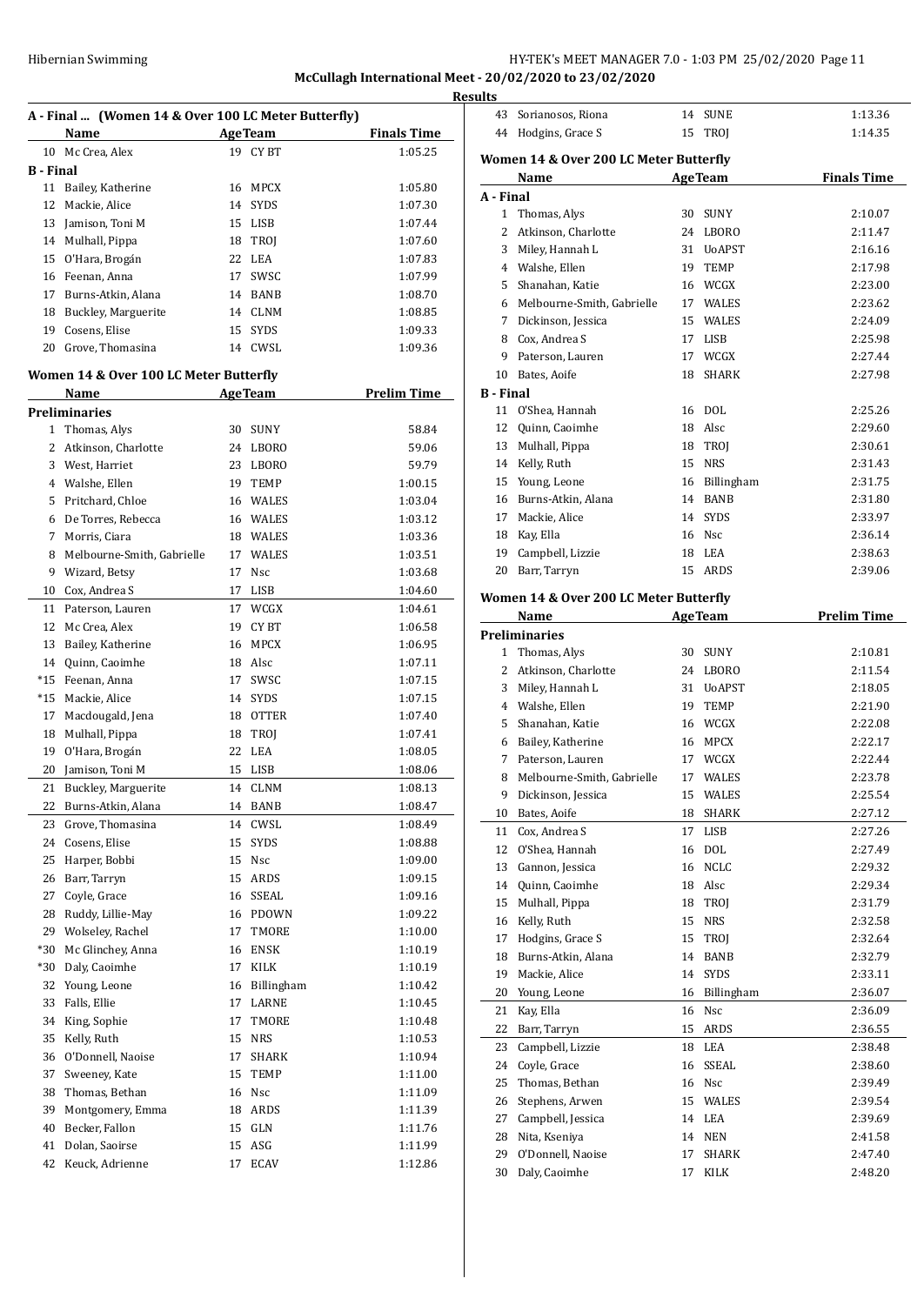# Hibernian Swimming **HY-TEK's MEET MANAGER 7.0 - 1:03 PM 25/02/2020** Page 12 **McCullagh International Meet - 20/02/2020 to 23/02/2020 Results**

|           | Preliminaries  (Women 14 & Over 200 LC Meter Butterfly)<br>Name<br><b>Example 2 Age Team</b> |    |                | <b>Prelim Time</b> |
|-----------|----------------------------------------------------------------------------------------------|----|----------------|--------------------|
|           | 31 Becker, Fallon                                                                            | 15 | GLN            | 2:48.24            |
|           | --- Mc Kibbin, Ellie                                                                         | 16 | ARDS           | DQ                 |
| ---       | Wizard, Betsy                                                                                |    | 17 Nsc         | DQ                 |
|           | Women 14 & Over 200 LC Meter IM                                                              |    |                |                    |
|           | Name                                                                                         |    | <b>AgeTeam</b> | <b>Finals Time</b> |
| A - Final |                                                                                              |    |                |                    |
|           | 1 Wood, Abbie                                                                                | 21 | <b>LBORO</b>   | 2:12.45            |
| 2         | O'Connor, Siobhan-Marie                                                                      | 25 | <b>LBORO</b>   | 2:12.83            |
| 3         | Miley, Hannah L                                                                              |    | 31 UoAPST      | 2:15.76            |
| 4         | Shanahan, Katie                                                                              | 16 | WCGX           | 2:16.42            |
| 5         | Reid, Rebecca                                                                                | 19 | ARDS           | 2:22.16            |
| 6         | Knox, Julia K                                                                                | 17 | BANB           | 2:23.16            |
| 7         | Firth, Bethy                                                                                 |    | 24 ARDS        | 2:23.40            |
| 8         | Turner, Ellie T                                                                              |    | 17 MPCX        | 2:25.01            |
| 9         | Harris, Medi                                                                                 |    | 18 SGPY        | 2:25.81            |
| 10        | McKenzie, Drew N                                                                             |    | 15 WCGX        | 2:26.77            |
| B - Final |                                                                                              |    |                |                    |
| 11        | Wizard, Betsy                                                                                | 17 | <b>Nsc</b>     | 2:23.68            |
| 12        | Mc Cartney, Ellie                                                                            | 15 | <b>ENSK</b>    | 2:25.56            |
| 13        | Farrell, Danielle                                                                            | 17 | <b>SLIGO</b>   | 2:27.12            |
| 14        | Shand, Holly J                                                                               | 17 | <b>SYDS</b>    | 2:27.61            |
| 15        | Scully, Emma                                                                                 |    | 19 WCGX        | 2:27.70            |
| 16        | Trait, Naomi                                                                                 | 17 | KILK           | 2:27.86            |
| 17        | O'Shea, Hannah                                                                               | 16 | DOL            | 2:28.21            |
| 18        | Wade, Saskia                                                                                 |    | 15 SYDS        | 2:28.92            |
| 19        | Ferris, Scarlett                                                                             |    | 16 SYDS        | 2:31.87            |
| 20        | Baker, Jodie                                                                                 |    | <b>16 FER</b>  | 2:33.56            |
|           |                                                                                              |    |                |                    |
|           | Women 14 & Over 200 LC Meter IM<br>Name                                                      |    | <b>AgeTeam</b> | <b>Prelim Time</b> |
|           | <b>Preliminaries</b>                                                                         |    |                |                    |
|           | 1 Willmott, Aimee                                                                            | 27 | Stirling Uni   | 2:12.77            |
| 2         | Wood, Abbie                                                                                  | 21 | LBORO          | 2:13.53            |
| 3         | O'Connor, Siobhan-Marie                                                                      |    | 25 LBORO       | 2:13.74            |
| 4         | Miley, Hannah L                                                                              | 31 | <b>UoAPST</b>  | 2:16.11            |
| 5         | Shanahan, Katie                                                                              |    | 16 WCGX        | 2:19.86            |
| 6         | Knox, Julia K                                                                                | 17 | BANB           | 2:22.80            |
| 7         | Reid, Rebecca                                                                                | 19 | ARDS           | 2:23.17            |
| 8         | Firth, Bethy                                                                                 | 24 | ARDS           | 2:23.22            |
| 9         | Turner, Ellie T                                                                              | 17 | MPCX           | 2:24.65            |
| 10        | McKenzie, Drew N                                                                             | 15 | WCGX           | 2:24.69            |
| 11        | Harris, Medi                                                                                 | 18 | SGPY           | 2:25.71            |
|           | Mc Cartney, Ellie                                                                            |    |                |                    |
| 12        |                                                                                              | 15 | ENSK           | 2:25.80            |
| 13        | Wizard, Betsy                                                                                | 17 | Nsc            | 2:25.87            |
| 14        | Trait, Naomi                                                                                 | 17 | KILK           | 2:26.02            |
| 15        | Shand, Holly J                                                                               | 17 | <b>SYDS</b>    | 2:26.81            |
| 16        | Macdougald, Jena                                                                             | 18 | <b>OTTER</b>   | 2:27.20            |
| 17        | O'Shea, Hannah                                                                               | 16 | DOL            | 2:27.74            |
| 18        | Wade, Saskia                                                                                 | 15 | SYDS           | 2:28.16            |
| 19        | Farrell, Danielle                                                                            | 17 | SLIGO          | 2:28.88            |
| 20        | Scully, Emma                                                                                 | 19 | WCGX           | 2:29.31            |
| 21        | Baker, Jodie                                                                                 | 16 | FER            | 2:29.81            |
| 22        | Ferris, Scarlett                                                                             | 16 | SYDS           | 2:30.13            |
| 23        | Fane, Heather                                                                                | 15 | DOL            | 2:30.15            |
|           |                                                                                              |    | SYDS           |                    |
| 24        | Wood, Isabelle                                                                               | 15 |                | 2:30.26            |
| 25        | Shiels, Ellis                                                                                | 18 | WCGX           | 2:30.39            |
| 26        | Saunders, Rowan                                                                              | 16 | SYDS           | 2:30.47            |
| 27        | O'Rourke, Taylor                                                                             | 17 | Nsc            | 2:30.74            |

| เร    |                        |    |              |         |
|-------|------------------------|----|--------------|---------|
|       | 28 Watson, Aimee       | 16 | <b>SYDS</b>  | 2:31.40 |
| 29    | Tuinstra, Dara A       | 17 | ASG          | 2:32.24 |
| 30    | Urry, Amelia           | 16 | BAN          | 2:32.26 |
| 31    | Kelly, Aimee           | 17 | <b>SHARK</b> | 2:32.41 |
| 32    | Mc Namara, Ava R       | 15 | LISB         | 2:32.62 |
| 33    | Rogers, Nemone         | 15 | <b>TROI</b>  | 2:32.80 |
| 34    | Naughton, Imogen       | 21 | <b>SHARK</b> | 2:32.88 |
| $*35$ | Dougal, Jenna          | 15 | Derwentside  | 2:33.38 |
| $*35$ | Mc Bride, Hope         | 17 | <b>ARDS</b>  | 2:33.38 |
| 37    | Mackie, Alice          | 14 | <b>SYDS</b>  | 2:33.56 |
|       | 38 Williams, Ciara     | 16 | NAC          | 2:33.61 |
| 39    | Nulty, Molly           | 16 | <b>SSEAL</b> | 2:33.82 |
| 40    | Mc Cormack, Cara       | 14 | DOL          | 2:33.85 |
| $*41$ | Cullen, Charlotte X    | 16 | <b>TMORE</b> | 2:34.01 |
| $*41$ | Bracken, Lucy A        | 16 | ASG          | 2:34.01 |
| 43    | Cosens, Elise          | 15 | <b>SYDS</b>  | 2:34.11 |
| 44    | Maskell, Grace         | 17 | Derwentside  | 2:34.42 |
|       | 45 Moore, Julia        | 17 | <b>CURRA</b> | 2:35.75 |
| 46    | Stephens, Arwen        | 15 | WALES        | 2:36.12 |
| 47    | Grove, Thomasina       | 14 | CWSL         | 2:37.67 |
|       | 48 Lynch, Drew         | 17 | SWSC         | 2:37.98 |
|       | 49 Bentley, Hazel C    | 16 | ASG          | 2:38.03 |
| 50    | Kearney, Sorcha        | 18 | <b>BL FN</b> | 2:38.05 |
| 51    | Graville, Carys        | 15 | WALES        | 2:38.22 |
| 52    | Young, Leone           | 16 | Billingham   | 2:38.41 |
| 53    | Dunne, Kirsty          | 16 | ASG          | 2:38.73 |
|       | 54 Crighton, Fearne    | 15 | <b>MPCX</b>  | 2:39.05 |
| 55    | Daly, Caoimhe          | 17 | <b>KILK</b>  | 2:39.58 |
|       | 56 Mallett, Ellen      | 16 | CY DY        | 2:40.06 |
| 57    | Hayes, Jasmyn          | 17 | <b>TROI</b>  | 2:40.10 |
|       | 58 Goodridge, Chloe    | 15 | Nsc          | 2:40.17 |
| 59    | Surminski, Josephine   | 15 | CWSL         | 2:40.75 |
| 60    | Carroll, Anna          | 16 | <b>DOL</b>   | 2:40.88 |
| 61    | Allen, Giulia          | 17 | LARNE        | 2:42.61 |
| 62    | Martin, Leah           | 17 | TEMP         | 2:45.35 |
| 63    | Summers-Newton, Maisie | 17 | <b>Nsc</b>   | 3:02.38 |
|       |                        |    |              |         |

#### **Women 14 & Over 400 LC Meter IM**

|                  | <b>Name</b><br><b>AgeTeam</b> |    |               | <b>Finals Time</b> |  |
|------------------|-------------------------------|----|---------------|--------------------|--|
| A - Final        |                               |    |               |                    |  |
| 1                | Willmott, Aimee               | 27 | Stirling Uni  | 4:39.63            |  |
| 2                | Miley, Hannah L               | 31 | <b>UoAPST</b> | 4:44.60            |  |
| 3                | Shanahan, Katie               | 16 | WCGX          | 4:47.95            |  |
| 4                | Walshe, Ellen                 | 19 | <b>TEMP</b>   | 4:50.78            |  |
| 5                | Kane, Amelia                  | 17 | ARDS          | 4:57.21            |  |
| 6                | Turner, Ellie T               | 17 | <b>MPCX</b>   | 5:03.43            |  |
| 7                | Scully, Emma                  | 19 | WCGX          | 5:07.87            |  |
| 8                | Mc Cartney, Ellie             | 15 | <b>ENSK</b>   | 5:14.43            |  |
| 9                | O'Rourke, Taylor              | 17 | Nsc           | 5:22.06            |  |
| ---              | Knox, Julia K                 | 17 | <b>BANB</b>   | DQ                 |  |
| <b>B</b> - Final |                               |    |               |                    |  |
| 11               | O'Shea, Hannah                | 16 | <b>DOL</b>    | 5:08.24            |  |
| 12               | Shiels, Ellis                 | 18 | WCGX          | 5:14.37            |  |
| 13               | Tuinstra, Dara A              | 17 | ASG           | 5:16.40            |  |
| 14               | Wood, Isabelle                | 15 | <b>SYDS</b>   | 5:21.13            |  |
| 15               | Stephens, Arwen               | 15 | <b>WALES</b>  | 5:21.17            |  |
| 16               | Harper, Bobbi                 | 15 | <b>Nsc</b>    | 5:22.15            |  |
| 17               | Mc Cormack, Cara              | 14 | <b>DOL</b>    | 5:22.61            |  |
| 18               | Cox, Andrea S                 | 17 | <b>LISB</b>   | 5:23.51            |  |
| 19               | Bracken, Lucy A               | 16 | ASG           | 5:25.72            |  |
| 20               | Heeps, Jessica                | 14 | <b>SYDS</b>   | 5:28.14            |  |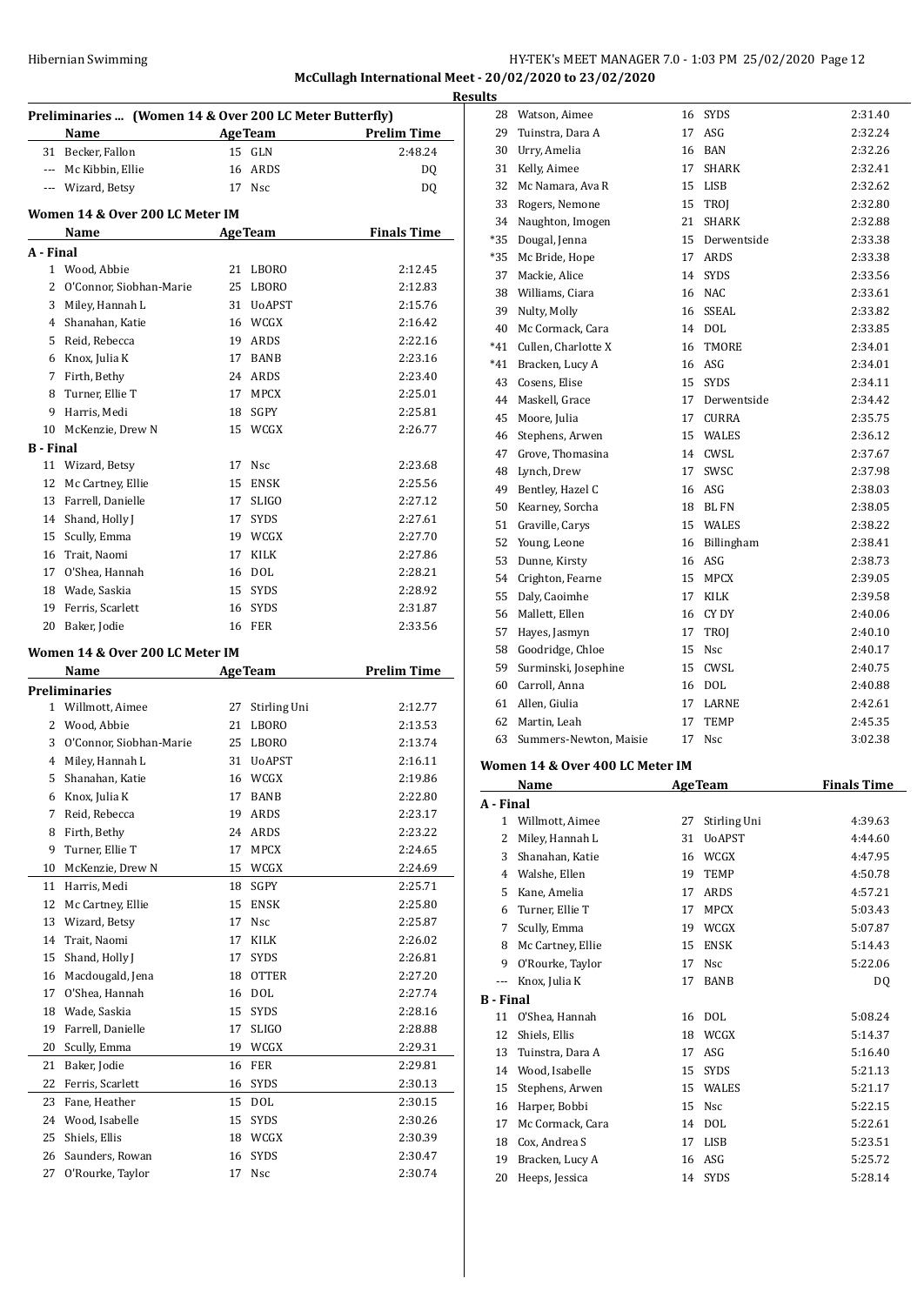# HY-TEK's MEET MANAGER 7.0 - 1:03 PM 25/02/2020 Page 13 **McCullagh International Meet - 20/02/2020 to 23/02/2020**

**Results**

|              | Women 14 & Over 400 LC Meter IM        |          |                      |                    |
|--------------|----------------------------------------|----------|----------------------|--------------------|
|              | Name                                   |          | <b>AgeTeam</b>       | <b>Prelim Time</b> |
|              | <b>Preliminaries</b>                   |          |                      |                    |
|              | 1 Willmott, Aimee<br>2 Shanahan, Katie | 27<br>16 | Stirling Uni<br>WCGX | 4:39.61<br>4:47.09 |
|              | 3 Miley, Hannah L                      | 31       | UoAPST               | 4:49.71            |
|              | 4 Walshe, Ellen                        | 19       | <b>TEMP</b>          | 4:56.71            |
|              | 5 Turner, Ellie T                      | 17       | MPCX                 | 4:58.42            |
|              | 6 Knox, Julia K                        | 17       | <b>BANB</b>          | 4:59.97            |
|              | 7 Kane, Amelia                         | 17       | ARDS                 | 5:01.09            |
| 8            | Scully, Emma                           | 19       | WCGX                 | 5:08.17            |
| 9            | Mc Cartney, Ellie                      | 15       | <b>ENSK</b>          | 5:08.51            |
|              | 10 O'Rourke, Taylor                    | 17       | Nsc                  | 5:08.97            |
| 11           | O'Shea, Hannah                         | 16       | DOL                  | 5:10.56            |
| 12           | Shiels, Ellis                          | 18       | WCGX                 | 5:13.46            |
| 13           | Tuinstra, Dara A                       | 17       | ASG                  | 5:16.53            |
|              | 14 Wood, Isabelle                      | 15       | <b>SYDS</b>          | 5:17.88            |
|              | 15 Cox, Andrea S                       | 17       | LISB                 | 5:18.50            |
|              | 16 Harper, Bobbi                       | 15       | <b>Nsc</b>           | 5:20.07            |
| 17           | Stephens, Arwen                        | 15       | WALES                | 5:21.06            |
|              | 18 Mc Cormack, Cara                    |          | 14 DOL               | 5:22.59            |
|              | 19 Bentley, Hazel C                    | 16       | ASG                  | 5:23.26            |
|              | 20 Bracken, Lucy A                     | 16       | ASG                  | 5:24.49            |
| 21           | Heeps, Jessica                         | 14       | <b>SYDS</b>          | 5:25.29            |
| 22           | Fane, Heather                          | 15       | DOL                  | 5:25.46            |
|              | 23 Henderson, Emma                     | 22       | BAN                  | 5:25.80            |
|              | 24 Naughton, Imogen                    | 21       | SHARK                | 5:26.54            |
| 25           | O'Connor, Hannah                       | 16       | LIMK                 | 5:27.05            |
|              | 26 Kelly, Aimee                        | 17       | <b>SHARK</b>         | 5:27.59            |
| 27           | Kelly, Ruth                            | 15       | <b>NRS</b>           | 5:29.20            |
| 28           | Sheehy, Lily J                         | 15       | ASG                  | 5:31.03            |
| 29           | Stoker, Holly                          | 14       | <b>SUNE</b>          | 5:33.98            |
| 30           | Moore, Julia                           | 17       | <b>CURRA</b>         | 5:35.17            |
| 31           | Aiken, Keira                           | 14       | ARDS                 | 5:35.34            |
|              | 32 Dunne, Kirsty                       | 16       | ASG                  | 5:35.68            |
|              | 33 Daly, Caoimhe                       | 17       | KILK                 | 5:39.82            |
|              | 34 Ward, Ellen                         | 17       | TEMP                 | 5:40.81            |
|              | 35 O'Kane, Moya                        |          | 14 LISB              | 5:44.47            |
| 36           | Blemmings, Rachel                      |          | 16 BANB              | 5:46.20            |
| ---          | McKenzie, Drew N                       |          | 15 WCGX              | DQ                 |
|              | Women 400 LC Meter Freestyle Relay     |          |                      |                    |
|              | Team                                   |          | Relay                | <b>Finals Time</b> |
|              | 1 ARDS                                 |          | A                    | 3:56.55            |
|              | 2 WCGX                                 |          | A                    | 4:01.28            |
| 3            | BAN                                    |          | А                    | 4:03.14            |
|              | 4 TEMP                                 |          | A                    | 4:07.10            |
| 5            | ARDS                                   |          | B                    | 4:07.63            |
|              | 6 LEA                                  |          | A                    | 4:14.66            |
| 7            | <b>SHARK</b>                           |          | A                    | 4:15.71            |
|              | LARNE                                  |          | A                    | DQ                 |
|              | Women 800 LC Meter Freestyle Relay     |          |                      |                    |
|              | <b>Team</b>                            |          | Relay                | <b>Finals Time</b> |
| $\mathbf{1}$ | ARDS                                   |          | A                    | 8:28.85            |
|              | TROJ                                   |          | A                    | 8:48.44            |
|              |                                        |          | А                    | 8:55.29            |
| 2            |                                        |          |                      |                    |
| 3            | LEA                                    |          |                      |                    |
| 5            | 4 ARDS<br>LARNE                        |          | B<br>А               | 9:01.16<br>9:18.50 |

| <b>Women 400 LC Meter Medley Relay</b> |              |       |                    |
|----------------------------------------|--------------|-------|--------------------|
|                                        | <b>Team</b>  | Relay | <b>Finals Time</b> |
|                                        | WCGX         | A     | 4:23.96            |
| 2                                      | <b>ARDS</b>  | A     | 4:24.10            |
| 3                                      | <b>ARDS</b>  | B     | 4:33.92            |
| 4                                      | <b>TEMP</b>  | A     | 4:35.31            |
| 5.                                     | <b>BAN</b>   | A     | 4:36.96            |
| 6                                      | <b>LARNE</b> | A     | 4:42.70            |
|                                        | TMORE        | A     | 4:44.79            |
| 8                                      | <b>SHARK</b> | А     | 4:45.67            |

#### **Men 12-14 200 LC Meter Freestyle**

| Name      |                            | <b>AgeTeam</b> |                | <b>Finals Time</b> |  |  |  |
|-----------|----------------------------|----------------|----------------|--------------------|--|--|--|
| A - Final |                            |                |                |                    |  |  |  |
|           | Krawiec, Stefan            |                | 14 SYDS        | 1:59.32            |  |  |  |
| 2         | Mc Gee, Luke               | 14             | <b>SUNE</b>    | 2:01.98            |  |  |  |
| 3         | Whittles, Edward           | 14             | CWSL           | 2:02.75            |  |  |  |
| 4         | Maskell, Thomas            |                | 14 Derwentside | 2:03.90            |  |  |  |
| 5.        | Fitzgerald, Conor          |                | 14 SPL         | 2:04.71            |  |  |  |
| 6         | Gray, Henry                | 14             | CWSL           | 2:06.45            |  |  |  |
|           | Brennan, Ollie             | 14             | COOL           | 2:09.81            |  |  |  |
| 8         | O'Loughlin Brophy, Killian | 14             | COOL.          | 2:11.15            |  |  |  |
| 9         | Smyth, Gene                | 13             | <b>BAN</b>     | 2:11.65            |  |  |  |
| 10        | Morgan, Darragh            | 14             | COOL           | 2:12.54            |  |  |  |

# **Men 12-14 200 LC Meter Freestyle**

| Name |                            |    | <b>AgeTeam</b> | <b>Prelim Time</b> |
|------|----------------------------|----|----------------|--------------------|
|      | <b>Preliminaries</b>       |    |                |                    |
| 1    | Krawiec, Stefan            |    | 14 SYDS        | 2:01.23            |
| 2    | Mc Gee, Luke               |    | 14 SUNE        | 2:02.08            |
| 3    | Gray, Henry                |    | 14 CWSL        | 2:06.92            |
| 4    | Fitzgerald, Conor          |    | 14 SPL         | 2:08.14            |
| 5.   | Whittles, Edward           |    | 14 CWSL        | 2:09.25            |
| 6    | Maskell, Thomas            |    | 14 Derwentside | 2:10.16            |
| 7    | Brennan, Ollie             | 14 | COOL           | 2:10.96            |
| 8    | O'Loughlin Brophy, Killian |    | 14 COOL        | 2:12.11            |
| 9    | Smyth, Gene                | 13 | BAN            | 2:14.35            |
| 10   | Morgan, Darragh            | 14 | COOL           | 2:15.07            |
| 11   | Pau, David                 | 14 | PORT           | 2:15.68            |
| 12   | Donnellan, Sean            | 13 | GLN            | 2:16.53            |
| 13   | Rice, Pearse T             | 14 | <b>BANB</b>    | 2:18.54            |

#### **Men 12-14 400 LC Meter Freestyle**

|    | Name                         |    | <b>AgeTeam</b> | <b>Finals Time</b> |
|----|------------------------------|----|----------------|--------------------|
| 1  | Mc Gee, Luke                 | 14 | <b>SUNE</b>    | 4:16.94            |
| 2  | Whittles, Edward             | 14 | CWSL           | 4:26.60            |
| 3  | Maskell, Thomas              |    | 14 Derwentside | 4:29.17            |
| 4  | Brennan, Ollie               | 14 | COOL.          | 4:33.64            |
| 5  | Gray, Henry                  | 14 | CWSL           | 4:37.31            |
|    | 6 O'Loughlin Brophy, Killian | 14 | COOL.          | 4:37.46            |
| 7  | Cummings, Benji              | 14 | SSEAL          | 4:43.39            |
| 8  | Smyth, Gene                  | 13 | <b>BAN</b>     | 4:45.83            |
| 9  | French, Dominic              | 14 | <b>SLIGO</b>   | 4:48.14            |
| 10 | Rice. Pearse T               | 14 | <b>BANB</b>    | 4:53.48            |

# **Boys 12-14 200 LC Meter Backstroke**

| Name      |                   | <b>AgeTeam</b> |                | <b>Finals Time</b> |
|-----------|-------------------|----------------|----------------|--------------------|
| A - Final |                   |                |                |                    |
|           | 1 Maskell, Thomas |                | 14 Derwentside | 2:16.79            |
|           | 2 Krawiec, Stefan |                | 14 SYDS        | 2:18.77            |
| 3         | Whittles, Edward  | 14             | CWSL.          | 2:18.87            |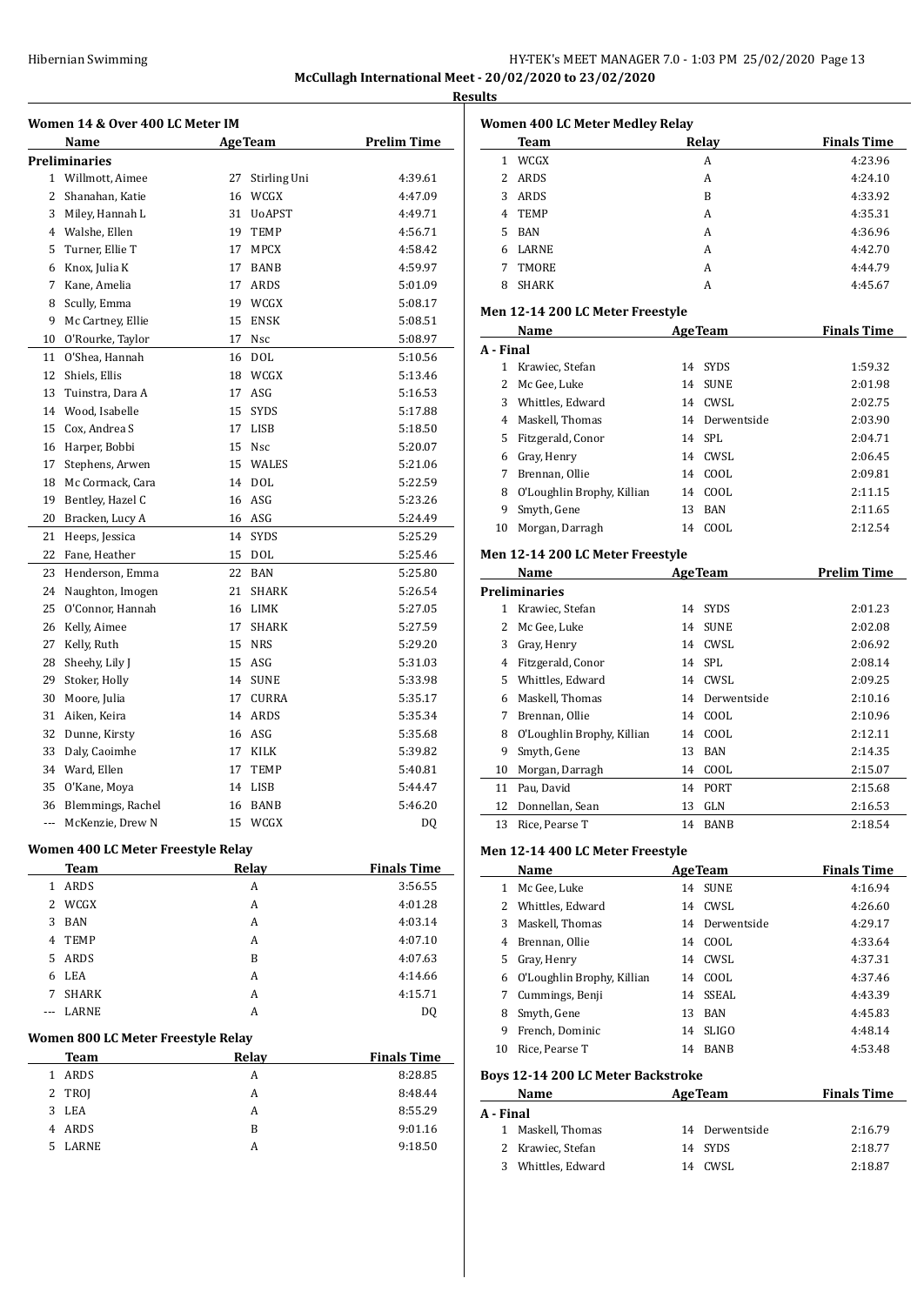# Hibernian Swimming **HY-TEK's MEET MANAGER 7.0 - 1:03 PM 25/02/2020** Page 14 **McCullagh International Meet - 20/02/2020 to 23/02/2020**

|           |                                                 |                        | Resul              |   |
|-----------|-------------------------------------------------|------------------------|--------------------|---|
|           | A - Final  (Boys 12-14 200 LC Meter Backstroke) |                        |                    |   |
|           | Name                                            | <b>AgeTeam</b>         | <b>Finals Time</b> |   |
|           | 4 Shortt, John                                  | 13 BL FN               | 2:21.09            |   |
|           | 5 Gray, Henry                                   | 14 CWSL                | 2:22.07            |   |
|           | 6 Pau, David                                    | 14 PORT                | 2:23.55            |   |
|           | 7 Mc Gee, Luke                                  | 14 SUNE                | 2:23.57            | ľ |
|           | 8 French, Dominic                               | 14 SLIGO               | 2:30.75            |   |
| 9         | Mathers, Liam Og G                              | 14 BANB                | 2:31.19            | I |
| 10        | Simpson, Evan                                   | 13 NAC                 | 2:33.23            |   |
|           | <b>Boys 12-14 200 LC Meter Backstroke</b>       |                        |                    |   |
|           | Name<br><b>Preliminaries</b>                    | <b>AgeTeam</b>         | <b>Prelim Time</b> |   |
|           | 1 Whittles, Edward                              | 14 CWSL                | 2:17.75            |   |
|           | 2 Krawiec, Stefan                               | 14 SYDS                |                    |   |
|           |                                                 |                        | 2:18.43            |   |
|           | 3 Maskell, Thomas                               | 14 Derwentside         | 2:18.78<br>2:22.04 |   |
|           | 4 Shortt, John                                  | 13 BL FN               |                    |   |
|           | 5 Mc Gee, Luke                                  | 14 SUNE                | 2:22.39            |   |
|           | 6 Pau, David                                    | 14 PORT                | 2:27.08            |   |
|           | 7 Gray, Henry                                   | 14 CWSL                | 2:27.26            | ľ |
| 8         | Mathers, Liam Og G                              | 14 BANB                | 2:31.49            |   |
| 9         | French, Dominic                                 | 14 SLIGO               | 2:31.60            | I |
| 10        | Simpson, Evan                                   | 13 NAC                 | 2:33.15            |   |
| 11        | Mallett, Aidan                                  | 13 LEC                 | 2:33.40            |   |
|           | 12 Allen, Frank                                 | 14 BAN                 | 2:33.45            |   |
|           | 13 Cousins, Emmet                               | 14 WEX                 | 2:33.66            |   |
|           | 14 Morgan, Darragh                              | 14 COOL                | 2:34.13            |   |
|           | 15 Horgan, Darragh                              | 13 LIMK                | 2:35.11            |   |
| 16        | Griffin, Ryan                                   | 12 CKSTN               | 2:39.40            |   |
| 17        | O'Loughlin Brophy, Killian                      | 14 COOL                | 2:46.37            |   |
|           | Men 12-14 200 LC Meter Breaststroke             |                        |                    |   |
|           | Name                                            | <b>AgeTeam</b>         | <b>Finals Time</b> |   |
| A - Final |                                                 |                        |                    |   |
|           | 1 Whittles, Edward                              | 14 CWSL                | 2:34.55            |   |
|           | 2 Cummings, Benji                               | 14 SSEAL               | 2:35.62            |   |
|           | 3 Black, Zachary                                | 14 LURG                | 2:43.99            |   |
|           | 4 Hughes, Darragh                               | 14 SLBGH               | 2:47.14            |   |
| 5         | Leggett, David                                  | 14 LARNE               | 2:50.93            |   |
| 6         | Fitzpatrick, Bryn L                             | 14 LISB                | 2:52.07            | ľ |
| 7         | Green, James                                    | 13<br><b>BMNY</b>      | 2:53.48            |   |
| 8         | Morriss, Charlie                                | 14<br>MULST            | 2:54.11            |   |
| 9         | Francis, Thomas                                 | 14 WEX                 | 2:55.18            | l |
| 10        | Mc Grath, Dylan                                 | 14 ST FC               | 2:56.37            |   |
|           | Men 12-14 200 LC Meter Breaststroke             |                        |                    |   |
|           | Name                                            | <b>AgeTeam</b>         | <b>Prelim Time</b> |   |
|           | <b>Preliminaries</b>                            |                        |                    |   |
|           | 1 Whittles, Edward                              | 14 CWSL                | 2:38.57            |   |
| 2         | Cummings, Benji                                 | SSEAL<br>14            | 2:44.82            |   |
| 3         | Black, Zachary                                  | 14 LURG                | 2:47.92            |   |
| 4         | Leggett, David                                  | 14 LARNE               | 2:52.21            |   |
| 5         | Hughes, Darragh                                 | 14 SLBGH               | 2:52.39            |   |
| 6         | Fitzpatrick, Bryn L                             | 14 LISB                | 2:54.24            |   |
| 7         | Green, James                                    | 13<br><b>BMNY</b>      | 2:54.34            | ľ |
| 8         | Francis, Thomas                                 | 14 WEX                 | 2:55.17            |   |
| 9         | Morriss, Charlie                                | 14<br>MULST            | 2:55.64            | I |
| 10        | Mc Grath, Dylan                                 | 14<br>ST FC            | 2:56.85            |   |
| 11        | Murphy, Cillian                                 | 14<br>SSEAL            | 2:57.55            |   |
| 12        | Gray, Lewis P                                   | 14<br><b>BANB</b>      | 2:59.33            |   |
| 13        | Donnelly, Seanan                                | ST <sub>DO</sub><br>14 | 3:01.11            |   |
|           |                                                 |                        |                    |   |

| ults      |                                  |    |                |                    |
|-----------|----------------------------------|----|----------------|--------------------|
|           | 14 Mulligan, Oran                |    | 13 SSEAL       | 3:02.00            |
| 15        | Pocevicius, Airidas              | 14 | ST FC          | 3:02.73            |
|           | 16 Allen, Frank                  |    | 14 BAN         | 3:03.36            |
|           | 17 Fane, Ricky                   |    | 13 DOL         | 3:06.08            |
|           | --- Williams. Austin             |    | 14 BAN         | DQ                 |
|           |                                  |    |                |                    |
|           | Men 12-14 200 LC Meter Butterfly |    |                |                    |
|           | Name                             |    | <b>AgeTeam</b> | <b>Finals Time</b> |
| A - Final |                                  |    |                |                    |
|           | 1 Krawiec, Stefan                |    | 14 SYDS        | 2:15.61            |
| 2         | Whittles, Edward                 |    | 14 CWSL        | 2:17.78            |
| 3         | Mc Gee, Luke                     |    | 14 SUNE        | 2:19.80            |
|           | 4 Maskell, Thomas                |    | 14 Derwentside | 2:24.95            |
|           | 5 Gray, Henry                    |    | 14 CWSL        | 2:27.94            |
|           | 6 Brennan, Ollie                 |    | 14 COOL        | 2:28.68            |
| 7         | Maguire, Louis                   |    | 14 BREF        | 2:30.12            |
| 8         | Donnellan, Sean                  |    | 13 GLN         | 2:30.95            |
| 9.        | Mathers, Liam Og G               |    | 14 BANB        | 2:33.77            |
|           | 10 Breen, Bailey M               |    | 14 BANB        | 2:41.07            |
|           | Men 12-14 200 LC Meter Butterfly |    |                |                    |
|           | Name                             |    | <b>AgeTeam</b> | <b>Prelim Time</b> |
|           | <b>Preliminaries</b>             |    |                |                    |
|           | 1 Mc Gee, Luke                   |    | 14 SUNE        | 2:22.11            |
|           | 2 Whittles, Edward               |    | 14 CWSL        | 2:22.63            |
| 3         | Krawiec, Stefan                  |    | 14 SYDS        | 2:23.58            |
|           | 4 Maskell, Thomas                |    | 14 Derwentside | 2:28.72            |
|           | 5 Gray, Henry                    |    | 14 CWSL        | 2:31.51            |
| 6         | Maguire, Louis                   |    | 14 BREF        | 2:31.87            |
| 7         | Mathers, Liam Og G               |    | 14 BANB        | 2:33.29            |
| 8         | Donnellan, Sean                  |    | 13 GLN         | 2:33.69            |
| 9         | Brennan, Ollie                   |    | 14 COOL        | 2:35.52            |
|           | 10 Breen, Bailey M               |    | 14 BANB        | 2:38.56            |
| 11        | Gray, Lewis P                    | 14 | BANB           | 2:39.76            |
| 12        | Mc Carthy, Donnacha              |    | 13 NRS         | 2:46.47            |
| 13        | Farren, Cormac                   |    | 13 BAN         | 2:47.62            |
|           | 14 O'Connor, Freddie             |    | 13 LIMK        | 2:49.53            |
| 15        | Lanigan, Conor                   | 13 | TRID           | 2:51.83            |
| 16        | Fane, Ricky                      | 13 | <b>DOL</b>     | 2:53.38            |
|           |                                  |    |                |                    |
|           | <b>Men 12-14 200 LC Meter IM</b> |    |                |                    |
|           | Name                             |    | <b>AgeTeam</b> | <b>Finals Time</b> |
| A - Final |                                  |    |                |                    |
|           | 1 Whittles, Edward               |    | 14 CWSL        | 2:14.53            |
|           | 2 Maskell, Thomas                |    | 14 Derwentside | 2:17.82            |
|           | 3 Krawiec, Stefan                |    | 14 SYDS        | 2:17.84            |
|           | 4 Mc Gee, Luke                   |    | 14 SUNE        | 2:23.80            |
|           | 5 Pau, David                     |    | 14 PORT        | 2:24.25            |
|           | 6 Cummings, Benji                |    | 14 SSEAL       | 2:27.82            |
|           | 7 Gray, Henry                    |    | 14 CWSL        | 2:28.22            |
|           | 8 Leggett, David                 |    | 14 LARNE       | 2:31.31            |
| 9         | Hughes, Darragh                  |    | 14 SLBGH       | 2:31.48            |
| 10        | French, Dominic                  |    | 14 SLIGO       | 2:33.37            |
|           | <b>Men 12-14 200 LC Meter IM</b> |    |                |                    |
|           | Name                             |    | <b>AgeTeam</b> | <b>Prelim Time</b> |
|           | <b>Preliminaries</b>             |    |                |                    |
|           | 1 Whittles, Edward               |    | 14 CWSL        | 2:17.88            |
|           | 2 Maskell, Thomas                |    | 14 Derwentside | 2:22.52            |
|           | 3 Pau, David                     |    | 14 PORT        | 2:24.47            |
|           | 4 Mc Gee, Luke                   |    | 14 SUNE        | 2:24.50            |
|           | 5 Krawiec, Stefan                |    | 14 SYDS        | 2:26.10            |
|           |                                  |    |                |                    |
|           |                                  |    |                |                    |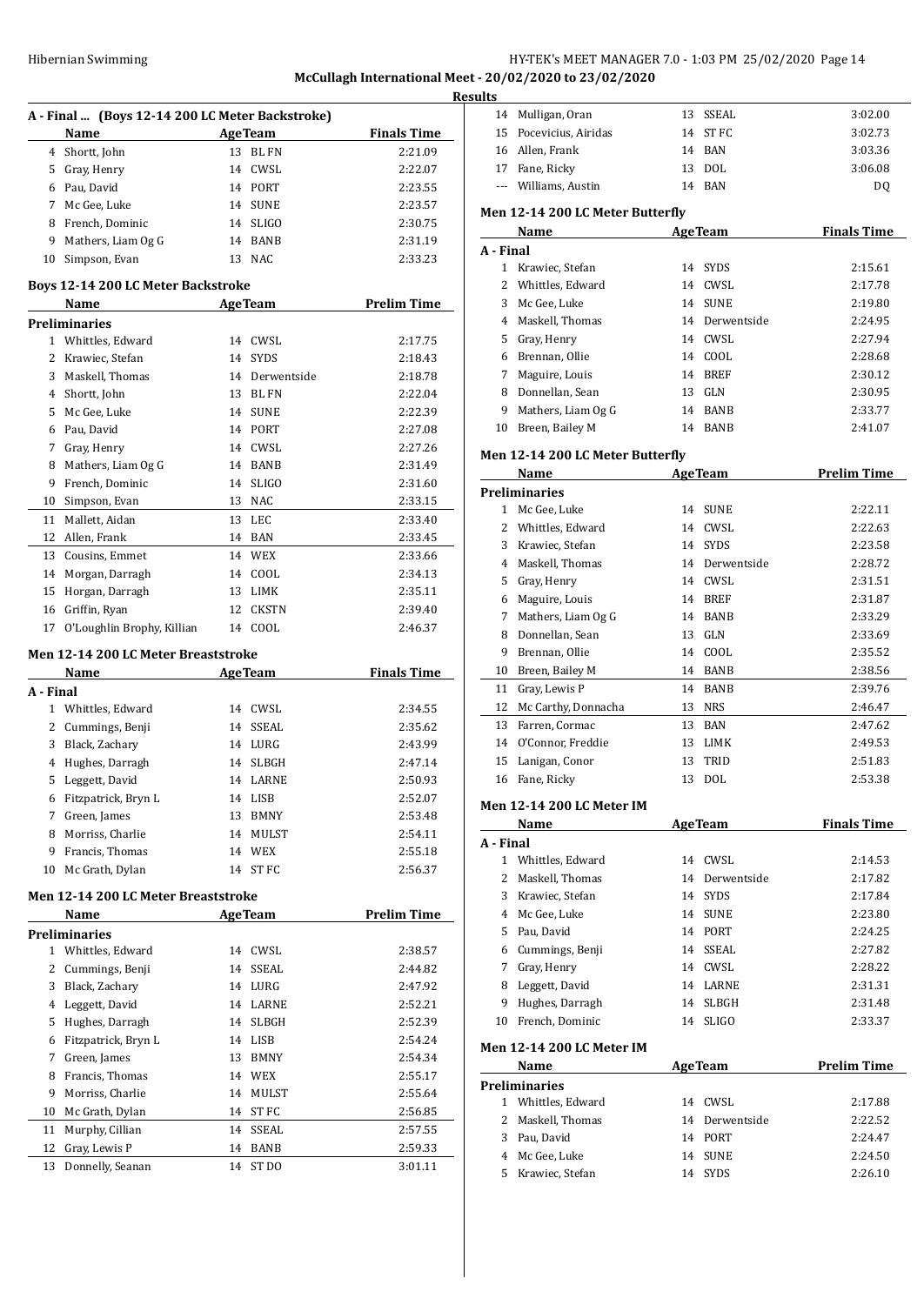# HY-TEK's MEET MANAGER 7.0 - 1:03 PM 25/02/2020 Page 15 **McCullagh International Meet - 20/02/2020 to 23/02/2020 Results**

|                  | Preliminaries  (Men 12-14 200 LC Meter IM)  |          |                 |                    |
|------------------|---------------------------------------------|----------|-----------------|--------------------|
|                  | Name                                        |          | <b>AgeTeam</b>  | <b>Prelim Time</b> |
|                  | 6 Gray, Henry                               |          | 14 CWSL         | 2:26.27            |
|                  | 7 Cummings, Benji                           | 14       | SSEAL           | 2:27.19            |
|                  | 8 Leggett, David                            |          | 14 LARNE        | 2:30.45            |
|                  | 9 Hughes, Darragh                           |          | 14 SLBGH        | 2:30.56            |
|                  | 10 French, Dominic                          |          | 14 SLIGO        | 2:31.02            |
| 11               | Moan, Matthew                               |          | 14 CKSTN        | 2:32.09            |
|                  | 12 Allen, Frank                             |          | 14 BAN          | 2:32.86            |
| 13               | Morgan, Darragh                             |          | 14 COOL         | 2:33.11            |
| 14               | Shortt, John                                | 13       | <b>BLFN</b>     | 2:33.26            |
| 15               | Smyth, Gene                                 | 13       | <b>BAN</b>      | 2:33.81            |
|                  |                                             | 14       | COOL            | 2:34.07            |
| 16<br>17         | O'Loughlin Brophy, Killian                  |          |                 |                    |
|                  | Murphy, Cillian                             | 14       | SSEAL           | 2:35.22            |
| 18               | Mallett, Aidan                              |          | 13 LEC          | 2:35.97            |
| 19               | Donnellan, Sean                             |          | 13 GLN          | 2:37.34            |
|                  | 20 Black, Zachary                           |          | 14 LURG         | 2:38.19            |
|                  | 21 Fitzgerald, Conor                        |          | 14 SPL          | 2:38.80            |
| 22               | Pocevicius, Airidas                         |          | 14 ST FC        | 2:39.47            |
| 23               | Breen, Bailey M                             | 14       | <b>BANB</b>     | 2:42.48            |
|                  | <b>Boys 12-14 400 LC Meter IM</b>           |          |                 |                    |
|                  | Name                                        |          | <b>AgeTeam</b>  | <b>Finals Time</b> |
|                  | 1 Whittles, Edward                          |          | 14 CWSL         | 4:46.32            |
|                  | 2 Krawiec, Stefan                           |          | 14 SYDS         | 5:00.50            |
|                  | 3 Gray, Henry                               |          | 14 CWSL         | 5:05.75            |
|                  | 4 Maguire, Louis                            |          | 14 BREF         | 5:34.59            |
| ---              | Pocevicius, Airidas                         |          | 14 ST FC        | DQ                 |
|                  | Men 15 & Over 50 LC Meter Freestyle         |          |                 |                    |
|                  | Name                                        |          | <b>AgeTeam</b>  | <b>Finals Time</b> |
| A - Final        |                                             |          |                 |                    |
| 1                | Bain, Calum                                 | 24       | CKSTN           | 22.88              |
|                  | 2 Parkinson, Jarvis                         | 22       | CWSL            | 22.99              |
| 3                | Coulter, Curtis                             |          | 26 BAN          | 23.44              |
|                  | 4 Constantine, Harry                        |          | 20 LBORO        | 23.55              |
| 5                | Thompson, David                             | 27       | BAN             | 23.70              |
|                  | 6 Grace, Jack                               | 22       | NCL K           | 23.97              |
| 7                | Boyek, Kyle                                 | 28       | Stirling Uni    | 24.05              |
| 8                | Martin, Ben                                 | 20       | Stirling Uni    | 24.06              |
| 9                | Henderson, Grant                            | 22       | WCGX            | 24.11              |
| 10               | Hewitt, Michael                             | 20       | ARDS            | 24.34              |
| <b>B</b> - Final |                                             |          |                 |                    |
| 11               | Sutton, Diarmuid                            | 18       | NCL L           | 24.34              |
|                  | Nicol, Angus                                |          | 19 WCGX         | 24.38              |
| 12               |                                             |          |                 |                    |
| 13               |                                             | 18       | WALES           | 24.51              |
|                  | Clarke, Kameron                             |          |                 |                    |
|                  | 14 Elkin, Max                               |          | 16 WALES        | 24.58              |
| 15               | Mahmutoglu, Jason J                         |          | 16 CWSL         | 24.61              |
|                  | 16 Talib, Swaleh A                          |          | 20 Stirling Uni | 24.75              |
| 17               | Power, Dean                                 | 23       | NCDU            | 24.84              |
| 18               | Wilde, Johnny J                             |          | 16 WALES        | 24.87              |
| 19               | Strickland, Adam                            |          | 16 Derwentside  | 24.89              |
| 20               | Lapsley, Myles                              |          | 17 SYDS         | 24.92              |
|                  | Men 15 & Over 50 LC Meter Freestyle         |          |                 |                    |
|                  | Name                                        |          | <b>AgeTeam</b>  | <b>Prelim Time</b> |
| 1                | Preliminaries                               |          |                 |                    |
|                  | Bain, Calum                                 | 24       | <b>CKSTN</b>    | 22.81              |
|                  | 2 Parkinson, Jarvis<br>3 Constantine, Harry | 22<br>20 | CWSL<br>LBORO   | 22.99<br>23.76     |

| 13<br>Sutton, Diarmuid<br>14<br>Power, Dean<br>Nicol, Angus<br>Mahmutoglu, Jason J<br>Elkin, Max<br>18 Lapsley, Myles<br>19<br>Talib, Swaleh A<br>Strickland, Adam<br>20<br>21 Wilde, Johnny J<br>Birrell, Lewis<br>Bajrami, Patrik<br>Baird, Graham R<br>Barnes, Adam<br>26<br>Donnelly, John<br>27<br>Savage, Odhran<br>28<br>Murtagh, Ethan<br>*29<br>Mc Sharry, Mouric<br>$*29$<br>Kelly, Douglas<br>$*29$<br>Higgins, Peter<br>32 Uprichard, Tom<br>Rudd, William<br>34<br>Betout, Youssef<br>Rodriguez, Antonio<br>36<br>Mc Aviney, Brogan<br>Morgan, Danny<br>$*37$<br>Dunnion, Cody<br>39<br>Din, Aryaan<br>40<br>McLaughlin, Liam<br>Uoka, Saulius<br>Coulter, Evan<br>Pritchard, Murray<br>44 Pfeiffer, Robin<br>45<br>Registe, Dylan L<br>46 Currie, Thomas<br>47<br>Marfunin, Alexander K<br>48 Cook, Aidan<br>49<br>Allison, Cameron G<br>50<br>Mulhall, John<br>51<br>Mc Cartney, Lewis<br>*52<br>Leggett, Thomas<br>*52 Gartisde, Jack<br>54<br>Duda, Philip<br>55<br>Riddell, Ben<br>56 Mulholland, Daniel J<br>57<br>Phelan, Sami<br>58 O'Connor, Zac<br>59 Kaczynski, Sebastian<br>60<br>Perry, William | 17<br>17<br>15<br>19<br>21<br>18<br>17<br>16<br>17<br>16<br>15<br>16<br>17<br>15<br>17 | 16 CWSL<br>16 WALES<br><b>SYDS</b><br>20 Stirling Uni<br>16 Derwentside<br>16 WALES<br>19 UoAPST<br>Derwentside<br><b>SYDS</b><br>ARDS<br><b>SLBGH</b><br>SPL<br><b>NCDTR</b><br>18 MARL<br><b>SYDS</b><br>19 SWSC<br>19 ARDS<br>17 CWSL<br>20 WCGX<br>16 WALES<br>17 KILK<br>COOL<br>16 SSEAL<br>CWSL<br>18 SYDS<br>TEMP<br>LARNE<br>MPCX<br>BL FN<br>LISB<br>16 Nsc<br>17 LISB<br>16 KILK<br><b>SYDS</b><br>15 TROI<br>18 ENSK<br>16 LARNE<br>17 Nsc<br>15 LONG<br>15 BAN<br>17 LISB<br>15 GLN<br>16 LIMK<br>18 CLNM<br>20 Nsc | 24.74<br>24.85<br>24.95<br>24.96<br>24.98<br>25.07<br>25.15<br>J25.15<br>25.18<br>[25.18]<br>25.19<br>25.22<br>25.23<br>25.32<br>25.37<br>25.37<br>25.37<br>25.45<br>25.48<br>25.50<br>25.51<br>25.55<br>25.56<br>25.56<br>25.58<br>25.61<br>25.62<br>25.68<br>25.73<br>25.79<br>25.83<br>25.89<br>25.90<br>25.92<br>25.98<br>25.99<br>26.04<br>26.27<br>26.27<br>26.34<br>26.36<br>26.44<br>26.58<br>26.59<br>27.01<br>34.17 |
|---------------------------------------------------------------------------------------------------------------------------------------------------------------------------------------------------------------------------------------------------------------------------------------------------------------------------------------------------------------------------------------------------------------------------------------------------------------------------------------------------------------------------------------------------------------------------------------------------------------------------------------------------------------------------------------------------------------------------------------------------------------------------------------------------------------------------------------------------------------------------------------------------------------------------------------------------------------------------------------------------------------------------------------------------------------------------------------------------------------------------|----------------------------------------------------------------------------------------|----------------------------------------------------------------------------------------------------------------------------------------------------------------------------------------------------------------------------------------------------------------------------------------------------------------------------------------------------------------------------------------------------------------------------------------------------------------------------------------------------------------------------------|-------------------------------------------------------------------------------------------------------------------------------------------------------------------------------------------------------------------------------------------------------------------------------------------------------------------------------------------------------------------------------------------------------------------------------|
|                                                                                                                                                                                                                                                                                                                                                                                                                                                                                                                                                                                                                                                                                                                                                                                                                                                                                                                                                                                                                                                                                                                           |                                                                                        |                                                                                                                                                                                                                                                                                                                                                                                                                                                                                                                                  |                                                                                                                                                                                                                                                                                                                                                                                                                               |
|                                                                                                                                                                                                                                                                                                                                                                                                                                                                                                                                                                                                                                                                                                                                                                                                                                                                                                                                                                                                                                                                                                                           |                                                                                        |                                                                                                                                                                                                                                                                                                                                                                                                                                                                                                                                  |                                                                                                                                                                                                                                                                                                                                                                                                                               |
|                                                                                                                                                                                                                                                                                                                                                                                                                                                                                                                                                                                                                                                                                                                                                                                                                                                                                                                                                                                                                                                                                                                           |                                                                                        |                                                                                                                                                                                                                                                                                                                                                                                                                                                                                                                                  |                                                                                                                                                                                                                                                                                                                                                                                                                               |
|                                                                                                                                                                                                                                                                                                                                                                                                                                                                                                                                                                                                                                                                                                                                                                                                                                                                                                                                                                                                                                                                                                                           |                                                                                        |                                                                                                                                                                                                                                                                                                                                                                                                                                                                                                                                  |                                                                                                                                                                                                                                                                                                                                                                                                                               |
|                                                                                                                                                                                                                                                                                                                                                                                                                                                                                                                                                                                                                                                                                                                                                                                                                                                                                                                                                                                                                                                                                                                           |                                                                                        |                                                                                                                                                                                                                                                                                                                                                                                                                                                                                                                                  |                                                                                                                                                                                                                                                                                                                                                                                                                               |
|                                                                                                                                                                                                                                                                                                                                                                                                                                                                                                                                                                                                                                                                                                                                                                                                                                                                                                                                                                                                                                                                                                                           |                                                                                        |                                                                                                                                                                                                                                                                                                                                                                                                                                                                                                                                  |                                                                                                                                                                                                                                                                                                                                                                                                                               |
|                                                                                                                                                                                                                                                                                                                                                                                                                                                                                                                                                                                                                                                                                                                                                                                                                                                                                                                                                                                                                                                                                                                           |                                                                                        |                                                                                                                                                                                                                                                                                                                                                                                                                                                                                                                                  |                                                                                                                                                                                                                                                                                                                                                                                                                               |
|                                                                                                                                                                                                                                                                                                                                                                                                                                                                                                                                                                                                                                                                                                                                                                                                                                                                                                                                                                                                                                                                                                                           |                                                                                        |                                                                                                                                                                                                                                                                                                                                                                                                                                                                                                                                  |                                                                                                                                                                                                                                                                                                                                                                                                                               |
|                                                                                                                                                                                                                                                                                                                                                                                                                                                                                                                                                                                                                                                                                                                                                                                                                                                                                                                                                                                                                                                                                                                           |                                                                                        |                                                                                                                                                                                                                                                                                                                                                                                                                                                                                                                                  |                                                                                                                                                                                                                                                                                                                                                                                                                               |
|                                                                                                                                                                                                                                                                                                                                                                                                                                                                                                                                                                                                                                                                                                                                                                                                                                                                                                                                                                                                                                                                                                                           |                                                                                        |                                                                                                                                                                                                                                                                                                                                                                                                                                                                                                                                  |                                                                                                                                                                                                                                                                                                                                                                                                                               |
|                                                                                                                                                                                                                                                                                                                                                                                                                                                                                                                                                                                                                                                                                                                                                                                                                                                                                                                                                                                                                                                                                                                           |                                                                                        |                                                                                                                                                                                                                                                                                                                                                                                                                                                                                                                                  |                                                                                                                                                                                                                                                                                                                                                                                                                               |
|                                                                                                                                                                                                                                                                                                                                                                                                                                                                                                                                                                                                                                                                                                                                                                                                                                                                                                                                                                                                                                                                                                                           |                                                                                        |                                                                                                                                                                                                                                                                                                                                                                                                                                                                                                                                  |                                                                                                                                                                                                                                                                                                                                                                                                                               |
|                                                                                                                                                                                                                                                                                                                                                                                                                                                                                                                                                                                                                                                                                                                                                                                                                                                                                                                                                                                                                                                                                                                           |                                                                                        |                                                                                                                                                                                                                                                                                                                                                                                                                                                                                                                                  |                                                                                                                                                                                                                                                                                                                                                                                                                               |
|                                                                                                                                                                                                                                                                                                                                                                                                                                                                                                                                                                                                                                                                                                                                                                                                                                                                                                                                                                                                                                                                                                                           |                                                                                        |                                                                                                                                                                                                                                                                                                                                                                                                                                                                                                                                  |                                                                                                                                                                                                                                                                                                                                                                                                                               |
|                                                                                                                                                                                                                                                                                                                                                                                                                                                                                                                                                                                                                                                                                                                                                                                                                                                                                                                                                                                                                                                                                                                           |                                                                                        |                                                                                                                                                                                                                                                                                                                                                                                                                                                                                                                                  |                                                                                                                                                                                                                                                                                                                                                                                                                               |
|                                                                                                                                                                                                                                                                                                                                                                                                                                                                                                                                                                                                                                                                                                                                                                                                                                                                                                                                                                                                                                                                                                                           |                                                                                        |                                                                                                                                                                                                                                                                                                                                                                                                                                                                                                                                  |                                                                                                                                                                                                                                                                                                                                                                                                                               |
|                                                                                                                                                                                                                                                                                                                                                                                                                                                                                                                                                                                                                                                                                                                                                                                                                                                                                                                                                                                                                                                                                                                           |                                                                                        |                                                                                                                                                                                                                                                                                                                                                                                                                                                                                                                                  |                                                                                                                                                                                                                                                                                                                                                                                                                               |
|                                                                                                                                                                                                                                                                                                                                                                                                                                                                                                                                                                                                                                                                                                                                                                                                                                                                                                                                                                                                                                                                                                                           |                                                                                        |                                                                                                                                                                                                                                                                                                                                                                                                                                                                                                                                  |                                                                                                                                                                                                                                                                                                                                                                                                                               |
|                                                                                                                                                                                                                                                                                                                                                                                                                                                                                                                                                                                                                                                                                                                                                                                                                                                                                                                                                                                                                                                                                                                           |                                                                                        |                                                                                                                                                                                                                                                                                                                                                                                                                                                                                                                                  |                                                                                                                                                                                                                                                                                                                                                                                                                               |
|                                                                                                                                                                                                                                                                                                                                                                                                                                                                                                                                                                                                                                                                                                                                                                                                                                                                                                                                                                                                                                                                                                                           |                                                                                        |                                                                                                                                                                                                                                                                                                                                                                                                                                                                                                                                  |                                                                                                                                                                                                                                                                                                                                                                                                                               |
|                                                                                                                                                                                                                                                                                                                                                                                                                                                                                                                                                                                                                                                                                                                                                                                                                                                                                                                                                                                                                                                                                                                           |                                                                                        |                                                                                                                                                                                                                                                                                                                                                                                                                                                                                                                                  |                                                                                                                                                                                                                                                                                                                                                                                                                               |
|                                                                                                                                                                                                                                                                                                                                                                                                                                                                                                                                                                                                                                                                                                                                                                                                                                                                                                                                                                                                                                                                                                                           |                                                                                        |                                                                                                                                                                                                                                                                                                                                                                                                                                                                                                                                  |                                                                                                                                                                                                                                                                                                                                                                                                                               |
|                                                                                                                                                                                                                                                                                                                                                                                                                                                                                                                                                                                                                                                                                                                                                                                                                                                                                                                                                                                                                                                                                                                           |                                                                                        |                                                                                                                                                                                                                                                                                                                                                                                                                                                                                                                                  |                                                                                                                                                                                                                                                                                                                                                                                                                               |
|                                                                                                                                                                                                                                                                                                                                                                                                                                                                                                                                                                                                                                                                                                                                                                                                                                                                                                                                                                                                                                                                                                                           |                                                                                        |                                                                                                                                                                                                                                                                                                                                                                                                                                                                                                                                  |                                                                                                                                                                                                                                                                                                                                                                                                                               |
|                                                                                                                                                                                                                                                                                                                                                                                                                                                                                                                                                                                                                                                                                                                                                                                                                                                                                                                                                                                                                                                                                                                           |                                                                                        |                                                                                                                                                                                                                                                                                                                                                                                                                                                                                                                                  |                                                                                                                                                                                                                                                                                                                                                                                                                               |
|                                                                                                                                                                                                                                                                                                                                                                                                                                                                                                                                                                                                                                                                                                                                                                                                                                                                                                                                                                                                                                                                                                                           |                                                                                        |                                                                                                                                                                                                                                                                                                                                                                                                                                                                                                                                  |                                                                                                                                                                                                                                                                                                                                                                                                                               |
|                                                                                                                                                                                                                                                                                                                                                                                                                                                                                                                                                                                                                                                                                                                                                                                                                                                                                                                                                                                                                                                                                                                           |                                                                                        |                                                                                                                                                                                                                                                                                                                                                                                                                                                                                                                                  |                                                                                                                                                                                                                                                                                                                                                                                                                               |
|                                                                                                                                                                                                                                                                                                                                                                                                                                                                                                                                                                                                                                                                                                                                                                                                                                                                                                                                                                                                                                                                                                                           |                                                                                        |                                                                                                                                                                                                                                                                                                                                                                                                                                                                                                                                  |                                                                                                                                                                                                                                                                                                                                                                                                                               |
|                                                                                                                                                                                                                                                                                                                                                                                                                                                                                                                                                                                                                                                                                                                                                                                                                                                                                                                                                                                                                                                                                                                           |                                                                                        |                                                                                                                                                                                                                                                                                                                                                                                                                                                                                                                                  |                                                                                                                                                                                                                                                                                                                                                                                                                               |
|                                                                                                                                                                                                                                                                                                                                                                                                                                                                                                                                                                                                                                                                                                                                                                                                                                                                                                                                                                                                                                                                                                                           |                                                                                        |                                                                                                                                                                                                                                                                                                                                                                                                                                                                                                                                  |                                                                                                                                                                                                                                                                                                                                                                                                                               |
|                                                                                                                                                                                                                                                                                                                                                                                                                                                                                                                                                                                                                                                                                                                                                                                                                                                                                                                                                                                                                                                                                                                           |                                                                                        |                                                                                                                                                                                                                                                                                                                                                                                                                                                                                                                                  |                                                                                                                                                                                                                                                                                                                                                                                                                               |
|                                                                                                                                                                                                                                                                                                                                                                                                                                                                                                                                                                                                                                                                                                                                                                                                                                                                                                                                                                                                                                                                                                                           |                                                                                        |                                                                                                                                                                                                                                                                                                                                                                                                                                                                                                                                  |                                                                                                                                                                                                                                                                                                                                                                                                                               |
|                                                                                                                                                                                                                                                                                                                                                                                                                                                                                                                                                                                                                                                                                                                                                                                                                                                                                                                                                                                                                                                                                                                           |                                                                                        |                                                                                                                                                                                                                                                                                                                                                                                                                                                                                                                                  |                                                                                                                                                                                                                                                                                                                                                                                                                               |
|                                                                                                                                                                                                                                                                                                                                                                                                                                                                                                                                                                                                                                                                                                                                                                                                                                                                                                                                                                                                                                                                                                                           |                                                                                        |                                                                                                                                                                                                                                                                                                                                                                                                                                                                                                                                  |                                                                                                                                                                                                                                                                                                                                                                                                                               |
|                                                                                                                                                                                                                                                                                                                                                                                                                                                                                                                                                                                                                                                                                                                                                                                                                                                                                                                                                                                                                                                                                                                           |                                                                                        |                                                                                                                                                                                                                                                                                                                                                                                                                                                                                                                                  |                                                                                                                                                                                                                                                                                                                                                                                                                               |
|                                                                                                                                                                                                                                                                                                                                                                                                                                                                                                                                                                                                                                                                                                                                                                                                                                                                                                                                                                                                                                                                                                                           |                                                                                        |                                                                                                                                                                                                                                                                                                                                                                                                                                                                                                                                  |                                                                                                                                                                                                                                                                                                                                                                                                                               |
|                                                                                                                                                                                                                                                                                                                                                                                                                                                                                                                                                                                                                                                                                                                                                                                                                                                                                                                                                                                                                                                                                                                           |                                                                                        |                                                                                                                                                                                                                                                                                                                                                                                                                                                                                                                                  |                                                                                                                                                                                                                                                                                                                                                                                                                               |
|                                                                                                                                                                                                                                                                                                                                                                                                                                                                                                                                                                                                                                                                                                                                                                                                                                                                                                                                                                                                                                                                                                                           |                                                                                        |                                                                                                                                                                                                                                                                                                                                                                                                                                                                                                                                  |                                                                                                                                                                                                                                                                                                                                                                                                                               |
|                                                                                                                                                                                                                                                                                                                                                                                                                                                                                                                                                                                                                                                                                                                                                                                                                                                                                                                                                                                                                                                                                                                           |                                                                                        |                                                                                                                                                                                                                                                                                                                                                                                                                                                                                                                                  |                                                                                                                                                                                                                                                                                                                                                                                                                               |
|                                                                                                                                                                                                                                                                                                                                                                                                                                                                                                                                                                                                                                                                                                                                                                                                                                                                                                                                                                                                                                                                                                                           |                                                                                        |                                                                                                                                                                                                                                                                                                                                                                                                                                                                                                                                  |                                                                                                                                                                                                                                                                                                                                                                                                                               |
|                                                                                                                                                                                                                                                                                                                                                                                                                                                                                                                                                                                                                                                                                                                                                                                                                                                                                                                                                                                                                                                                                                                           |                                                                                        |                                                                                                                                                                                                                                                                                                                                                                                                                                                                                                                                  |                                                                                                                                                                                                                                                                                                                                                                                                                               |
|                                                                                                                                                                                                                                                                                                                                                                                                                                                                                                                                                                                                                                                                                                                                                                                                                                                                                                                                                                                                                                                                                                                           | 17                                                                                     |                                                                                                                                                                                                                                                                                                                                                                                                                                                                                                                                  |                                                                                                                                                                                                                                                                                                                                                                                                                               |
|                                                                                                                                                                                                                                                                                                                                                                                                                                                                                                                                                                                                                                                                                                                                                                                                                                                                                                                                                                                                                                                                                                                           |                                                                                        |                                                                                                                                                                                                                                                                                                                                                                                                                                                                                                                                  |                                                                                                                                                                                                                                                                                                                                                                                                                               |
|                                                                                                                                                                                                                                                                                                                                                                                                                                                                                                                                                                                                                                                                                                                                                                                                                                                                                                                                                                                                                                                                                                                           |                                                                                        |                                                                                                                                                                                                                                                                                                                                                                                                                                                                                                                                  |                                                                                                                                                                                                                                                                                                                                                                                                                               |
|                                                                                                                                                                                                                                                                                                                                                                                                                                                                                                                                                                                                                                                                                                                                                                                                                                                                                                                                                                                                                                                                                                                           |                                                                                        | 19 WCGX                                                                                                                                                                                                                                                                                                                                                                                                                                                                                                                          |                                                                                                                                                                                                                                                                                                                                                                                                                               |
|                                                                                                                                                                                                                                                                                                                                                                                                                                                                                                                                                                                                                                                                                                                                                                                                                                                                                                                                                                                                                                                                                                                           | 23                                                                                     | <b>NCDU</b>                                                                                                                                                                                                                                                                                                                                                                                                                                                                                                                      | 24.70                                                                                                                                                                                                                                                                                                                                                                                                                         |
|                                                                                                                                                                                                                                                                                                                                                                                                                                                                                                                                                                                                                                                                                                                                                                                                                                                                                                                                                                                                                                                                                                                           | 18                                                                                     | NCL L                                                                                                                                                                                                                                                                                                                                                                                                                                                                                                                            | 24.55                                                                                                                                                                                                                                                                                                                                                                                                                         |
| 12<br>Clarke, Kameron                                                                                                                                                                                                                                                                                                                                                                                                                                                                                                                                                                                                                                                                                                                                                                                                                                                                                                                                                                                                                                                                                                     |                                                                                        | 18 WALES                                                                                                                                                                                                                                                                                                                                                                                                                                                                                                                         | 24.32                                                                                                                                                                                                                                                                                                                                                                                                                         |
| Hewitt, Michael<br>11                                                                                                                                                                                                                                                                                                                                                                                                                                                                                                                                                                                                                                                                                                                                                                                                                                                                                                                                                                                                                                                                                                     | 20                                                                                     | ARDS                                                                                                                                                                                                                                                                                                                                                                                                                                                                                                                             | 24.29                                                                                                                                                                                                                                                                                                                                                                                                                         |
| 10 Martin, Ben                                                                                                                                                                                                                                                                                                                                                                                                                                                                                                                                                                                                                                                                                                                                                                                                                                                                                                                                                                                                                                                                                                            | 20                                                                                     | Stirling Uni                                                                                                                                                                                                                                                                                                                                                                                                                                                                                                                     | 24.18                                                                                                                                                                                                                                                                                                                                                                                                                         |
| Boyek, Kyle                                                                                                                                                                                                                                                                                                                                                                                                                                                                                                                                                                                                                                                                                                                                                                                                                                                                                                                                                                                                                                                                                                               |                                                                                        | Stirling Uni                                                                                                                                                                                                                                                                                                                                                                                                                                                                                                                     | 24.13                                                                                                                                                                                                                                                                                                                                                                                                                         |
| 8 Henderson, Grant                                                                                                                                                                                                                                                                                                                                                                                                                                                                                                                                                                                                                                                                                                                                                                                                                                                                                                                                                                                                                                                                                                        |                                                                                        |                                                                                                                                                                                                                                                                                                                                                                                                                                                                                                                                  | 24.11                                                                                                                                                                                                                                                                                                                                                                                                                         |
| Aitchison. Zak                                                                                                                                                                                                                                                                                                                                                                                                                                                                                                                                                                                                                                                                                                                                                                                                                                                                                                                                                                                                                                                                                                            |                                                                                        |                                                                                                                                                                                                                                                                                                                                                                                                                                                                                                                                  | 24.04                                                                                                                                                                                                                                                                                                                                                                                                                         |
| 6 Coulter, Curtis                                                                                                                                                                                                                                                                                                                                                                                                                                                                                                                                                                                                                                                                                                                                                                                                                                                                                                                                                                                                                                                                                                         |                                                                                        |                                                                                                                                                                                                                                                                                                                                                                                                                                                                                                                                  |                                                                                                                                                                                                                                                                                                                                                                                                                               |
| 5 Grace, Jack                                                                                                                                                                                                                                                                                                                                                                                                                                                                                                                                                                                                                                                                                                                                                                                                                                                                                                                                                                                                                                                                                                             | 22<br>26                                                                               | NCL K<br>BAN                                                                                                                                                                                                                                                                                                                                                                                                                                                                                                                     | 23.97<br>24.03                                                                                                                                                                                                                                                                                                                                                                                                                |
|                                                                                                                                                                                                                                                                                                                                                                                                                                                                                                                                                                                                                                                                                                                                                                                                                                                                                                                                                                                                                                                                                                                           |                                                                                        |                                                                                                                                                                                                                                                                                                                                                                                                                                                                                                                                  | 22<br>Stirling Uni<br>22 WCGX<br>28                                                                                                                                                                                                                                                                                                                                                                                           |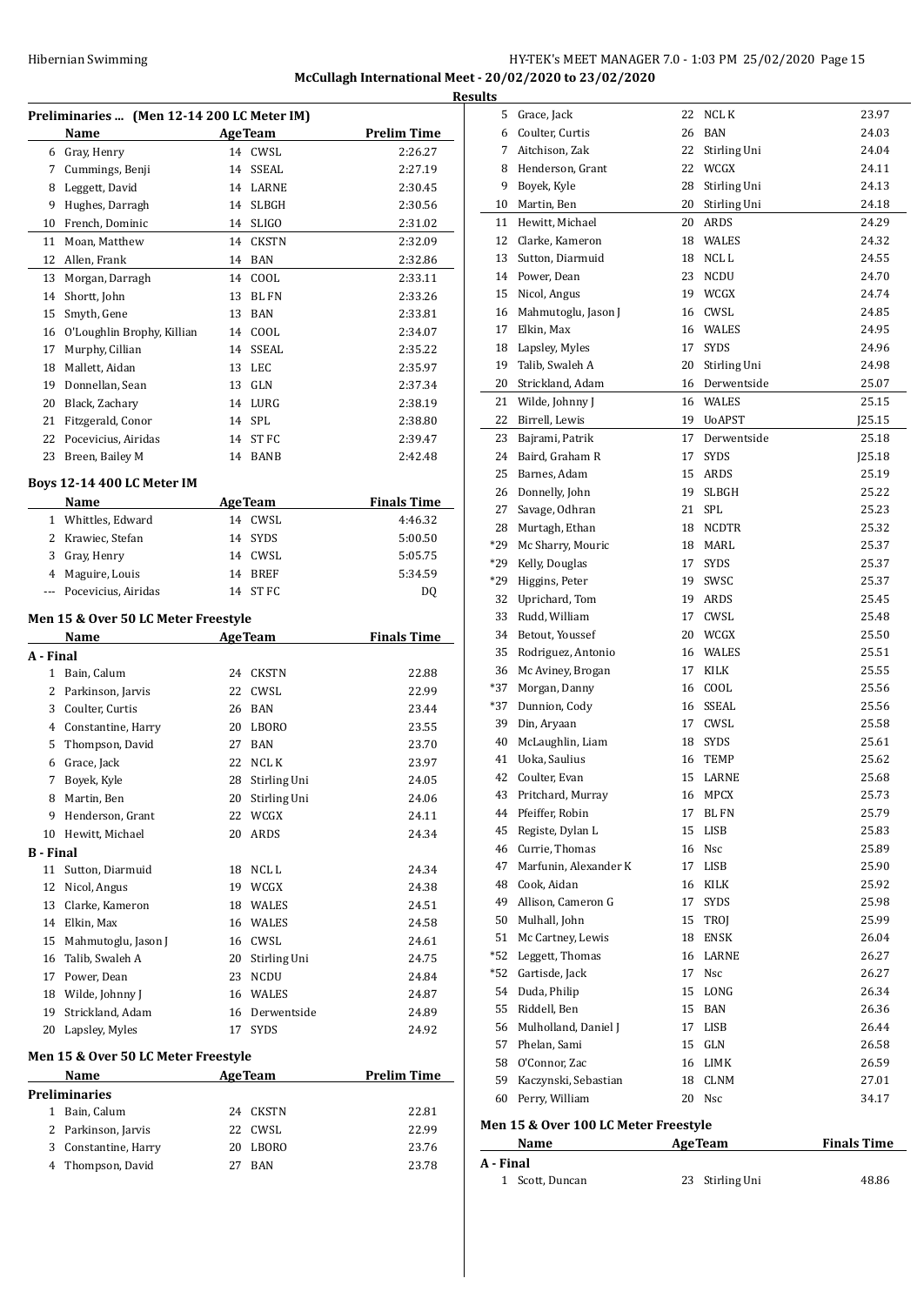#### Hibernian Swimming **HY-TEK's MEET MANAGER 7.0 - 1:03 PM 25/02/2020** Page 16 **McCullagh International Meet - 20/02/2020 to 23/02/2020**

**A - Final ... (Men 15 & Over 100 LC Meter Freestyle) Name Age Team Finals Time** 2 Ryan, Shane 26 NCD N 49.92 Mc Millan, Jack 20 BAN 49.97 4 Parkinson, Jarvis 22 CWSL 50.28 5 Mildred, Edward 17 Nsc 50.60 Sloan, Jordan 27 BAN 50.75 Milne, Stephen 26 MPCX 50.96 Coulter, Curtis 26 BAN 51.37 Szaranek, Mark 25 Stirling Uni 51.64 Constantine, Harry 20 LBORO 51.75 **B - Final** Bain, Calum 24 CKSTN 50.96 12 Grace, Jack 22 NCL K 51.19 Boyek, Kyle 28 Stirling Uni 51.59 Hewitt, Michael 20 ARDS 51.87 Thompson, David 27 BAN 52.23 Corby, Alan 23 NCL L 52.47 17 Mc Evoy, Rory 22 NCD E 52.68 Nicol, Angus 19 WCGX 52.95 Smith-Shelley, Zak 18 PINR 53.07 20 Mc Geever, Finn 20 NCL L 54.06 **Men 15 & Over 100 LC Meter Freestyle Name Age Team Prelim Time Preliminaries** Scott, Duncan 23 Stirling Uni 49.11 2 Ryan, Shane 26 NCD N 50.12 3 Parkinson, Jarvis 22 CWSL 50.40 Mc Millan, Jack 20 BAN 50.64 5 Mildred, Edward 17 Nsc 50.78 Milne, Stephen 26 MPCX 51.00 Szaranek, Mark 25 Stirling Uni 51.19 Sloan, Jordan 27 BAN 51.21 Constantine, Harry 20 LBORO 51.29 Coulter, Curtis 26 BAN 51.33 Bain, Calum 24 CKSTN 51.43 12 Grace, Jack 22 NCL K 51.54 \*13 Hyland, Brendan 26 NCD T 51.87 \*13 Boyek, Kyle 28 Stirling Uni 51.87 Hewitt, Michael 20 ARDS 52.19 Thompson, David 27 BAN 52.27 17 Corby, Alan 23 NCL L 52.48 18 Mc Geever, Finn 20 NCL L 52.84 Smith-Shelley, Zak 18 PINR 52.87 Nicol, Angus 19 WCGX 52.99 21 Mc Evoy, Rory 22 NCD E 53.05 22 Corby, Eoin 18 NCL L 53.08 Power, Dean 23 NCDU 53.11 Martin, Ben 20 Stirling Uni 53.31 Clarke, Kameron 18 WALES 53.94 \*26 Morley, Daniel 19 Derwentside 54.13 \*26 Wiffen, Daniel M 19 NCDBT 54.13 Manners, Jay 21 Derwentside 54.15 29 McLaughlin, Liam 18 SYDS 54.22 Murtagh, Ethan 18 NCDTR 54.33 Maxwell, Lewis 17 Derwentside 54.35 Henderson, Grant 22 WCGX 54.44 Pettit, Billy 19 Nsc 54.49 Lapsley, Myles 17 SYDS 54.51

| <b>Results</b> |                          |    |              |         |
|----------------|--------------------------|----|--------------|---------|
|                | 35 Baird, Graham R       | 17 | <b>SYDS</b>  | 54.57   |
|                | 36 Morgan, Danny         | 16 | COOL         | 54.60   |
| 37             | Sutton, Diarmuid         | 18 | NCL L        | 54.64   |
|                | 38 Uprichard, Tom        | 19 | ARDS         | 54.65   |
|                | 39 Savage, Odhran        | 21 | <b>SPL</b>   | 54.69   |
|                | 40 Sheedy, Liam          | 17 | CY DY        | 54.80   |
|                | 41 Mc Aviney, Brogan     | 17 | KILK         | 54.87   |
|                | 42 Din, Aryaan           | 17 | CWSL         | 54.91   |
|                | 43 Muncey, Jack          | 17 | MPCX         | 54.94   |
|                | 44 Cox, Paul Y           | 18 | LISB         | 55.07   |
|                | 45 Kelly, Fraser         | 17 | <b>SYDS</b>  | 55.27   |
|                | 46 Bajrami, Patrik       | 17 | Derwentside  | 55.33   |
|                | 47 Kirkham, Jake         |    | 16 SYDS      | 55.35   |
|                | 48 Elkin, Max            |    | 16 WALES     | 55.53   |
| *49            | Rodriguez, Antonio       |    | 16 WALES     | 55.56   |
|                | *49 Allison, Cameron G   | 17 | <b>SYDS</b>  | 55.56   |
|                | *51 Talib, Swaleh A      | 20 | Stirling Uni | 55.66   |
|                | *51 Cook, Aidan          | 16 | KILK         | 55.66   |
|                | 53 Mc Sharry, Mouric     | 18 | MARL         | 55.68   |
|                | 54 Strickland, Adam      | 16 | Derwentside  | 55.80   |
|                | 55 Plowman, Archie       | 19 | Nsc          | 55.92   |
|                | *56 Pfeiffer, Robin      | 17 | <b>BL FN</b> | 56.00   |
|                | *56 Wilde, Johnny J      | 16 | WALES        | 56.00   |
|                | 58 Freeman, Harvey       |    | 16 Nsc       | 56.01   |
|                | 59 Currie, Thomas        |    | 16 Nsc       | 56.03   |
|                | 60 Uoka, Saulius         |    | 16 TEMP      | 56.09   |
|                | 61 Kelly, Douglas        | 17 | <b>SYDS</b>  | 56.14   |
|                | 62 Pritchard, Murray     | 16 | MPCX         | 56.27   |
|                | 63 Rudd, William         | 17 | CWSL         | 56.45   |
|                | 64 Gartisde, Jack        | 17 | <b>Nsc</b>   | 56.60   |
|                | 65 Marfunin, Alexander K | 17 | LISB         | 56.67   |
|                | 66 Riddell, Ben          | 15 | BAN          | 56.73   |
|                | 67 Mahmutoglu, Jason J   |    | 16 CWSL      | 56.78   |
|                | 68 Dunnion, Cody         |    | 16 SSEAL     | 56.81   |
|                | 69 Phelan, Sami          | 15 | GLN          | 56.94   |
|                | 70 Stafford, Finlay      | 18 | ARDS         | 56.95   |
|                | 71 Millar, Michael B     | 17 | ASC          | 56.97   |
| 72             | Cahill, Luke             | 16 | LIMK         | 57.71   |
| 73             | Coulter, Evan            | 15 | LARNE        | 57.77   |
| 74             | Denholm, Josh            | 15 | <b>SUNE</b>  | 57.81   |
| 75             | Johnson, Conor           | 16 | KILK         | 57.87   |
| 76             | Mulholland, Daniel J     | 17 | LISB         | 58.42   |
| 77             | Mc Cartney, Lewis        | 18 | ENSK         | 58.51   |
| 78             | Waters, Fionn            | 18 | <b>TUAM</b>  | 59.65   |
| 79             | Moffett, Conor           | 28 | <b>BAN</b>   | 1:06.46 |
| 80             | Perry, William           | 20 | Nsc          | 1:17.65 |
|                | $\sim$ 2001 CM $\sim$ E  |    |              |         |

#### **Men 15 & Over 200 LC Meter Freestyle**

|                  | Name               | <b>AgeTeam</b> |              | <b>Finals Time</b> |  |  |  |  |
|------------------|--------------------|----------------|--------------|--------------------|--|--|--|--|
|                  | A - Final          |                |              |                    |  |  |  |  |
| 1                | Scott, Duncan      | 23             | Stirling Uni | 1:47.06            |  |  |  |  |
| 2                | Mc Millan, Jack    | 20             | BAN          | 1:48.28            |  |  |  |  |
| 3                | Milne, Stephen     | 26             | <b>MPCX</b>  | 1:49.23            |  |  |  |  |
| 4                | Parkinson, Jarvis  | 22             | CWSL         | 1:51.14            |  |  |  |  |
| 5.               | Sloan, Jordan      | 27             | <b>BAN</b>   | 1:51.58            |  |  |  |  |
| 6                | Szaranek, Mark     | 25             | Stirling Uni | 1:51.77            |  |  |  |  |
| 7                | Constantine, Harry | 20             | <b>LBORO</b> | 1:52.41            |  |  |  |  |
| 8                | Mildred, Edward    | 17             | Nsc          | 1:52.61            |  |  |  |  |
| 9                | Grace, Jack        | 22             | NCL K        | 1:55.96            |  |  |  |  |
| 10               | Mc Geever, Finn    | 20             | NCL L        | 1:56.20            |  |  |  |  |
| <b>B</b> - Final |                    |                |              |                    |  |  |  |  |
| 11               | Hyland, Brendan    | 26             | NCD T        | 1:53.58            |  |  |  |  |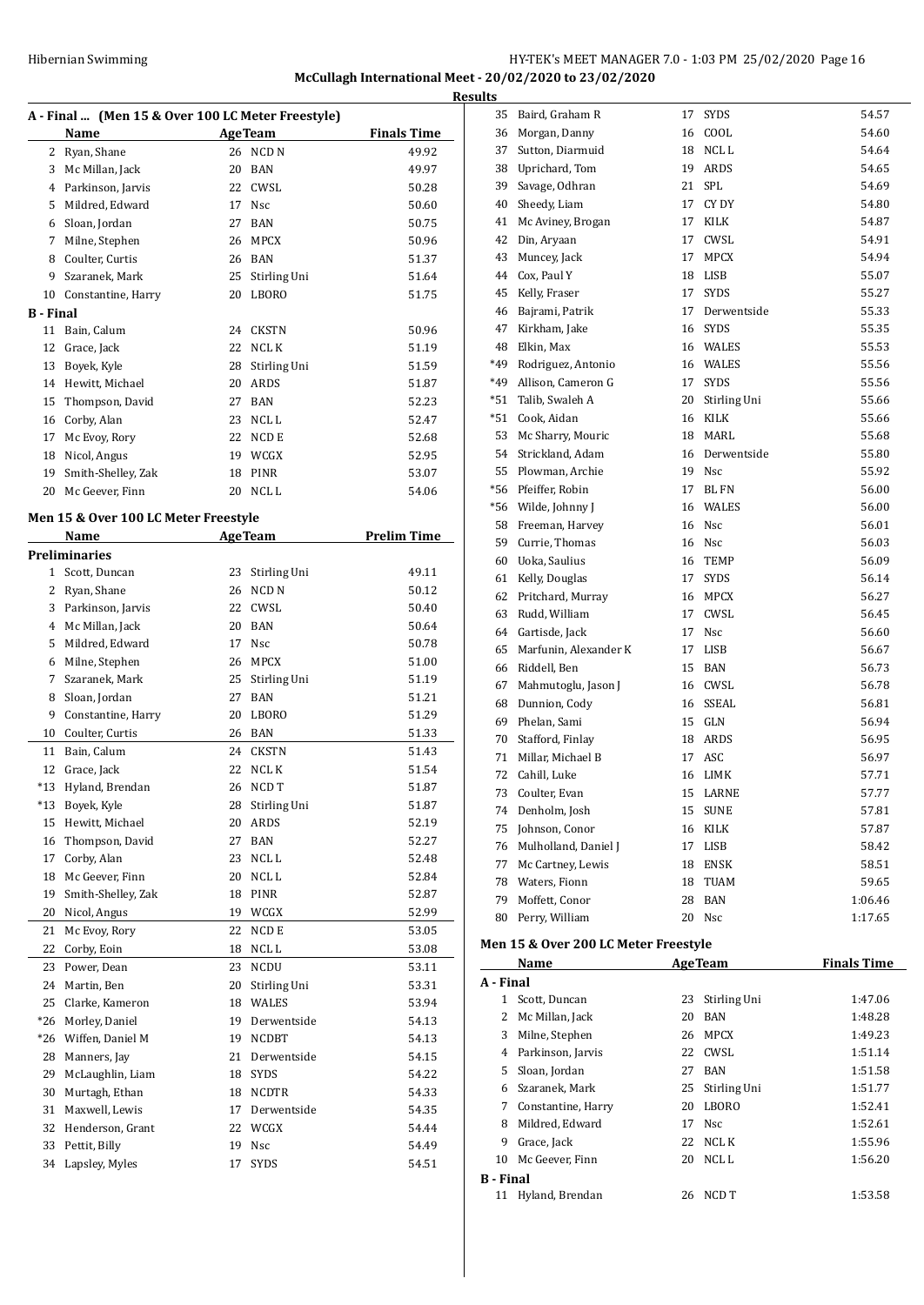# Hibernian Swimming **HY-TEK's MEET MANAGER 7.0 - 1:03 PM 25/02/2020** Page 17 **McCullagh International Meet - 20/02/2020 to 23/02/2020**

| B - Final  (Men 15 & Over 200 LC Meter Freestyle) |                                      |    |                |                    |  |  |  |  |
|---------------------------------------------------|--------------------------------------|----|----------------|--------------------|--|--|--|--|
|                                                   | Name                                 |    | <b>AgeTeam</b> | <b>Finals Time</b> |  |  |  |  |
| 12                                                | Wiffen, Daniel M                     | 19 | <b>NCDBT</b>   | 1:54.99            |  |  |  |  |
| 13                                                | Goodburn, Archie                     | 19 | LBORO          | 1:55.07            |  |  |  |  |
| 14                                                | Hewitt, Michael                      | 20 | ARDS           | 1:55.50            |  |  |  |  |
| 15                                                | Smith-Shelley, Zak                   |    | 18 PINR        | 1:55.73            |  |  |  |  |
| 16                                                | Power, Dean                          | 23 | <b>NCDU</b>    | 1:57.05            |  |  |  |  |
| 17                                                | Pettit, Billy                        |    | 19 Nsc         | 1:57.16            |  |  |  |  |
| 18                                                | Mc Carthy, Cadan                     | 20 | NCL M          | 1:57.51            |  |  |  |  |
| 19                                                | Morgan, Danny                        | 16 | COOL           | 1:58.57            |  |  |  |  |
| 20                                                | Kilbride, Denis                      | 19 | NRS            | 2:01.91            |  |  |  |  |
|                                                   | Men 15 & Over 200 LC Meter Freestyle |    |                |                    |  |  |  |  |
|                                                   | Name                                 |    | <b>AgeTeam</b> | <b>Prelim Time</b> |  |  |  |  |
|                                                   | <b>Preliminaries</b>                 |    |                |                    |  |  |  |  |
|                                                   | 1 Scott, Duncan                      | 23 | Stirling Uni   | 1:47.32            |  |  |  |  |
| 2                                                 | Milne, Stephen                       | 26 | <b>MPCX</b>    | 1:50.53            |  |  |  |  |
| 3                                                 | Szaranek, Mark                       | 25 | Stirling Uni   | 1:51.07            |  |  |  |  |
| 4                                                 | Mc Millan, Jack                      | 20 | BAN            | 1:51.64            |  |  |  |  |
| 5                                                 | Sloan, Jordan                        | 27 | BAN            | 1:52.14            |  |  |  |  |
| 6                                                 | Mildred. Edward                      | 17 | Nsc            | 1:52.20            |  |  |  |  |
| 7                                                 | Parkinson, Jarvis                    | 22 | CWSL           | 1:52.31            |  |  |  |  |
| 8                                                 | Constantine, Harry                   | 20 | LBORO          | 1:52.89            |  |  |  |  |
| 9                                                 | Grace, Jack                          |    | 22 NCL K       | 1:53.16            |  |  |  |  |
| 10                                                | Mc Geever, Finn                      |    | 20 NCL L       | 1:54.26            |  |  |  |  |
|                                                   |                                      |    |                |                    |  |  |  |  |
| 11<br>12                                          | Goodburn, Archie                     |    | 19 LBORO       | 1:54.94            |  |  |  |  |
|                                                   | Power, Dean                          | 23 | NCDU           | 1:55.12            |  |  |  |  |
| 13                                                | Wiffen, Daniel M                     |    | 19 NCDBT       | 1:55.33            |  |  |  |  |
| 14                                                | Hewitt, Michael                      | 20 | ARDS           | 1:55.96            |  |  |  |  |
| 15                                                | Hyland, Brendan                      | 26 | NCD T          | 1:56.87            |  |  |  |  |
| 16                                                | Pettit, Billy                        | 19 | Nsc            | 1:57.07            |  |  |  |  |
| 17                                                | Mc Carthy, Cadan                     | 20 | NCL M          | 1:57.47            |  |  |  |  |
| 18                                                | Smith-Shelley, Zak                   |    | 18 PINR        | 1:57.54            |  |  |  |  |
| 19                                                | Kilbride, Denis                      | 19 | <b>NRS</b>     | 1:58.51            |  |  |  |  |
| 20                                                | Morgan, Danny                        | 16 | COOL           | 1:58.55            |  |  |  |  |
| 21                                                | Wiffen, Nathan J                     |    | 19 NCDBT       | 1:58.88            |  |  |  |  |
| 22                                                | Corby, Alan                          |    | 23 NCL L       | 1:59.02            |  |  |  |  |
| 23                                                | Muncey, Jack                         | 17 | <b>MPCX</b>    | 1:59.12            |  |  |  |  |
| 24                                                | Greenock, Craig                      | 19 | WCGX           | 1:59.55            |  |  |  |  |
| 25                                                | Uprichard, Tom                       | 19 | ARDS           | 1:59.61            |  |  |  |  |
| 26                                                | Nicol, Angus                         | 19 | WCGX           | 1:59.69            |  |  |  |  |
| 27                                                | Baird, Graham R                      | 17 | SYDS           | 2:00.10            |  |  |  |  |
| 28                                                | Kelly, Fraser                        | 17 | <b>SYDS</b>    | 2:00.45            |  |  |  |  |
| 29                                                | Lapsley, Myles                       | 17 | SYDS           | 2:00.56            |  |  |  |  |
| 30                                                | Murtagh, Ethan                       | 18 | <b>NCDTR</b>   | 2:00.90            |  |  |  |  |
| 31                                                | Sheedy, Liam                         | 17 | CY DY          | 2:00.98            |  |  |  |  |
| 32                                                | Sutton, Diarmuid                     | 18 | NCL L          | 2:01.09            |  |  |  |  |
| 33                                                | Plowman, Archie                      | 19 | Nsc            | 2:01.12            |  |  |  |  |
| 34                                                | O'Connor, Jeremy                     | 18 | NCL L          | 2:01.19            |  |  |  |  |
| 35                                                | Allison, Cameron G                   | 17 | SYDS           | 2:01.20            |  |  |  |  |
| 36                                                | Rodriguez, Antonio                   | 16 | WALES          | 2:01.31            |  |  |  |  |
| 37                                                | Mc Aviney, Brogan                    | 17 | KILK           | 2:01.46            |  |  |  |  |
| 38                                                | McLaughlin, Liam                     | 18 | SYDS           | 2:01.57            |  |  |  |  |
| 39                                                | Stafford, Finlay                     | 18 | ARDS           | 2:01.97            |  |  |  |  |
| 40                                                | Uoka, Saulius                        | 16 | TEMP           | 2:02.16            |  |  |  |  |
| *41                                               | Blackett, Samuel                     | 22 | Nsc            | 2:02.43            |  |  |  |  |
| *41                                               | Savage, Odhran                       | 21 | SPL            | 2:02.43            |  |  |  |  |
| 43                                                | Kelly, Douglas                       | 17 | <b>SYDS</b>    | 2:02.53            |  |  |  |  |
| 44                                                | Gartisde, Jack                       | 17 | Nsc            | 2:02.79            |  |  |  |  |
| 45                                                | Bajrami, Patrik                      | 17 | Derwentside    | 2:03.16            |  |  |  |  |
| 46                                                | Din, Aryaan                          | 17 | CWSL           | 2:03.18            |  |  |  |  |
|                                                   |                                      |    |                |                    |  |  |  |  |

| <b>Results</b> |                                                      |                                                                                                                                                                                                                                                                                                                                                                                                                                                |                    |                                                                                                                                                                                                                                                                                                                                                 |
|----------------|------------------------------------------------------|------------------------------------------------------------------------------------------------------------------------------------------------------------------------------------------------------------------------------------------------------------------------------------------------------------------------------------------------------------------------------------------------------------------------------------------------|--------------------|-------------------------------------------------------------------------------------------------------------------------------------------------------------------------------------------------------------------------------------------------------------------------------------------------------------------------------------------------|
| 47             | Strickland, Adam                                     |                                                                                                                                                                                                                                                                                                                                                                                                                                                |                    | 2:03.45                                                                                                                                                                                                                                                                                                                                         |
| 48             |                                                      |                                                                                                                                                                                                                                                                                                                                                                                                                                                |                    | 2:03.59                                                                                                                                                                                                                                                                                                                                         |
| 49             |                                                      |                                                                                                                                                                                                                                                                                                                                                                                                                                                |                    | 2:03.76                                                                                                                                                                                                                                                                                                                                         |
| 50             | Rudd, William                                        |                                                                                                                                                                                                                                                                                                                                                                                                                                                |                    | 2:04.10                                                                                                                                                                                                                                                                                                                                         |
|                | Riddell, Ben                                         | 15                                                                                                                                                                                                                                                                                                                                                                                                                                             | BAN                | 2:04.56                                                                                                                                                                                                                                                                                                                                         |
| 52             |                                                      | 16                                                                                                                                                                                                                                                                                                                                                                                                                                             | KILK               | 2:04.74                                                                                                                                                                                                                                                                                                                                         |
|                |                                                      |                                                                                                                                                                                                                                                                                                                                                                                                                                                |                    | 2:04.76                                                                                                                                                                                                                                                                                                                                         |
|                |                                                      |                                                                                                                                                                                                                                                                                                                                                                                                                                                |                    | 2:04.77                                                                                                                                                                                                                                                                                                                                         |
|                |                                                      |                                                                                                                                                                                                                                                                                                                                                                                                                                                |                    | 2:04.77                                                                                                                                                                                                                                                                                                                                         |
|                |                                                      |                                                                                                                                                                                                                                                                                                                                                                                                                                                |                    | 2:05.00                                                                                                                                                                                                                                                                                                                                         |
|                |                                                      |                                                                                                                                                                                                                                                                                                                                                                                                                                                |                    | 2:05.27                                                                                                                                                                                                                                                                                                                                         |
|                |                                                      |                                                                                                                                                                                                                                                                                                                                                                                                                                                |                    | 2:05.61                                                                                                                                                                                                                                                                                                                                         |
|                |                                                      |                                                                                                                                                                                                                                                                                                                                                                                                                                                |                    | 2:05.63                                                                                                                                                                                                                                                                                                                                         |
|                |                                                      |                                                                                                                                                                                                                                                                                                                                                                                                                                                |                    | 2:05.74                                                                                                                                                                                                                                                                                                                                         |
|                |                                                      |                                                                                                                                                                                                                                                                                                                                                                                                                                                |                    | 2:05.76                                                                                                                                                                                                                                                                                                                                         |
|                |                                                      |                                                                                                                                                                                                                                                                                                                                                                                                                                                |                    | 2:06.15<br>2:06.51                                                                                                                                                                                                                                                                                                                              |
|                |                                                      |                                                                                                                                                                                                                                                                                                                                                                                                                                                |                    | 2:07.02                                                                                                                                                                                                                                                                                                                                         |
|                |                                                      |                                                                                                                                                                                                                                                                                                                                                                                                                                                |                    | 2:07.22                                                                                                                                                                                                                                                                                                                                         |
|                |                                                      |                                                                                                                                                                                                                                                                                                                                                                                                                                                |                    | 2:07.22                                                                                                                                                                                                                                                                                                                                         |
|                |                                                      |                                                                                                                                                                                                                                                                                                                                                                                                                                                |                    | 2:07.25                                                                                                                                                                                                                                                                                                                                         |
|                |                                                      |                                                                                                                                                                                                                                                                                                                                                                                                                                                |                    | 2:07.72                                                                                                                                                                                                                                                                                                                                         |
|                |                                                      |                                                                                                                                                                                                                                                                                                                                                                                                                                                |                    | 2:08.08                                                                                                                                                                                                                                                                                                                                         |
| 70             |                                                      |                                                                                                                                                                                                                                                                                                                                                                                                                                                |                    | 2:08.33                                                                                                                                                                                                                                                                                                                                         |
| 71             | Coogan, Alfie                                        |                                                                                                                                                                                                                                                                                                                                                                                                                                                |                    | 2:10.40                                                                                                                                                                                                                                                                                                                                         |
|                |                                                      |                                                                                                                                                                                                                                                                                                                                                                                                                                                |                    |                                                                                                                                                                                                                                                                                                                                                 |
|                |                                                      |                                                                                                                                                                                                                                                                                                                                                                                                                                                |                    |                                                                                                                                                                                                                                                                                                                                                 |
|                |                                                      |                                                                                                                                                                                                                                                                                                                                                                                                                                                |                    | <b>Finals Time</b>                                                                                                                                                                                                                                                                                                                              |
|                |                                                      |                                                                                                                                                                                                                                                                                                                                                                                                                                                |                    |                                                                                                                                                                                                                                                                                                                                                 |
|                |                                                      |                                                                                                                                                                                                                                                                                                                                                                                                                                                |                    |                                                                                                                                                                                                                                                                                                                                                 |
|                | 1 Jervis, Daniel                                     | 30                                                                                                                                                                                                                                                                                                                                                                                                                                             | SUNY               | 3:49.98                                                                                                                                                                                                                                                                                                                                         |
|                | 2 Litchfield, Max                                    |                                                                                                                                                                                                                                                                                                                                                                                                                                                | 25 LBORO           | 3:51.46                                                                                                                                                                                                                                                                                                                                         |
| 3<br>4         | Milne, Stephen                                       | 26<br>20                                                                                                                                                                                                                                                                                                                                                                                                                                       | <b>MPCX</b><br>BAN | 3:54.80<br>4:00.47                                                                                                                                                                                                                                                                                                                              |
| 5              | Mc Millan, Jack<br>Mildred, Edward                   | 17                                                                                                                                                                                                                                                                                                                                                                                                                                             | Nsc                | 4:03.48                                                                                                                                                                                                                                                                                                                                         |
|                | 6 Wiffen, Daniel M                                   | 19                                                                                                                                                                                                                                                                                                                                                                                                                                             | <b>NCDBT</b>       | 4:03.56                                                                                                                                                                                                                                                                                                                                         |
| 7              | Marotta, Daniel                                      |                                                                                                                                                                                                                                                                                                                                                                                                                                                | 19 WALES           | 4:04.03                                                                                                                                                                                                                                                                                                                                         |
| 8              | O'Rourke, Jackson                                    |                                                                                                                                                                                                                                                                                                                                                                                                                                                | 18 Nsc             | 4:05.59                                                                                                                                                                                                                                                                                                                                         |
| 9              | Muncey, Jack                                         |                                                                                                                                                                                                                                                                                                                                                                                                                                                | 17 MPCX            | 4:08.30                                                                                                                                                                                                                                                                                                                                         |
| $10\,$         | McLaughlin, Liam                                     |                                                                                                                                                                                                                                                                                                                                                                                                                                                | 18 SYDS            | 4:08.37                                                                                                                                                                                                                                                                                                                                         |
| 11             | Mc Geever, Finn                                      |                                                                                                                                                                                                                                                                                                                                                                                                                                                | 20 NCLL            | 4:09.31                                                                                                                                                                                                                                                                                                                                         |
| 12             | Pettit, Billy                                        | 19                                                                                                                                                                                                                                                                                                                                                                                                                                             | Nsc                | 4:09.68                                                                                                                                                                                                                                                                                                                                         |
|                | 13 Plowman, Archie                                   |                                                                                                                                                                                                                                                                                                                                                                                                                                                | 19 Nsc             | 4:11.07                                                                                                                                                                                                                                                                                                                                         |
|                | 14 Mc Carthy, Cadan                                  |                                                                                                                                                                                                                                                                                                                                                                                                                                                | 20 NCL M           | 4:11.13                                                                                                                                                                                                                                                                                                                                         |
| 15             | Edwards, Kaden                                       |                                                                                                                                                                                                                                                                                                                                                                                                                                                | 16 WALES           | 4:12.26                                                                                                                                                                                                                                                                                                                                         |
|                | 16 Fleming, Jack H                                   |                                                                                                                                                                                                                                                                                                                                                                                                                                                | 19 LISB            | 4:14.34                                                                                                                                                                                                                                                                                                                                         |
| 17             | Kilbride, Denis                                      | 19                                                                                                                                                                                                                                                                                                                                                                                                                                             | <b>NRS</b>         | 4:16.02                                                                                                                                                                                                                                                                                                                                         |
|                | 18 Allison, Cameron G                                | 17                                                                                                                                                                                                                                                                                                                                                                                                                                             | <b>SYDS</b>        | 4:19.16                                                                                                                                                                                                                                                                                                                                         |
|                | 19 Pfeiffer, Robin                                   | 17                                                                                                                                                                                                                                                                                                                                                                                                                                             | BL FN              | 4:21.79                                                                                                                                                                                                                                                                                                                                         |
| 20             | Mallett, Mark                                        | 16                                                                                                                                                                                                                                                                                                                                                                                                                                             | CY DY              | 4:23.89                                                                                                                                                                                                                                                                                                                                         |
|                | Men 15 & Over 400 LC Meter Freestyle                 |                                                                                                                                                                                                                                                                                                                                                                                                                                                |                    |                                                                                                                                                                                                                                                                                                                                                 |
|                | <b>Name</b>                                          |                                                                                                                                                                                                                                                                                                                                                                                                                                                | <b>AgeTeam</b>     | <b>Prelim Time</b>                                                                                                                                                                                                                                                                                                                              |
|                | <b>Preliminaries</b>                                 |                                                                                                                                                                                                                                                                                                                                                                                                                                                |                    |                                                                                                                                                                                                                                                                                                                                                 |
| 1              | Jervis, Daniel                                       | 30                                                                                                                                                                                                                                                                                                                                                                                                                                             | SUNY               | 3:51.37                                                                                                                                                                                                                                                                                                                                         |
| $\mathbf{2}$   | Milne, Stephen                                       | 26                                                                                                                                                                                                                                                                                                                                                                                                                                             | MPCX               | 3:55.39                                                                                                                                                                                                                                                                                                                                         |
|                | 3 Litchfield, Max                                    |                                                                                                                                                                                                                                                                                                                                                                                                                                                | 25 LBORO           | 3:56.93                                                                                                                                                                                                                                                                                                                                         |
|                | 4 Mildred, Edward                                    | 17                                                                                                                                                                                                                                                                                                                                                                                                                                             | Nsc                | 4:00.67                                                                                                                                                                                                                                                                                                                                         |
|                | 5 Mc Millan, Jack<br>6 Wiffen, Daniel M              | 20<br>19                                                                                                                                                                                                                                                                                                                                                                                                                                       | BAN<br>NCDBT       | 4:02.60<br>4:02.94                                                                                                                                                                                                                                                                                                                              |
|                | 57<br>59<br>60<br>62<br>63<br>*65<br>*65<br>67<br>69 | Currie, Thomas<br>Wright, Finlay J<br>51<br>Cook, Aidan<br>53 O'Rourke, Jackson<br>*54 Pfeiffer, Robin<br>*54 Duda, Philip<br>56 Mc Shea, Kealan<br>Lynch, Ben<br>58 Edwards, Kaden<br>Johnson, Conor<br>Denholm, Josh<br>61<br>O'Neill, Finn<br>Mullan, Eoin<br>Yamin-Ali, Ewan<br>Galland, Marc<br>64<br>Marfunin, Alexander K<br>Grumazescu, Razvan<br>Phelan, Sami<br>68 Cahill, Luke<br>O'Connor, Zac<br>Smith, Matthew<br>Name<br>Finals |                    | 16 Derwentside<br>16 Nsc<br>16 BANB<br>17 CWSL<br>18 Nsc<br>17<br><b>BLFN</b><br>15 LONG<br>18 ENSK<br>17<br><b>ENSK</b><br>16 WALES<br>16 KILK<br>15 SUNE<br>15 TROJ<br>17 BMNY<br>18 ARDS<br>SWSC<br>15<br>17 LISB<br>16 Nsc<br>15<br>GLN<br>16 LIMK<br>16 LIMK<br>18 Nsc<br>16 ATH<br>Men 15 & Over 400 LC Meter Freestyle<br><b>AgeTeam</b> |

8 Mc Geever, Finn 20 NCL L 4:04.75 Mc Carthy, Cadan 20 NCL M 4:07.33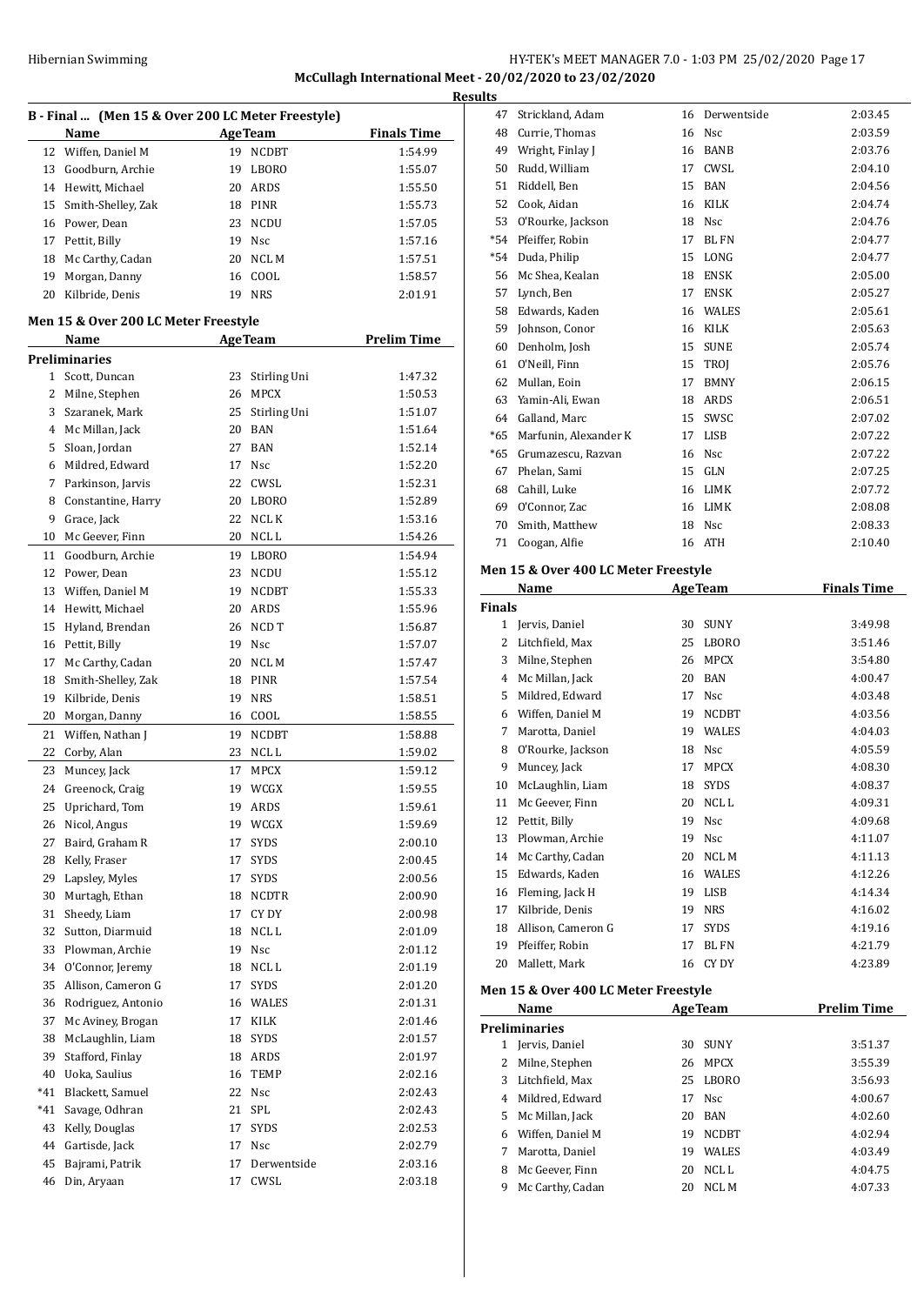# HY-TEK's MEET MANAGER 7.0 - 1:03 PM 25/02/2020 Page 18 **McCullagh International Meet - 20/02/2020 to 23/02/2020**

| Preliminaries  (Men 15 & Over 400 LC Meter Freestyle) |                                      |    |                |                    |  |  |
|-------------------------------------------------------|--------------------------------------|----|----------------|--------------------|--|--|
|                                                       | Name                                 |    | <b>AgeTeam</b> | <b>Prelim Time</b> |  |  |
| 10                                                    | Pettit, Billy                        | 19 | Nsc            | 4:09.24            |  |  |
| 11                                                    | McLaughlin, Liam                     | 18 | SYDS           | 4:09.42            |  |  |
| 12                                                    | Fleming, Jack H                      | 19 | LISB           | 4:10.42            |  |  |
| 13                                                    | Muncey, Jack                         | 17 | <b>MPCX</b>    | 4:11.38            |  |  |
| 14                                                    | Plowman, Archie                      | 19 | Nsc            | 4:11.51            |  |  |
| 15                                                    | Kilbride, Denis                      | 19 | <b>NRS</b>     | 4:15.60            |  |  |
| 16                                                    | Edwards, Kaden                       | 16 | <b>WALES</b>   | 4:15.72            |  |  |
| 17                                                    | O'Rourke, Jackson                    | 18 | <b>Nsc</b>     | 4:16.37            |  |  |
| 18                                                    | Allison, Cameron G                   | 17 | <b>SYDS</b>    | 4:16.64            |  |  |
| 19                                                    | Mallett, Mark                        | 16 | CY DY          | 4:20.05            |  |  |
| 20                                                    | Pfeiffer, Robin                      | 17 | BL FN          | 4:20.54            |  |  |
| 21                                                    | Morgan, Danny                        | 16 | COOL           | 4:20.73            |  |  |
| 22                                                    | Fahey, Ronan                         | 15 | TROJ           | 4:21.38            |  |  |
| 23                                                    | Maguire, Caleb M                     | 18 | LISB           | 4:22.67            |  |  |
| 24                                                    | Gartisde, Jack                       | 17 | Nsc            | 4:24.03            |  |  |
| 25                                                    | Stafford, Finlay                     | 18 | ARDS           | 4:24.18            |  |  |
| 26                                                    | Currie, Thomas                       | 16 | Nsc            | 4:24.72            |  |  |
| 27                                                    | Lynch, Ben                           | 17 | <b>ENSK</b>    | 4:24.95            |  |  |
| 28                                                    | Blackett, Samuel                     | 22 | <b>Nsc</b>     | 4:25.04            |  |  |
| 29                                                    | Duda, Philip                         | 15 | LONG           | 4:25.73            |  |  |
| 30                                                    | Grumazescu, Razvan                   | 16 | Nsc            | 4:25.95            |  |  |
| 31                                                    | Irwin, Neddie                        | 17 | <b>DOL</b>     | 4:26.33            |  |  |
| 32                                                    | Murphy, Stephen                      |    | 16 TEMP        | 4:27.01            |  |  |
| 33                                                    | Denholm, Josh                        | 15 | <b>SUNE</b>    | 4:27.15            |  |  |
| 34                                                    | Wright, Finlay J                     |    | 16 BANB        | 4:27.73            |  |  |
| 35                                                    | Shiels, Evan                         | 18 | SPL            | 4:28.02            |  |  |
| 36                                                    | O'Sullivan, Oisin                    |    | 18 C WV        | 4:28.14            |  |  |
| 37                                                    | Cahill, Luke                         | 16 | LIMK           | 4:29.37            |  |  |
| 38                                                    | Marfunin, Alexander K                | 17 | LISB           | 4:29.87            |  |  |
| 39                                                    | Mc Carthy, Paddy                     | 17 | <b>DOL</b>     | 4:30.15            |  |  |
| 40                                                    | Yamin-Ali, Ewan                      | 18 | ARDS           | 4:31.15            |  |  |
| 41                                                    | Uoka, Saulius                        | 16 | <b>TEMP</b>    | 4:31.32            |  |  |
| 42                                                    | Bailey, Evan                         | 15 | <b>NRS</b>     | 4:33.00            |  |  |
| 43                                                    | Smith, Matthew                       |    | 18 Nsc         | 4:33.13            |  |  |
| 44                                                    | Keogh, Michael                       | 16 | <b>TERE</b>    | 4:35.34            |  |  |
| 45                                                    | Poots, Noah A                        |    | 16 LISB        | 4:35.75            |  |  |
|                                                       | 46 Mahney, Patrick                   |    | 17 Nsc         | 4:39.06            |  |  |
| 47                                                    | Mc Grath, Jonathan                   | 27 | NCL L          | 5:03.37            |  |  |
| 48                                                    | Perry, William                       | 20 | Nsc            | 6:03.81            |  |  |
|                                                       | Men 15 & Over 800 LC Meter Freestyle |    |                |                    |  |  |
|                                                       | Name                                 |    | <b>AgeTeam</b> | <b>Finals Time</b> |  |  |
|                                                       | 1 Jervis, Daniel                     | 30 | SUNY           | 7:50.73            |  |  |
| $\mathbf{2}$                                          | Marotta, Daniel                      | 19 | WALES          | 8:28.10            |  |  |
| 3                                                     | O'Rourke, Jackson                    | 18 | Nsc            | 8:30.80            |  |  |
| 4                                                     | Muncey, Jack                         | 17 | <b>MPCX</b>    | 8:32.13            |  |  |
| 5                                                     | McLaughlin, Liam                     | 18 | <b>SYDS</b>    | 8:37.89            |  |  |
| 6                                                     | Plowman, Archie                      | 19 | Nsc            | 8:40.05            |  |  |
| 7                                                     | Pettit, Billy                        | 19 | Nsc            | 8:40.18            |  |  |
| 8                                                     | Fleming, Jack H                      | 19 | LISB           | 8:42.68            |  |  |
| 9                                                     | Kilbride, Denis                      | 19 | <b>NRS</b>     | 8:52.02            |  |  |
| 10                                                    | Edwards, Kaden                       | 16 | WALES          | 8:52.16            |  |  |
| 11                                                    | Fahey, Ronan                         | 15 | TROJ           | 8:57.84            |  |  |
| 12                                                    | O'Neill, Finn                        | 15 | TROJ           | 8:58.85            |  |  |
| 13                                                    | Denholm, Josh                        | 15 | <b>SUNE</b>    | 9:06.97            |  |  |

 Irwin, Neddie 17 DOL 9:09.98 Smith, Matthew 18 Nsc 9:10.09 Grumazescu, Razvan 16 Nsc 9:12.60 O'Sullivan, Oisin 18 C WV 9:12.85

| 18 | Smith, Samuel     |                   |              | 9:14.19                                                     |
|----|-------------------|-------------------|--------------|-------------------------------------------------------------|
| 19 | Bailey, Evan      | 15                |              | 9:14.63                                                     |
| 20 | Foley, Cian       |                   |              | 9:15.34                                                     |
| 21 | Murphy, Stephen   | 16                | <b>TEMP</b>  | 9:19.21                                                     |
| 22 | Kilcoyne, Ronan   | 15                | <b>SLIGO</b> | 9:19.72                                                     |
| 23 | Duda, Philip      | 15                |              | 9:19.99                                                     |
| 24 | Rayan, Ali        | 15                | COOL         | 9:20.02                                                     |
| 25 | Mc Geown, Niall P | 16                | <b>BANB</b>  | 9:22.61                                                     |
|    |                   | 15                |              | 9:25.26                                                     |
| 27 | Currie, Thomas    |                   |              | 9:25.73                                                     |
| 28 | Maguire, Euan     |                   |              | 9:33.40                                                     |
| 29 | Cahill, Luke      | 16                | LIMK         | 9:34.16                                                     |
| 30 | Keogh, Michael    | 16                | <b>TERE</b>  | 9:36.60                                                     |
| 31 | Foley, Cillian    | 18                | <b>NRS</b>   | 9:39.81                                                     |
|    |                   | 26 Lennon, Jack T |              | 15 Nsc<br>NRS<br>21 NRS<br>LONG<br>BANB<br>16 Nsc<br>16 NAC |

#### **Men 15 & Over 1500 LC Meter Freestyle**

|                          | <b>Name</b>                          |    | <b>AgeTeam</b> | <b>Finals Time</b> |
|--------------------------|--------------------------------------|----|----------------|--------------------|
|                          | 1 Jervis, Daniel                     | 30 | <b>SUNY</b>    | 15:09.35           |
|                          | 2 O'Rourke, Jackson                  | 18 | Nsc            | 16:25.41           |
| 3                        | McLaughlin, Liam                     | 18 | <b>SYDS</b>    | 16:32.03           |
|                          | 4 Kilbride, Denis                    | 19 | <b>NRS</b>     | 17:05.47           |
| 5                        | Fahey, Ronan                         | 15 | TROJ           | 17:11.55           |
|                          | 6 Denholm, Josh                      | 15 | <b>SUNE</b>    | 17:16.51           |
| 7                        | Smith, Samuel                        | 15 | Nsc            | 17:24.37           |
| 8                        | O'Neill, Finn                        | 15 | TROJ           | 17:29.33           |
|                          | 9 Grumazescu, Razvan                 | 16 | <b>Nsc</b>     | 17:29.66           |
|                          | 10 O'Sullivan, Oisin                 | 18 | C WV           | 17:34.79           |
|                          | 11 Murphy, Stephen                   | 16 | <b>TEMP</b>    | 17:36.41           |
|                          | 12 Lynch, Ben                        | 17 | <b>ENSK</b>    | 17:42.08           |
|                          | 13 Moran, Ben                        |    | 15 Alsc        | 17:42.70           |
|                          | 14 Foley, Cian                       | 21 | <b>NRS</b>     | 17:44.17           |
|                          | 15 Smith, Matthew                    |    | 18 Nsc         | 17:57.28           |
|                          | 16 Edgar, Daniel T                   | 15 | <b>CYBT</b>    | 17:59.83           |
|                          | 17 Mahney, Patrick                   | 17 | <b>Nsc</b>     | 17:59.92           |
|                          | 18 Keane, Ruairi                     | 17 | <b>LIMK</b>    | 18:09.11           |
|                          | 19 Coyle, David                      |    | 15 Alsc        | 18:28.97           |
|                          | 20 Foley, Cillian                    | 18 | <b>NRS</b>     | 18:47.52           |
|                          | 21 Harrison, James                   | 16 | <b>NRS</b>     | 19:00.07           |
| $\overline{\phantom{a}}$ | Keogh, Michael                       | 16 | <b>TERE</b>    | DQ                 |
|                          | Men 15 & Over 50 LC Meter Backstroke |    |                |                    |
|                          | Name                                 |    | <b>AgeTeam</b> | <b>Finals Time</b> |
| A - Final                |                                      |    |                |                    |
|                          | 1 Litchfield, Joe                    | 22 | LBORO          | 25.62              |
|                          | 2 Pyle, Nick                         | 20 | Stirling Uni   | 25.79              |
|                          | 3 Greenbank, Luke                    | 23 | LBORO          | 26.14              |
|                          | 4 Gardner, Perry                     | 23 | Stirling Uni   | 26.23              |
|                          | 5 Mc Evoy, Rory                      | 22 | NCD E          | 26.63              |
|                          | 6 Johnston, Paddy                    | 19 | ARDS           | 26.69              |
|                          | 7 Ford, Mark                         | 17 | WCGX           | 26.86              |
|                          | 8 Scannell, Sean D                   | 18 | NCDLM          | 26.92              |
|                          | 9 Maxwell, Lewis                     | 17 | Derwentside    | 27.34              |
|                          | 10 Henderson, Grant                  | 22 | WCGX           | 27.55              |
| <b>B</b> - Final         |                                      |    |                |                    |
|                          | 11 Elkin, Max                        |    | 16 WALES       | 27.47              |
|                          | 12 Massey, Conor                     |    | 18 WCGX        | 27.81              |
| 13                       | Pate, Kyle                           | 21 | Stirling Uni   | 28.08              |
|                          |                                      |    |                |                    |

| 12 Massey, Conor       |    | 18 W.C.L.X      | 27.81 |
|------------------------|----|-----------------|-------|
| 13 Pate, Kyle          |    | 21 Stirling Uni | 28.08 |
| 14 Muncey, Jack        | 17 | <b>MPCX</b>     | 28.39 |
| 15 Barnes, Adam        |    | 15 ARDS         | 28.59 |
| 16 Mahmutoglu, Jason J |    | 16 CWSL         | 28.61 |
| 17 Blackett, Samuel    |    | 22 Nsc          | 28.62 |
| 18 Kirkham, Jake       |    | 16 SYDS         | 28.83 |
|                        |    |                 |       |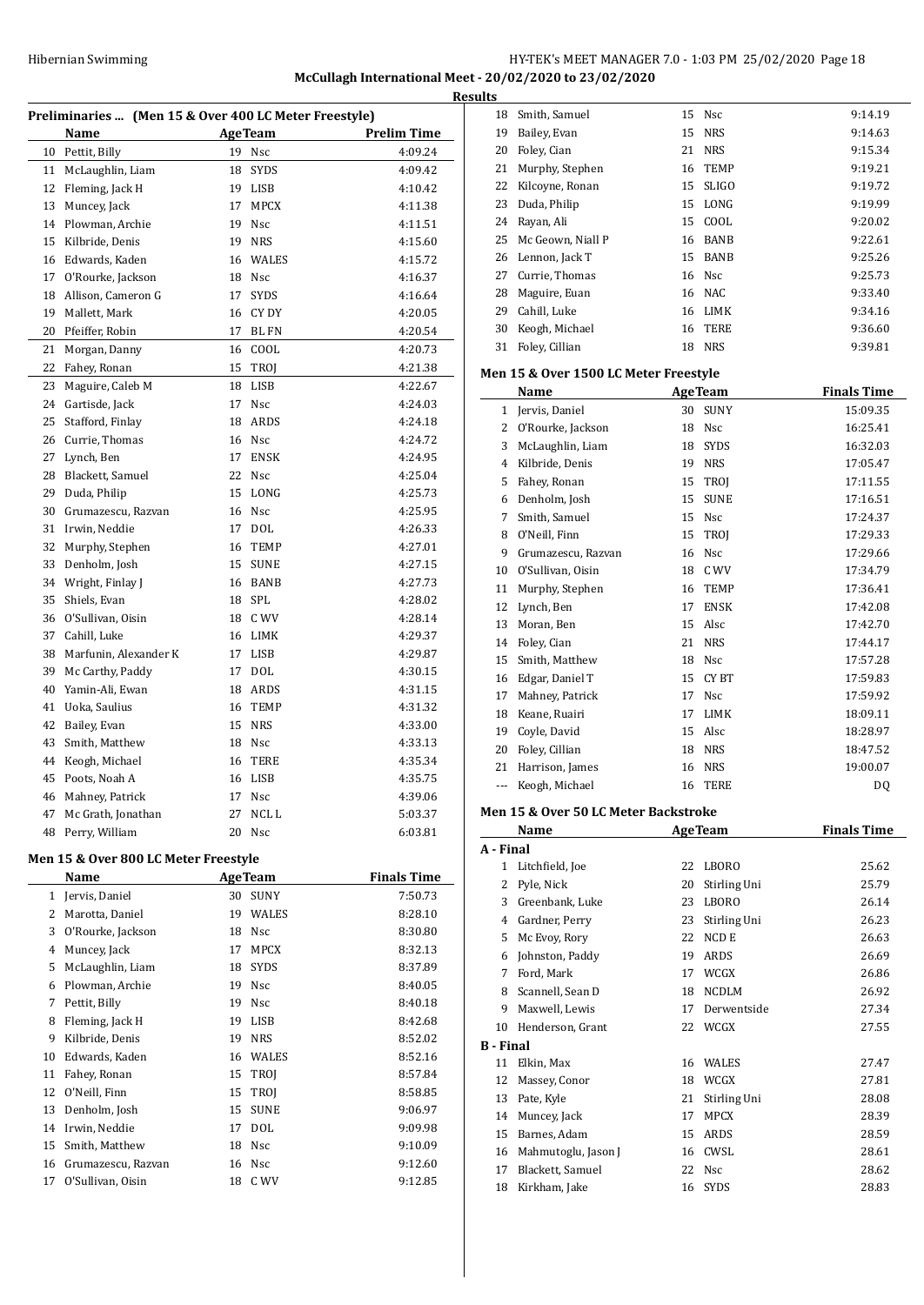# HY-TEK's MEET MANAGER 7.0 - 1:03 PM 25/02/2020 Page 19 **McCullagh International Meet - 20/02/2020 to 23/02/2020**

**Results**

|       | B - Final  (Men 15 & Over 50 LC Meter Backstroke)<br>Name | <b>Finals Time</b> |                                |                    |
|-------|-----------------------------------------------------------|--------------------|--------------------------------|--------------------|
| 19    | Ashton, Callum                                            | 21                 | <b>AgeTeam</b><br><b>SHARK</b> | 28.87              |
| 20    | Wiffen, Nathan J                                          | 19                 | <b>NCDBT</b>                   | 29.45              |
|       |                                                           |                    |                                |                    |
|       | Men 15 & Over 50 LC Meter Backstroke                      |                    |                                |                    |
|       | Name                                                      |                    | <b>AgeTeam</b>                 | <b>Prelim Time</b> |
|       | Preliminaries                                             |                    |                                |                    |
|       | 1 Litchfield, Joe                                         | 22                 | <b>LBORO</b>                   | 25.82              |
| 2     | Gardner, Perry                                            | 23                 | Stirling Uni                   | 26.17              |
| 3     | Greenbank, Luke                                           | 23                 | <b>LBORO</b>                   | 26.24              |
| 4     | Mc Evoy, Rory                                             | 22                 | NCD E                          | 26.30              |
| 5     | Pyle, Nick                                                | 20                 | Stirling Uni                   | 26.42              |
| 6     | Johnston, Paddy                                           | 19                 | ARDS                           | 26.77              |
| 7     | Ford, Mark                                                | 17                 | WCGX                           | 27.05              |
| 8     | Maxwell, Lewis                                            | 17                 | Derwentside                    | 27.18              |
| 9     | Scannell, Sean D                                          | 18                 | <b>NCDLM</b>                   | 27.26              |
| 10    | Henderson, Grant                                          |                    | 22 WCGX                        | 27.33              |
| 11    | Massey, Conor                                             |                    | 18 WCGX                        | 27.57              |
| 12    | Elkin, Max                                                |                    | 16 WALES                       | 27.90              |
| 13    | Pate, Kyle                                                | 21                 | Stirling Uni                   | 28.09              |
| 14    | Muncey, Jack                                              | 17                 | <b>MPCX</b>                    | 28.47              |
| 15    | Wiffen, Nathan J                                          | 19                 | <b>NCDBT</b>                   | 28.50              |
| 16    | Blackett, Samuel                                          | 22                 | <b>Nsc</b>                     | 28.56              |
| 17    | Ashton, Callum                                            | 21                 | SHARK                          | 28.70              |
| 18    | Barnes, Adam                                              |                    | 15 ARDS                        | 28.80              |
| 19    | Mahmutoglu, Jason J                                       |                    | 16 CWSL                        | 29.02              |
| 20    | Kirkham, Jake                                             |                    | 16 SYDS                        | 29.05              |
| 21    | David, Ben R                                              | 19                 | BARRA                          | 29.08              |
| 22    | Mulholland, Daniel J                                      | 17                 | LISB                           | 29.41              |
| 23    | Talib, Swaleh A                                           | 20                 | Stirling Uni                   | 29.50              |
| 24    | Irwin, Neddie                                             | 17                 | DOL                            | 29.57              |
| 25    | Din, Aryaan                                               | 17                 | CWSL                           | 29.61              |
| 26    | Balgos, Jericho A                                         |                    | 16 CYBT                        | 29.89              |
| 27    | Duda, Philip                                              |                    | 15 LONG                        | 29.90              |
| 28    | Shiels, Evan                                              |                    | 18 SPL                         | 30.05              |
| *29   | Mc Shea, Kealan                                           | 18                 | ENSK                           | 30.10              |
| *29   | Phelan, Sami                                              | 15                 | <b>GLN</b>                     | 30.10              |
| 31    | Pfeiffer, Robin                                           | 17                 | <b>BL FN</b>                   | 30.11              |
| $*32$ | O'Connor, Zac                                             | 16                 | $\mathop{\rm LIMK}\nolimits$   | 30.12              |
| *32   | Juan, Kenneth                                             | 15                 | <b>SUNE</b>                    | 30.12              |
| 34    | Joyce, Niall                                              | 17                 | SHARK                          | 30.14              |
| 35    | Campbell, Faolan                                          | 18                 | SLBGH                          | 30.35              |
| 36    | Wall, Illann                                              | 18                 | SWSC                           | 30.38              |
| 37    | Willmott, Ben                                             | 17                 | SPL                            | 30.42              |
| *38   | Keogh, Michael                                            | 16                 | <b>TERE</b>                    | 30.55              |
| *38   | Cousins, Dillon                                           |                    | 16 WEX                         | 30.55              |
| 40    | Hartney, Conor                                            |                    | 16 LIMK                        | 30.59              |
| 41    | Murphy, Liam                                              | 16                 | <b>SYDS</b>                    | 31.05              |
| *42   | O'Connor, Killian                                         | 17                 | BARRA                          | 31.15              |
| *42   | Mulhall, John                                             | 15                 | TROJ                           | 31.15              |
| 44    | Blackmore, Jude                                           | 18                 | Billingham                     | 31.24              |
| 45    | Mc Kendry, Gerard                                         | 16                 | TITAN                          | 31.26              |
| 46    | Russell, Tom                                              | 17                 | KILK                           | 31.29              |
| 47    | Kenny, Sean                                               | 17                 | TEMP                           | 31.43              |
| 48    | Coleman, Noah                                             | 18                 | DOL                            | 31.59              |
| 49    | Harrison, James                                           | 16                 | <b>NRS</b>                     | 31.67              |
| 50    | Lovenitski, Daniil                                        | 17                 | TEMP                           | 32.14              |
| 51    | Waters, Fionn                                             | 18                 | TUAM                           | 32.66              |
|       |                                                           |                    |                                |                    |

|                  | Name                                  |    | <b>AgeTeam</b>   | <b>Finals Time</b> |
|------------------|---------------------------------------|----|------------------|--------------------|
| A - Final        |                                       |    |                  |                    |
| 1                | Greenbank, Luke                       | 23 | <b>LBORO</b>     | 55.02              |
| 2                | Ryan, Shane                           | 26 | NCD <sub>N</sub> | 55.18              |
| 3                | Ferguson, Conor                       | 21 | LARNE            | 55.50              |
| 4                | Litchfield, Joe                       | 22 | <b>LBORO</b>     | 55.59              |
| 5                | Pyle, Nick                            | 20 | Stirling Uni     | 56.35              |
| 6                | Mc Evoy, Rory                         | 22 | NCD E            | 56.75              |
| 7                | Scannell, Sean D                      | 18 | <b>NCDLM</b>     | 57.49              |
| 8                | Gardner, Perry                        | 23 | Stirling Uni     | 58.99              |
| 9                | Ford, Mark                            | 17 | WCGX             | 59.26              |
| 10               | Massey, Conor                         | 18 | WCGX             | 59.47              |
| <b>B</b> - Final |                                       |    |                  |                    |
| 11               | Johnston, Paddy                       | 19 | ARDS             | 57.69              |
| 12               | Maxwell, Lewis                        | 17 | Derwentside      | 58.63              |
| 13               | Constantine, Harry                    | 20 | LBORO            | 58.79              |
| 14               | Henderson, Grant                      | 22 | WCGX             | 59.27              |
| 15               | Trett-Oliver, Tony-Joe                | 21 | Stirling Uni     | 59.54              |
| 16               | Gourley, Lorcan                       | 19 | <b>LARNE</b>     | 59.81              |
| 17               | Muncey, Jack                          | 17 | <b>MPCX</b>      | 1:00.38            |
| 18               | Irwin, Neddie                         | 17 | <b>DOL</b>       | 1:02.57            |
| 19               | Pate, Kyle                            | 21 | Stirling Uni     | 1:02.71            |
| 20               | Ashton, Callum                        | 21 | <b>SHARK</b>     | 1:02.99            |
|                  | Men 15 & Over 100 LC Meter Backstroke |    |                  |                    |
|                  | Name                                  |    | <b>AgeTeam</b>   | <b>Prelim Time</b> |

|    | <b>Preliminaries</b>   |    |              |         |
|----|------------------------|----|--------------|---------|
| 1  | Greenbank, Luke        | 23 | <b>LBORO</b> | 55.11   |
| 2  | Ferguson, Conor        | 21 | LARNE        | 55.29   |
| 3  | Litchfield, Joe        | 22 | <b>LBORO</b> | 56.04   |
| 4  | Ryan, Shane            | 26 | <b>NCD N</b> | 56.10   |
| 5. | Mc Evoy, Rory          | 22 | <b>NCD E</b> | 56.48   |
| 6  | Gardner, Perry         | 23 | Stirling Uni | 56.67   |
| 7  | Pyle, Nick             | 20 | Stirling Uni | 56.77   |
| 8  | Scannell, Sean D       | 18 | <b>NCDLM</b> | 57.18   |
| 9  | Ford, Mark             | 17 | WCGX         | 58.82   |
| 10 | Massey, Conor          | 18 | WCGX         | 58.91   |
| 11 | Maxwell, Lewis         | 17 | Derwentside  | 58.95   |
| 12 | Gourley, Lorcan        | 19 | LARNE        | 59.53   |
| 13 | Trett-Oliver, Tony-Joe | 21 | Stirling Uni | 59.85   |
| 14 | Constantine, Harry     | 20 | <b>LBORO</b> | 1:00.03 |
| 15 | Johnston, Paddy        | 19 | <b>ARDS</b>  | 1:00.50 |
| 16 | Muncey, Jack           | 17 | <b>MPCX</b>  | 1:01.38 |
| 17 | Pate, Kyle             | 21 | Stirling Uni | 1:01.81 |
| 18 | Ashton, Callum         | 21 | <b>SHARK</b> | 1:02.11 |
| 19 | Irwin, Neddie          | 17 | <b>DOL</b>   | 1:02.52 |
| 20 | Henderson, Grant       | 22 | WCGX         | 1:02.78 |
| 21 | Kirkham, Jake          | 16 | <b>SYDS</b>  | 1:02.81 |
| 22 | Blackett, Samuel       | 22 | Nsc          | 1:02.87 |
| 23 | Barnes, Adam           | 15 | <b>ARDS</b>  | 1:02.93 |
| 24 | Dickson, Rory          | 18 | <b>SYDS</b>  | 1:02.94 |
| 25 | Fon, Bradley           | 16 | <b>ARDS</b>  | 1:03.20 |
| 26 | David, Ben R           | 19 | <b>BARRA</b> | 1:03.29 |
| 27 | Coulter, Evan          | 15 | <b>LARNE</b> | 1:03.38 |
| 28 | Bailey, Evan           | 15 | <b>NRS</b>   | 1:03.41 |
| 29 | Shiels, Evan           | 18 | SPL          | 1:03.98 |
| 30 | Cook. Aidan            | 16 | <b>KILK</b>  | 1:04.13 |
| 31 | Currie, Thomas         | 16 | <b>Nsc</b>   | 1:04.40 |
| 32 | Balgos, Jericho A      | 16 | <b>CYBT</b>  | 1:04.41 |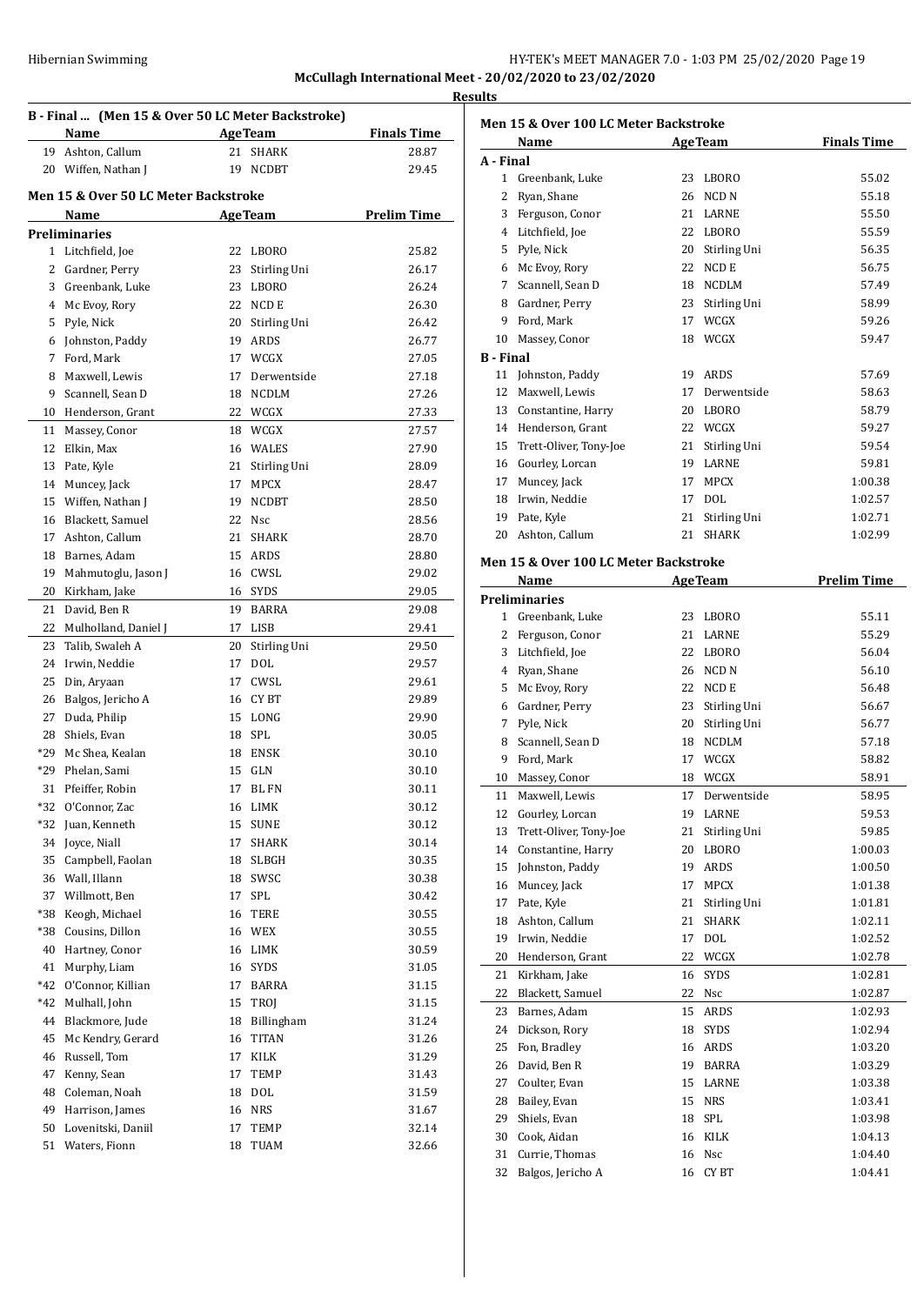#### HY-TEK's MEET MANAGER 7.0 - 1:03 PM 25/02/2020 Page 20 **McCullagh International Meet - 20/02/2020 to 23/02/2020 Results**

| Preliminaries  (Men 15 & Over 100 LC Meter Backstroke) |                      |    |                |                    |  |  |
|--------------------------------------------------------|----------------------|----|----------------|--------------------|--|--|
|                                                        | Name                 |    | <b>AgeTeam</b> | <b>Prelim Time</b> |  |  |
| 33                                                     | Wall, Illann         | 18 | SWSC           | 1:04.47            |  |  |
| 34                                                     | Mulholland, Daniel J | 17 | LISB           | 1:04.57            |  |  |
| 35                                                     | Joyce, Niall         | 17 | <b>SHARK</b>   | 1:04.60            |  |  |
| 36                                                     | Hartney, Conor       | 16 | <b>LIMK</b>    | 1:05.07            |  |  |
| 37                                                     | Duda, Philip         | 15 | LONG           | 1:05.09            |  |  |
| 38                                                     | O'Connor, Zac        | 16 | LIMK           | 1:05.21            |  |  |
| 39                                                     | Keogh, Michael       | 16 | TERE           | 1:05.37            |  |  |
| 40                                                     | Mahmutoglu, Jason J  | 16 | CWSL           | 1:05.43            |  |  |
| 41                                                     | Pfeiffer, Robin      | 17 | <b>BL FN</b>   | 1:05.94            |  |  |
| 42                                                     | Coleman, Noah        | 18 | <b>DOL</b>     | 1:05.95            |  |  |
| 43                                                     | Blackmore, Jude      | 18 | Billingham     | 1:06.27            |  |  |
| 44                                                     | Mc Cartney, Lewis    | 18 | <b>ENSK</b>    | 1:06.34            |  |  |
| 45                                                     | Juan, Kenneth        | 15 | <b>SUNE</b>    | 1:06.71            |  |  |
| 46                                                     | Willmott, Ben        | 17 | <b>SPL</b>     | 1:06.97            |  |  |
| 47                                                     | Mc Clements, Barry   | 19 | ARDS           | 1:07.74            |  |  |
| 48                                                     | Kenny, Sean          | 17 | <b>TEMP</b>    | 1:09.03            |  |  |

#### **Men 15 & Over 200 LC Meter Backstroke**

| <b>Name</b><br><b>AgeTeam</b> |                   |    | <b>Finals Time</b>    |         |
|-------------------------------|-------------------|----|-----------------------|---------|
| A - Final                     |                   |    |                       |         |
| $\mathbf{1}$                  | Greenbank, Luke   | 23 | <b>LBORO</b>          | 1:57.51 |
| 2                             | Ferguson, Conor   | 21 | LARNE                 | 2:01.59 |
| 3                             | Scannell, Sean D  | 18 | <b>NCDLM</b>          | 2:04.20 |
| 4                             | Mc Evoy, Rory     | 22 | NCD E                 | 2:05.72 |
| 5                             | Ford, Mark        | 17 | WCGX                  | 2:08.38 |
| 6                             | Muncey, Jack      | 17 | <b>MPCX</b>           | 2:08.52 |
| 7                             | Massey, Conor     | 18 | WCGX                  | 2:10.76 |
| 8                             | Wiffen, Nathan J  | 19 | <b>NCDBT</b>          | 2:11.85 |
| 9                             | Irwin, Neddie     | 17 | <b>DOL</b>            | 2:12.54 |
| 10                            | Gourley, Lorcan   | 19 | LARNE                 | 2:12.92 |
| <b>B</b> - Final              |                   |    |                       |         |
| 11                            | Kirkham, Jake     | 16 | <b>SYDS</b>           | 2:14.15 |
| 12                            | Plowman, Archie   | 19 | <b>Nsc</b>            | 2:14.64 |
| 13                            | Barnes, Adam      | 15 | <b>ARDS</b>           | 2:15.66 |
| 14                            | Edwards, Kaden    | 16 | <b>WALES</b>          | 2:17.19 |
| 15                            | Shiels, Evan      | 18 | <b>SPL</b>            | 2:17.44 |
| 16                            | Fon, Bradley      | 16 | <b>ARDS</b>           | 2:18.98 |
| 17                            | Bailey, Evan      | 15 | <b>NRS</b>            | 2:19.04 |
| 18                            | Pfeiffer, Robin   | 17 | <b>BL FN</b>          | 2:19.75 |
| 19                            | Mc Cartney, Lewis | 18 | <b>ENSK</b>           | 2:20.26 |
| 20                            | Smith, Samuel     | 15 | <b>N<sub>sc</sub></b> | 2:21.17 |

#### **Men 15 & Over 200 LC Meter Backstroke**

|    | Name             |    | <b>AgeTeam</b> | Prelim Time |
|----|------------------|----|----------------|-------------|
|    | Preliminaries    |    |                |             |
| 1  | Greenbank, Luke  | 23 | LBORO          | 1:58.43     |
| 2  | Ferguson, Conor  | 21 | LARNE          | 2:04.58     |
| 3  | Scannell, Sean D | 18 | <b>NCDLM</b>   | 2:05.62     |
| 4  | Mc Evoy, Rory    | 22 | NCD E          | 2:10.33     |
| 5  | Ford, Mark       | 17 | WCGX           | 2:10.43     |
| 6  | Muncey, Jack     | 17 | <b>MPCX</b>    | 2:10.65     |
| 7  | Massey, Conor    | 18 | WCGX           | 2:10.98     |
| 8  | Wiffen, Nathan J | 19 | <b>NCDBT</b>   | 2:11.05     |
| 9  | Gourley, Lorcan  | 19 | <b>LARNE</b>   | 2:12.96     |
| 10 | Blackett, Samuel | 22 | <b>Nsc</b>     | 2:13.52     |
| 11 | Irwin, Neddie    | 17 | <b>DOL</b>     | 2:14.10     |
| 12 | Kirkham, Jake    | 16 | <b>SYDS</b>    | 2:14.81     |
| 13 | Edwards, Kaden   | 16 | WALES          | 2:16.84     |
| 14 | Barnes, Adam     | 15 | ARDS           | 2:18.25     |
|    |                  |    |                |             |

| <u>uls</u> |                                                   |          |                 |                    |
|------------|---------------------------------------------------|----------|-----------------|--------------------|
| 15         | Plowman, Archie                                   |          | 19 Nsc          | 2:18.33            |
| 16         | Shiels, Evan                                      | 18       | SPL             | 2:18.92            |
| 17         | Mc Cartney, Lewis                                 |          | 18 ENSK         | 2:18.93            |
| 18         | Smith, Samuel                                     | 15       | Nsc             | 2:20.19            |
| 19         | Fon, Bradley                                      |          | 16 ARDS         | 2:20.95            |
| 20         | Bailey, Evan                                      |          | 15 NRS          | 2:21.24            |
| 21         | Pfeiffer, Robin                                   | 17       | <b>BL FN</b>    | 2:21.37            |
| 22         | Mallett, Mark                                     | 16       | CY DY           | 2:21.92            |
| 23         | Joyce, Niall                                      | 17       | SHARK           | 2:22.28            |
| 24         | Coleman, Noah                                     | 18       | DOL             | 2:22.46            |
| 25         | Hartney, Conor                                    |          | 16 LIMK         | 2:22.64            |
| 26         | Balgos, Jericho A                                 |          | 16 CYBT         | 2:22.65            |
| 27         | Coulter, Evan                                     | 15       | LARNE           | 2:22.85            |
| 28         | Martin, Jacob W                                   |          | 16 CYBT         | 2:23.05            |
| 29         | Wall, Illann                                      |          | 18 SWSC         | 2:23.17            |
| 30         | Fahey, Ronan                                      |          | 15 TROJ         | 2:23.58            |
| 31         | Keogh, Michael                                    |          | 16 TERE         | 2:24.97            |
| 32         | Cousins, Dillon                                   |          | 16 WEX          | 2:26.04            |
| 33         | Maguire, Caleb M                                  |          | 18 LISB         | 2:26.26            |
| 34         | Mahney, Patrick                                   | 17       | Nsc             | 2:26.37            |
| 35         | Corcoran, David                                   | 16       | <b>TEMP</b>     | 2:29.26            |
| 36         | Grumazescu, Razvan                                |          | 16 Nsc          | 2:29.41            |
| 37         | Gardner, Perry                                    | 23       | Stirling Uni    | 2:34.30            |
|            |                                                   |          |                 |                    |
|            | <b>Men 15 &amp; Over 50 LC Meter Breaststroke</b> |          |                 |                    |
|            | Name                                              |          | <b>AgeTeam</b>  | <b>Finals Time</b> |
| A - Final  |                                                   |          |                 |                    |
| 1          | Peaty, Adam                                       |          | 26 LBORO        | 27.01              |
| 2          | Murdoch, Ross                                     |          | 26 Stirling Uni | 27.48              |
| 3          | Wilby, James                                      |          | 27 LBORO        | 27.72              |
| 4          | Benson, Craig                                     |          | 26 Stirling Uni | 28.06              |
| 5          | Greene, Darragh                                   | 25       | NCD L           | 28.16              |
| 6          | Aitchison, Zak                                    | 22       | Stirling Uni    | 28.39              |
| 7          | Corby, Eoin                                       |          | 18 NCLL         | 28.42              |
| 8          | Murphy, David                                     |          | 22 LBORO        | 28.54              |
| 9          | Goodburn, Archie                                  |          | 19 LBORO        | 29.21              |
|            | 10 Butler, Gregory                                | 20       | <b>LBORO</b>    | 29.26              |
| B - Final  |                                                   |          |                 |                    |
| 11         | Williams, Rhodri                                  | 18       | WALES           | 29.44              |
| 12         | Cooke, Uiseann                                    | 19       | NCL L           | 29.74              |
| 13         | Hagan, Max                                        |          | 19 WCGX         | 29.75              |
| 14         | Doyle, Liam                                       | 23       | NCL D           | 29.82              |
| 15         | Dickson, Rory                                     | 18       | SYDS            | 30.17              |
| 16         | O'Halleron, Joel                                  | 24       | Derwentside     | 30.20              |
| 17         | Berryman, Morgan                                  |          | 23 BAN          | 30.22              |
| 18         | Betout, Youssef                                   |          | 20 WCGX         | 30.42              |
| 19         | Freeman, Harvey                                   | 16       | Nsc             | 30.61              |
| 20         | Cox, Paul Y                                       | 18       | LISB            | 30.97              |
|            | Men 15 & Over 50 LC Meter Breaststroke            |          |                 |                    |
|            | N <u>ame</u>                                      |          | <b>AgeTeam</b>  | <b>Prelim Time</b> |
|            | <b>Preliminaries</b>                              |          |                 |                    |
| 1          | Peaty, Adam                                       | 26       | LBORO           | 26.83              |
| 2          | Greene, Darragh                                   | 25       | NCD L           | 27.41              |
| 3          | Murdoch, Ross                                     | 26       | Stirling Uni    | 27.65              |
| 4          | Wilby, James                                      | 27       | LBORO           | 27.86              |
| 5          | Aitchison, Zak                                    | 22       | Stirling Uni    | 28.24              |
| 6          |                                                   |          | 26 Stirling Uni | 28.39              |
| 7          |                                                   |          |                 |                    |
|            | Benson, Craig                                     |          |                 |                    |
|            | Murphy, David                                     | 22       | LBORO           | 28.40              |
| 8<br>9     | Corby, Eoin<br>Goodburn, Archie                   | 18<br>19 | NCL L<br>LBORO  | 28.41<br>28.90     |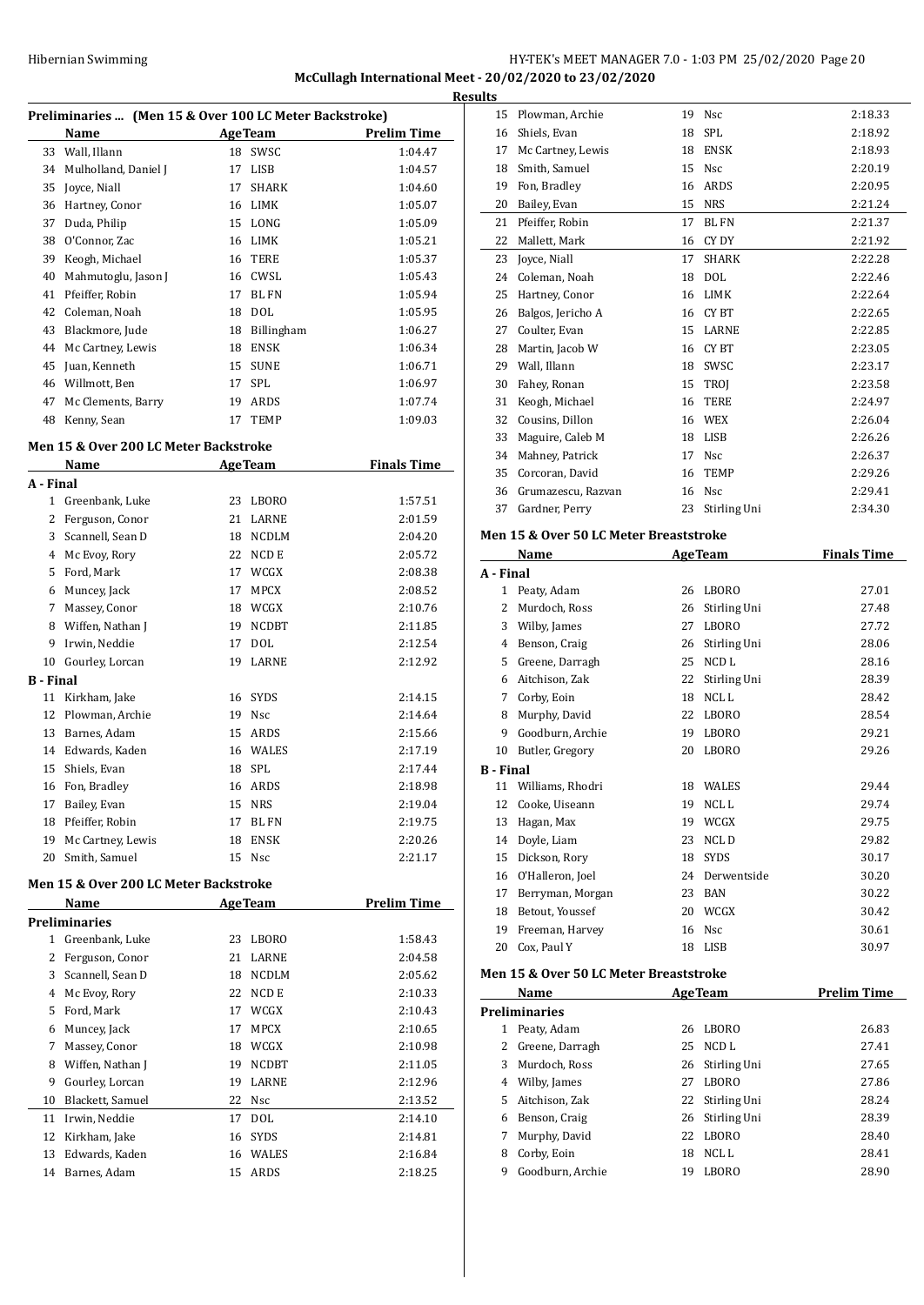# Hibernian Swimming **HY-TEK's MEET MANAGER 7.0 - 1:03 PM 25/02/2020** Page 21 **McCullagh International Meet - 20/02/2020 to 23/02/2020 Results**

| Preliminaries  (Men 15 & Over 50 LC Meter Breaststroke) |                                                                                                |    |                |                    |  |  |
|---------------------------------------------------------|------------------------------------------------------------------------------------------------|----|----------------|--------------------|--|--|
|                                                         | Name                                                                                           |    | <b>AgeTeam</b> | <b>Prelim Time</b> |  |  |
| 10                                                      | Butler, Gregory                                                                                | 20 | LBORO          | 28.98              |  |  |
| 11                                                      | Williams, Rhodri                                                                               | 18 | WALES          | 29.17              |  |  |
| $*12$                                                   | Doyle, Liam                                                                                    | 23 | NCL D          | 29.31              |  |  |
| $*12$                                                   | Cooke, Uiseann                                                                                 | 19 | NCL L          | 29.31              |  |  |
| 14                                                      | Boyek, Kyle                                                                                    | 28 | Stirling Uni   | 29.46              |  |  |
| 15                                                      | Hagan, Max                                                                                     | 19 | WCGX           | 29.64              |  |  |
| 16                                                      | O'Halleron, Joel                                                                               | 24 | Derwentside    | 29.88              |  |  |
| 17                                                      | Dickson, Rory                                                                                  | 18 | SYDS           | 30.06              |  |  |
| 18                                                      | Berryman, Morgan                                                                               | 23 | BAN            | 30.09              |  |  |
| 19                                                      | Freeman, Harvey                                                                                | 16 | Nsc            | 30.49              |  |  |
| 20                                                      | Betout, Youssef                                                                                | 20 | WCGX           | 30.50              |  |  |
| 21                                                      | Cox, Paul Y                                                                                    | 18 | LISB           | 30.82              |  |  |
| 22                                                      | Feenan, Andrew                                                                                 | 19 | SWSC           | 30.83              |  |  |
| $*23$                                                   | Davies, Aneurin                                                                                | 16 | WALES          | 30.88              |  |  |
| *23                                                     | Donnelly, John                                                                                 | 19 | <b>SLBGH</b>   | 30.88              |  |  |
| 25                                                      | Sutton, Diarmuid                                                                               | 18 | NCL L          | 30.89              |  |  |
| 26                                                      | Manners, Jay                                                                                   | 21 | Derwentside    | 30.93              |  |  |
| 27                                                      | Woodside, Ben                                                                                  | 17 | LARNE          | 30.94              |  |  |
| 28                                                      | Mc Sharry, Mouric                                                                              | 18 | MARL           | 31.08              |  |  |
| 29                                                      | Mc Ilroy-Sanchez, Conor S                                                                      |    | 18 CASC        | 31.19              |  |  |
| 30                                                      | Murphy, Liam                                                                                   | 16 | <b>SYDS</b>    | 31.43              |  |  |
| 31                                                      | Pritchard, Murray                                                                              | 16 | <b>MPCX</b>    | 31.46              |  |  |
| 32                                                      | Stoops, Mark                                                                                   |    | 20 BAN         | 31.69              |  |  |
| 33                                                      | Trett-Oliver, Tony-Joe                                                                         | 21 | Stirling Uni   | 31.71              |  |  |
| 34                                                      | Wilde, Johnny J                                                                                |    | 16 WALES       | 31.76              |  |  |
| 35                                                      | Stinson, David                                                                                 |    | 18 ARDS        | 31.98              |  |  |
| 36                                                      | Creaney, Oliver                                                                                | 19 | ARDS           | 32.00              |  |  |
| 37                                                      | Dickinson, Adam                                                                                | 29 | <b>BAN</b>     | 32.08              |  |  |
| 38                                                      | Uoka, Saulius                                                                                  | 16 | TEMP           | 32.12              |  |  |
| 39                                                      | Crean Mc Kenna, Kyle                                                                           | 17 | <b>SLBGH</b>   | 32.22              |  |  |
| 40                                                      | Mulholland, Daniel J                                                                           | 17 | LISB           | 32.45              |  |  |
| 41                                                      | O'Connor, Liam                                                                                 | 15 | <b>TERE</b>    | 32.50              |  |  |
| 42                                                      | Rayan, Ali                                                                                     | 15 | COOL           | 32.59              |  |  |
| 43                                                      | Robinson, Tom                                                                                  | 20 | <b>UoAPST</b>  | 32.65              |  |  |
| 44                                                      | Cardwell, Ben                                                                                  | 15 | BAN            | 32.78              |  |  |
| 45                                                      | Kenny, Sean                                                                                    | 17 | <b>TEMP</b>    | 33.00              |  |  |
|                                                         | 46 Mc Shea, Kealan                                                                             |    | 18 ENSK        | 33.10              |  |  |
| 47                                                      | Kilcoyne, Ronan                                                                                | 15 | <b>SLIGO</b>   | 33.14              |  |  |
| 48                                                      | Moraghan, Niall                                                                                | 46 | <b>BAN</b>     | 33.20              |  |  |
| 49                                                      | Mc Cartney, Lewis                                                                              | 18 | ENSK           | 33.36              |  |  |
| 50                                                      | Mulhall, John                                                                                  | 15 | TROJ           | 33.49              |  |  |
| 51                                                      | Smith, Samuel                                                                                  | 15 | Nsc            | 33.51              |  |  |
| *52                                                     | Van DE Beek, Jake                                                                              | 17 | BL FN          | 33.58              |  |  |
| *52                                                     | Murphy, Stephen                                                                                | 16 | TEMP           | 33.58              |  |  |
| 54                                                      | Capilitan, Kyle J                                                                              | 17 | GLN            | 33.64              |  |  |
| 55                                                      | Registe, Deaten N                                                                              | 17 | LISB           | 33.70              |  |  |
| 56                                                      | Jennings, Euan                                                                                 | 15 | SHARK          | 33.73              |  |  |
| 57                                                      | Phelan, Sami                                                                                   | 15 | GLN            | 33.81              |  |  |
| 58                                                      | Behme, Johann                                                                                  | 15 | ECAV           | 34.06              |  |  |
| 59                                                      | Skeath, Mathew                                                                                 | 18 | SLBGH          | 34.80              |  |  |
| 60                                                      | Swirles, Morgan                                                                                | 15 | Derwentside    | 34.84              |  |  |
| 61                                                      | Longmore, Finn                                                                                 | 17 | ECAV           | 35.24              |  |  |
|                                                         | Men 15 & Over 100 LC Meter Breaststroke<br><b>AgeTeam</b><br><b>Finals Time</b><br><u>Name</u> |    |                |                    |  |  |

| машс            | лес геаш        | гшаю пше |
|-----------------|-----------------|----------|
| A - Final       |                 |          |
| 1 Peaty, Adam   | 26 LBORO        | 58.78    |
| 2 Wilby, James  | LBORO<br>27     | 59.91    |
| 3 Murdoch, Ross | 26 Stirling Uni | 1:00.54  |
|                 |                 |          |

| 4                | Greene, Darragh  | 25 | NCD L        | 1:01.12 |
|------------------|------------------|----|--------------|---------|
| 5                | Corby, Eoin      | 18 | NCL L        | 1:01.64 |
| 6                | Benson, Craig    | 26 | Stirling Uni | 1:02.32 |
| 7                | Murphy, David    | 22 | LBORO        | 1:02.33 |
| 8                | Goodburn, Archie | 19 | LBORO        | 1:03.53 |
| 9                | Butler, Gregory  | 20 | LBORO        | 1:03.64 |
| 10               | Baxter, Edward   | 22 | LBORO        | 1:03.72 |
| <b>B</b> - Final |                  |    |              |         |
| 11               | Hagan, Max       | 19 | WCGX         | 1:04.70 |
| 12               | Cooke, Uiseann   | 19 | NCL L        | 1:04.79 |
| 13               | Doyle, Liam      | 23 | NCL D        | 1:04.85 |
| 14               | Williams, Rhodri | 18 | <b>WALES</b> | 1:05.15 |
| 15               | O'Halleron, Joel | 24 | Derwentside  | 1:05.86 |
| 16               | Feenan, Andrew   | 19 | SWSC         | 1:06.18 |
| 17               | Davies, Aneurin  | 16 | <b>WALES</b> | 1:06.52 |
| 18               | Dickson, Rory    | 18 | <b>SYDS</b>  | 1:06.60 |
| 19               | Berryman, Morgan | 23 | BAN          | 1:06.70 |
| 20               | Betout, Youssef  | 20 | WCGX         | 1:07.57 |

#### **Men 15 & Over 100 LC Meter Breaststroke**

|    | Name                      | <b>AgeTeam</b> |                  | <b>Prelim Time</b> |
|----|---------------------------|----------------|------------------|--------------------|
|    | <b>Preliminaries</b>      |                |                  |                    |
| 1  | Peaty, Adam               | 26             | LBORO            | 58.90              |
| 2  | Wilby, James              | 27             | LBORO            | 1:00.26            |
| 3  | Murdoch, Ross             | 26             | Stirling Uni     | 1:00.85            |
|    | 4 Greene, Darragh         | 25             | NCD L            | 1:00.96            |
|    | 5 Benson, Craig           | 26             | Stirling Uni     | 1:01.68            |
| 6  | Murphy, David             | 22             | LBORO            | 1:02.11            |
| 7  | Corby, Eoin               | 18             | NCL <sub>L</sub> | 1:02.24            |
| 8  | Butler, Gregory           | 20             | LBORO            | 1:02.59            |
| 9  | Baxter, Edward            | 22             | LBORO            | 1:03.02            |
| 10 | Goodburn, Archie          | 19             | LBORO            | 1:03.74            |
| 11 | Doyle, Liam               | 23             | NCL D            | 1:04.28            |
| 12 | Cooke, Uiseann            | 19             | NCL L            | 1:04.42            |
| 13 | Hagan, Max                | 19             | WCGX             | 1:04.72            |
|    | 14 Feenan, Andrew         | 19             | SWSC             | 1:05.76            |
| 15 | Williams, Rhodri          | 18             | WALES            | 1:06.06            |
|    | 16 Aitchison, Zak         | 22             | Stirling Uni     | 1:06.17            |
| 17 | O'Halleron, Joel          | 24             | Derwentside      | 1:06.41            |
| 18 | Dickson, Rory             | 18             | <b>SYDS</b>      | 1:06.77            |
| 19 | Woodside, Ben             | 17             | LARNE            | 1:07.01            |
| 20 | Davies, Aneurin           | 16             | <b>WALES</b>     | 1:07.03            |
| 21 | Berryman, Morgan          | 23             | <b>BAN</b>       | 1:07.08            |
| 22 | Betout, Youssef           | 20             | WCGX             | 1:07.22            |
| 23 | Freeman, Harvey           | 16             | <b>Nsc</b>       | 1:07.49            |
| 24 | Manners, Jay              | 21             | Derwentside      | 1:07.50            |
| 25 | Murphy, Liam              | 16             | <b>SYDS</b>      | 1:07.58            |
| 26 | Cox, Paul Y               | 18             | <b>LISB</b>      | 1:08.18            |
| 27 | Donnelly, John            | 19             | <b>SLBGH</b>     | 1:08.83            |
| 28 | Mc Sharry, Mouric         | 18             | MARL             | 1:09.27            |
| 29 | Massey, Conor             | 18             | WCGX             | 1:09.48            |
| 30 | Smith, Samuel             | 15             | Nsc              | 1:09.50            |
| 31 | Mc Ilroy-Sanchez, Conor S | 18             | CASC             | 1:09.72            |
| 32 | Lapsley, Myles            | 17             | <b>SYDS</b>      | 1:10.48            |
| 33 | Creaney, Oliver           | 19             | <b>ARDS</b>      | 1:10.73            |
| 34 | Kenny, Sean               | 17             | <b>TEMP</b>      | 1:10.97            |
| 35 | Robinson, Tom             | 20             | <b>UoAPST</b>    | 1:11.12            |
| 36 | Crean Mc Kenna, Kyle      | 17             | <b>SLBGH</b>     | 1:11.25            |
| 37 | Blackett, Samuel          | 22             | <b>Nsc</b>       | 1:11.27            |
| 38 | Stinson, David            | 18             | ARDS             | 1:11.52            |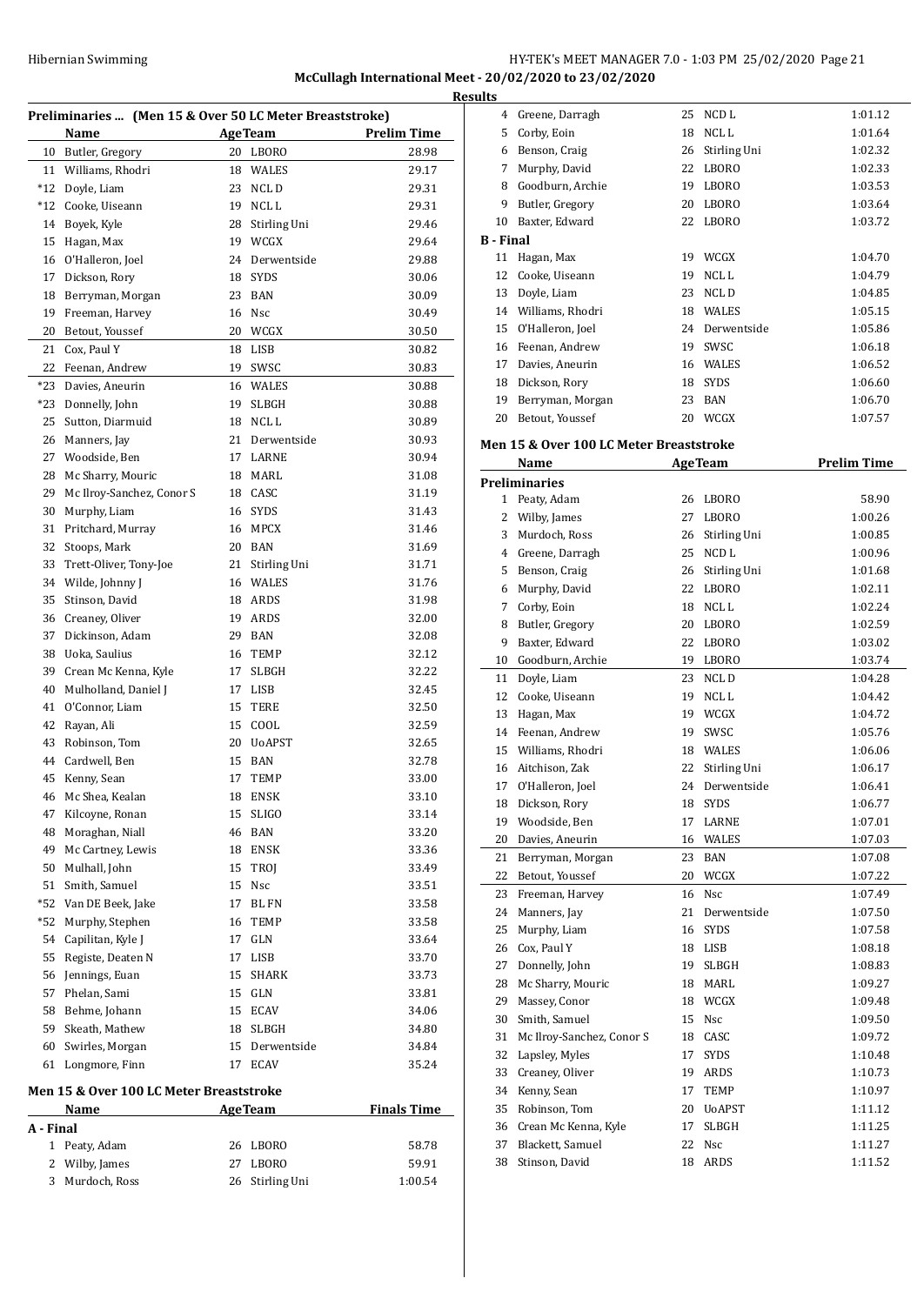#### Hibernian Swimming **HY-TEK's MEET MANAGER 7.0 - 1:03 PM 25/02/2020** Page 22 **McCullagh International Meet - 20/02/2020 to 23/02/2020 Results**

|    | Preliminaries  (Men 15 & Over 100 LC Meter Breaststroke) |    |                |                    |  |  |
|----|----------------------------------------------------------|----|----------------|--------------------|--|--|
|    | Name                                                     |    | <b>AgeTeam</b> | <b>Prelim Time</b> |  |  |
| 39 | Pritchard, Murray                                        | 16 | <b>MPCX</b>    | 1:11.54            |  |  |
| 40 | Stoops, Mark                                             | 20 | <b>BAN</b>     | 1:11.59            |  |  |
| 41 | Baird, Graham R                                          | 17 | <b>SYDS</b>    | 1:11.63            |  |  |
| 42 | Murphy, Stephen                                          | 16 | TEMP           | 1:11.68            |  |  |
| 43 | O'Connor, Liam                                           | 15 | TERE           | 1:11.71            |  |  |
| 44 | Rayan, Ali                                               | 15 | COOL           | 1:12.04            |  |  |
| 45 | Woods, David                                             | 22 | <b>UCD</b>     | 1:12.17            |  |  |
| 46 | Cardwell, Ben                                            | 15 | <b>BAN</b>     | 1:12.20            |  |  |
| 47 | Uoka, Saulius                                            | 16 | <b>TEMP</b>    | 1:12.26            |  |  |
| 48 | Hand, Matthew                                            | 15 | ARDS           | 1:12.35            |  |  |
| 49 | Cantwell, Brendan                                        | 18 | <b>CLNM</b>    | 1:13.37            |  |  |
| 50 | Registe, Deaten N                                        | 17 | <b>LISB</b>    | 1:13.38            |  |  |
| 51 | Breslin, Ethan                                           | 18 | <b>CLM</b>     | 1:13.48            |  |  |
| 52 | Dunnion, Cody                                            | 16 | <b>SSEAL</b>   | 1:13.56            |  |  |
| 53 | Mulhall, John                                            | 15 | TROI           | 1:13.72            |  |  |
| 54 | Fon, Bradley                                             | 16 | <b>ARDS</b>    | 1:14.12            |  |  |
| 55 | Coogan, Alfie                                            | 16 | <b>ATH</b>     | 1:14.52            |  |  |
| 56 | Mc Shea, Kealan                                          | 18 | <b>ENSK</b>    | 1:15.03            |  |  |
| 57 | O'Connor, Milo                                           | 18 | <b>ATH</b>     | 1:15.19            |  |  |
| 58 | Capilitan, Kyle J                                        | 17 | <b>GLN</b>     | 1:15.25            |  |  |
| 59 | Carrig, Jack                                             | 15 | <b>LIMK</b>    | 1:15.61            |  |  |
| 60 | Marfunin, Alexander K                                    | 17 | LISB           | 1:15.63            |  |  |
| 61 | Phelan, Sami                                             | 15 | <b>GLN</b>     | 1:15.79            |  |  |
| 62 | Mc Cartney, Lewis                                        | 18 | <b>ENSK</b>    | 1:17.50            |  |  |
| 63 | Perry, William                                           | 20 | <b>Nsc</b>     | 1:33.34            |  |  |

#### **Men 15 & Over 200 LC Meter Breaststroke**

|                  | Name             |    | <b>AgeTeam</b> | <b>Finals Time</b> |
|------------------|------------------|----|----------------|--------------------|
| A - Final        |                  |    |                |                    |
| 1                | Wilby, James     | 27 | <b>LBORO</b>   | 2:11.23            |
| 2                | Murdoch, Ross    | 26 | Stirling Uni   | 2:13.04            |
| 3                | Corby, Eoin      | 18 | NCL L          | 2:14.66            |
| 4                | Baxter, Edward   | 22 | LBORO          | 2:18.01            |
| 5                | Butler, Gregory  | 20 | <b>LBORO</b>   | 2:18.70            |
| 6                | Benson, Craig    | 26 | Stirling Uni   | 2:18.77            |
| 7                | Murphy, David    | 22 | LBORO          | 2:19.39            |
| 8                | Cooke, Uiseann   | 19 | NCL L          | 2:19.86            |
| 9                | Freeman, Harvey  | 16 | <b>Nsc</b>     | 2:22.16            |
| 10               | Doyle, Liam      | 23 | NCL D          | 2:25.34            |
| <b>B</b> - Final |                  |    |                |                    |
| 11               | Williams, Rhodri | 18 | <b>WALES</b>   | 2:20.91            |
| 12               | O'Halleron, Joel | 24 | Derwentside    | 2:22.77            |
| 13               | Hagan, Max       | 19 | WCGX           | 2:24.40            |
| 14               | Murphy, Liam     | 16 | <b>SYDS</b>    | 2:25.10            |
| 15               | Woodside, Ben    | 17 | LARNE          | 2:25.70            |
| 16               | Manners, Jay     | 21 | Derwentside    | 2:26.14            |
| 17               | Feenan, Andrew   | 19 | <b>SWSC</b>    | 2:26.83            |
| 18               | Cox, Paul Y      | 18 | <b>LISB</b>    | 2:30.22            |
| 19               | Smith, Samuel    | 15 | <b>Nsc</b>     | 2:34.42            |
| 20               | Kenny, Sean      | 17 | <b>TEMP</b>    | 2:34.97            |

# **Men 15 & Over 200 LC Meter Breaststroke**

|    | Name            |    | <b>AgeTeam</b>  | <b>Prelim Time</b> |  |  |  |
|----|-----------------|----|-----------------|--------------------|--|--|--|
|    | Preliminaries   |    |                 |                    |  |  |  |
|    | Wilby, James    | 27 | LBORO           | 2:11.98            |  |  |  |
|    | 2 Murdoch, Ross |    | 26 Stirling Uni | 2:13.42            |  |  |  |
| 3  | Peaty, Adam     | 26 | LBORO           | 2:14.64            |  |  |  |
| 4  | Corby, Eoin     | 18 | NCL L           | 2:15.82            |  |  |  |
| 5. | Baxter, Edward  | 22 | LBORO           | 2:17.41            |  |  |  |
| 6  | Butler, Gregory | 20 | LBORO           | 2:18.07            |  |  |  |
|    |                 |    |                 |                    |  |  |  |

| uits     |                                     |    |              |         |
|----------|-------------------------------------|----|--------------|---------|
| 7        | Murphy, David                       | 22 | LBORO        | 2:18.61 |
| 8        | Benson, Craig                       | 26 | Stirling Uni | 2:18.75 |
| 9        | Cooke, Uiseann                      | 19 | NCL L        | 2:21.50 |
| 10       | Freeman, Harvey                     | 16 | Nsc          | 2:21.71 |
| 11       | Doyle, Liam                         | 23 | NCL D        | 2:23.61 |
| 12       | Williams, Rhodri                    | 18 | WALES        | 2:23.73 |
| 13       | Feenan, Andrew                      | 19 | SWSC         | 2:24.16 |
| $*14$    | Woodside, Ben                       | 17 | LARNE        | 2:24.65 |
| $*14$    | Murphy, Liam                        | 16 | <b>SYDS</b>  | 2:24.65 |
| 16       | Manners, Jay                        | 21 | Derwentside  | 2:25.00 |
| 17       | O'Halleron, Joel                    | 24 | Derwentside  | 2:26.25 |
|          | 18 Cox, Paul Y                      |    | 18 LISB      | 2:30.19 |
| 19       | Hagan, Max                          |    | 19 WCGX      | 2:31.79 |
| 20       | Kenny, Sean                         | 17 | TEMP         | 2:32.99 |
| 21       | Smith, Samuel                       | 15 | Nsc          | 2:33.18 |
| 22       | Murphy, Stephen                     | 16 | <b>TEMP</b>  | 2:33.51 |
| 23       | Mc Sharry, Mouric                   | 18 | MARL         | 2:35.51 |
| 24       | Mc Ilroy-Sanchez, Conor S           |    | 18 CASC      | 2:35.85 |
| 25       | Wilson, Adam W                      | 17 | BANB         | 2:36.38 |
| 26       | Blackett, Samuel                    | 22 | Nsc          | 2:37.23 |
| 27       | Kilcoyne, Ronan                     | 15 | <b>SLIGO</b> | 2:37.61 |
| 28       | Rayan, Ali                          | 15 | COOL         | 2:38.08 |
| 29       | Betout, Youssef                     | 20 | WCGX         | 2:38.63 |
| 30       | O'Rourke, Jackson                   | 18 | Nsc          | 2:39.42 |
| 31       | Crean Mc Kenna, Kyle                | 17 | <b>SLBGH</b> | 2:39.49 |
| 32       | Uoka, Saulius                       | 16 | TEMP         | 2:39.62 |
| 33       | Woods, David                        | 22 | <b>UCD</b>   | 2:39.78 |
| 34       | Cardwell, Ben                       | 15 | <b>BAN</b>   | 2:40.30 |
| 35       | Cantwell, Brendan                   |    | 18 CLNM      | 2:40.34 |
| 36       | Mulhall, John                       | 15 | TROJ         | 2:40.66 |
| 37       | O'Connor, Liam                      | 15 | TERE         | 2:40.80 |
| 38       | Pritchard, Murray                   | 16 | <b>MPCX</b>  | 2:41.17 |
| 39       | Capilitan, Kyle J                   | 17 | GLN          | 2:41.76 |
| 40       | O'Connor, Milo                      | 18 | ATH          | 2:44.74 |
| 41       | Vennard, Daniel                     |    | 18 PDOWN     | 2:44.77 |
| 42       | Carrig, Jack                        | 15 | LIMK         | 2:44.81 |
| 43       | Coogan, Alfie                       | 16 | <b>ATH</b>   | 2:46.09 |
| 44       | Phelan, Sami                        | 15 | GLN          | 2:46.47 |
| 45       | Mc Carthy, Paddy                    | 17 | <b>DOL</b>   | 2:46.73 |
|          | 46 Fane, Euan                       | 16 | <b>DOL</b>   | 2:47.26 |
| 47       | Stoops, Mark                        | 20 | <b>BAN</b>   | 2:50.37 |
|          | 48 Feenan, Michael                  | 16 | SWSC         | 2:54.22 |
|          | 49 Perry, William                   |    | 20 Nsc       | 3:24.38 |
|          | --- Creaney, Oliver                 | 19 | ARDS         | DQ      |
|          | --- Davies, Aneurin                 | 16 | WALES        | DQ      |
|          | --- Boyek, Kyle                     | 28 | Stirling Uni | DQ      |
| $\cdots$ | Mc Cartney, Lewis                   | 18 | <b>ENSK</b>  | DQ      |
|          | Men 15 & Over 50 LC Meter Butterfly |    |              |         |
|          |                                     |    |              |         |

|           | Name             |    | <b>AgeTeam</b> | <b>Finals Time</b> |
|-----------|------------------|----|----------------|--------------------|
| A - Final |                  |    |                |                    |
|           | Bain, Calum      | 24 | <b>CKSTN</b>   | 24.60              |
| 2         | Aitchison, Zak   | 22 | Stirling Uni   | 25.01              |
| 3         | Hewitt. Michael  | 20 | <b>ARDS</b>    | 25.20              |
| 4         | Johnston, Paddy  | 19 | <b>ARDS</b>    | 25.21              |
| 5.        | Melly, Cillian   | 23 | <b>NCLCB</b>   | 25.33              |
| 6         | Henderson, Grant | 22 | <b>WCGX</b>    | 25.39              |
|           | MacNeil. Connor  | 23 | <b>WCGX</b>    | 25.71              |
| *8        | Maxwell, Lewis   | 17 | Derwentside    | 25.73              |
| $*8$      | Hewitt, Cole     | 18 | <b>WALES</b>   | 25.73              |
| 10        | Ford. Mark       | 17 | WCGX           | 26.44              |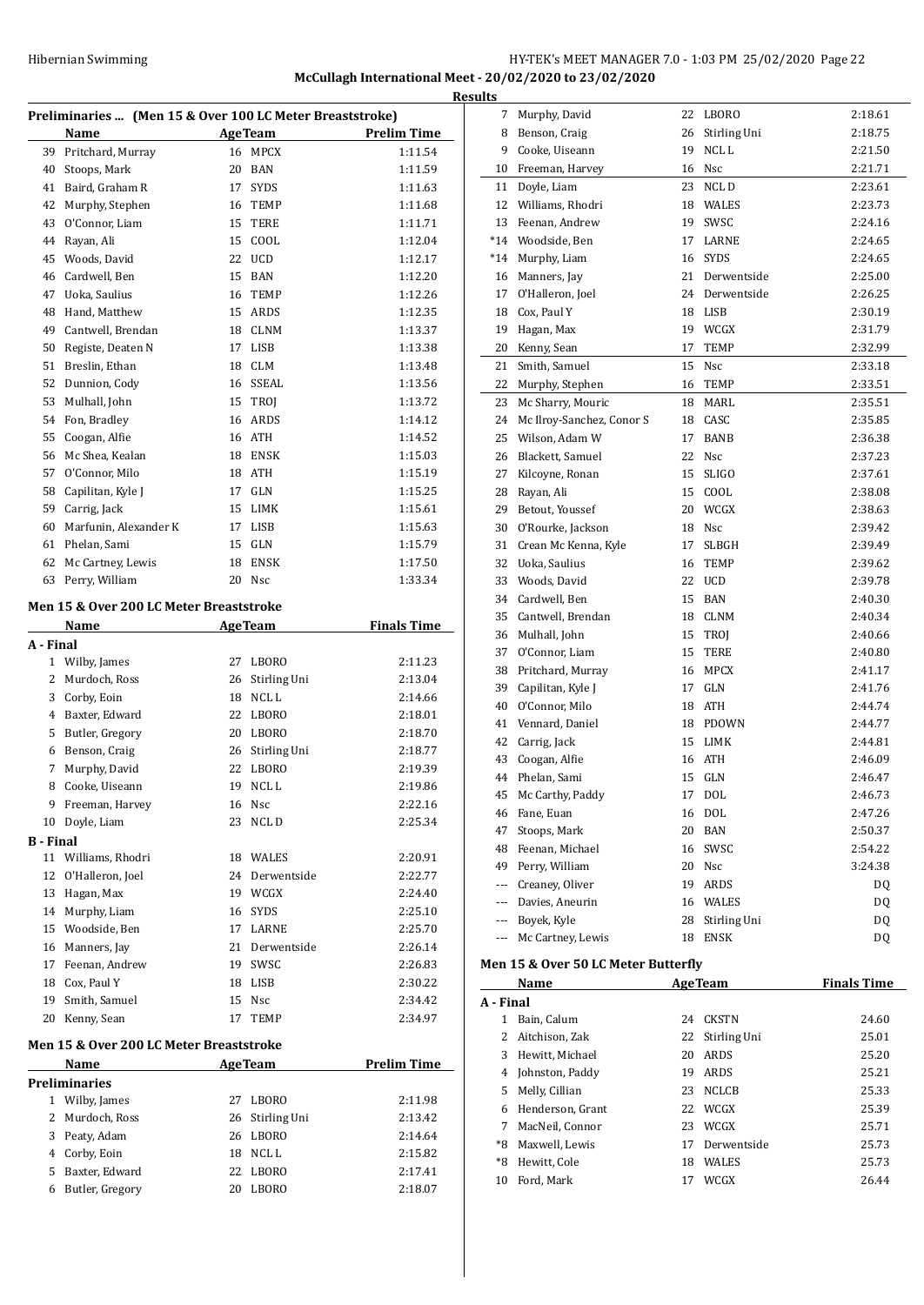#### Hibernian Swimming **HY-TEK's MEET MANAGER 7.0 - 1:03 PM 25/02/2020** Page 23 **McCullagh International Meet - 20/02/2020 to 23/02/2020 Results**

| B - Final  (Men 15 & Over 50 LC Meter Butterfly) |                                     |          |                              |                    |  |
|--------------------------------------------------|-------------------------------------|----------|------------------------------|--------------------|--|
|                                                  | Name                                | AgeTeam  |                              | <b>Finals Time</b> |  |
| <b>B</b> - Final                                 |                                     |          |                              |                    |  |
| 11                                               | O'Connor, Jeremy                    | 18       | NCL L                        | 26.07              |  |
| 12                                               | Clarke, Kameron                     |          | 18 WALES                     | 26.14              |  |
| 13                                               | Berryman, Morgan                    | 23       | BAN                          | 26.21              |  |
| 14                                               | Martin, Ben                         | 20       | Stirling Uni                 | 26.37              |  |
| 15                                               | Currie, Thomas                      |          | 16 Nsc                       | 26.44              |  |
| 16                                               | O'Halleron, Joel                    |          | 24 Derwentside               | 26.54              |  |
| 17                                               | Nicol, Angus                        |          | 19 WCGX                      | 26.57              |  |
| 18                                               | Higgins, Peter                      |          | 19 SWSC                      | 26.64              |  |
| 19                                               | Scannell, Sean D                    |          | 18 NCDLM                     | 26.80              |  |
| 20                                               | Ashton, Callum                      | 21       | <b>SHARK</b>                 | 27.08              |  |
|                                                  | Men 15 & Over 50 LC Meter Butterfly |          |                              |                    |  |
| <b>AgeTeam</b><br><b>Prelim Time</b><br>Name     |                                     |          |                              |                    |  |
|                                                  | Preliminaries                       |          |                              |                    |  |
|                                                  | 1 Bain. Calum                       | 24       | CKSTN                        | 24.63              |  |
| 2                                                | Melly, Cillian                      |          | 23 NCLCB                     | 25.30              |  |
| *3                                               | Aitchison, Zak                      | 22       | Stirling Uni                 | 25.32              |  |
| *3                                               | Hewitt, Michael                     | 20       | ARDS                         | 25.32              |  |
| 5                                                | Johnston, Paddy                     | 19       | ARDS                         | 25.40              |  |
| 6                                                | Henderson, Grant                    | 22       | WCGX                         | 25.71              |  |
| 7                                                | Hewitt, Cole                        |          | 18 WALES                     | 25.90              |  |
| 8                                                | Maxwell, Lewis                      | 17       | Derwentside                  | 25.95              |  |
| 9                                                | MacNeil, Connor                     |          | 23 WCGX                      | 25.96              |  |
| 10                                               | Ford, Mark                          | 17       | WCGX                         | 26.11              |  |
| 11                                               | Clarke, Kameron                     |          | 18 WALES                     | 26.26              |  |
| 12                                               | Martin, Ben                         | 20       | Stirling Uni                 | 26.43              |  |
| 13                                               | Currie, Thomas                      |          | 16 Nsc                       | 26.46              |  |
| 14                                               | O'Connor, Jeremy                    |          | 18 NCLL                      | 26.48              |  |
| 15                                               | O'Halleron, Joel                    |          | 24 Derwentside               | 26.52              |  |
| 16                                               | Berryman, Morgan                    | 23       | BAN                          | 26.69              |  |
| 17                                               |                                     | 19       | SWSC                         | 26.73              |  |
|                                                  | Higgins, Peter                      |          |                              |                    |  |
| 18                                               | Ashton, Callum                      | 21<br>19 | SHARK                        | 26.74              |  |
| 19                                               | Nicol, Angus                        |          | WCGX                         | 26.81              |  |
| 20                                               | Scannell, Sean D                    | 18       | <b>NCDLM</b>                 | 26.82              |  |
| 21                                               | Lewis, Ryan                         | 21       | <b>BAN</b>                   | 26.84              |  |
| 22                                               | Bajrami, Patrik                     | 17       | Derwentside                  | 26.88              |  |
| *23                                              | Johnson, Conor                      | 16       | KILK                         | 26.89              |  |
| *23                                              | Allison, James                      | 19       | UoAPST                       | 26.89              |  |
| 25                                               | Rudd, William                       | 17       | CWSL                         | 26.95              |  |
| 26                                               | Rodriguez, Antonio                  | 16       | WALES                        | 26.96              |  |
| 27                                               | Registe, Dylan L                    | 15       | LISB                         | 27.04              |  |
| 28                                               | Mc Aviney, Brogan                   | 17       | KILK                         | 27.11              |  |
| 29                                               | Massey, Conor                       | 18       | <b>WCGX</b>                  | 27.12              |  |
| 30                                               | Mc Sharry, Mouric                   | 18       | $\ensuremath{\mathsf{MARL}}$ | 27.15              |  |
| 31                                               | Mahmutoglu, Jason J                 | 16       | CWSL                         | 27.17              |  |
| *32                                              | Birrell, Lewis                      | 19       | <b>UoAPST</b>                | 27.24              |  |
| *32                                              | Millar, Michael B                   | 17       | ASC                          | 27.24              |  |
| 34                                               | Wilde, Johnny J                     | 16       | WALES                        | 27.28              |  |
| 35                                               | Barnes, Adam                        | 15       | ARDS                         | 27.29              |  |
| 36                                               | Kelly, Douglas                      | 17       | SYDS                         | 27.34              |  |
| 37                                               | O'Connor, Zac                       | 16       | LIMK                         | 27.37              |  |
| *38                                              | Ronan, Dara                         | 16       | ENSK                         | 27.45              |  |
| *38                                              | Lapsley, Myles                      | 17       | SYDS                         | 27.45              |  |
| *38                                              | Gartisde, Jack                      | 17       | Nsc                          | 27.45              |  |
| 41                                               | Eatwell, Charlie T                  | 15       | BAN                          | 27.54              |  |
| 42                                               | Mc Partlan, Patrick                 | 18       | SLIGO                        | 27.56              |  |
| 43                                               | Din, Aryaan                         | 17       | CWSL                         | 27.62              |  |

| ıэ    |                    |    |              |       |
|-------|--------------------|----|--------------|-------|
| 44    | Talib, Swaleh A    | 20 | Stirling Uni | 27.64 |
| 45    | Strickland, Adam   | 16 | Derwentside  | 27.75 |
| $*46$ | Vennard, Daniel    | 18 | <b>PDOWN</b> | 27.93 |
| $*46$ | Adamson, Thomas    | 17 | Derwentside  | 27.93 |
| 48    | Murphy, Liam       |    | 16 SYDS      | 27.96 |
| 49    | Mulhall, John      |    | 15 TROI      | 27.98 |
| 50    | Harmon, Patrick    | 18 | ADSC         | 28.10 |
| 51    | Leggett, Thomas    | 16 | LARNE        | 28.13 |
| 52    | Uoka, Saulius      | 16 | <b>TEMP</b>  | 28.15 |
| 53    | Balgos, Jericho A  | 16 | CY BT        | 28.28 |
| 54    | Lovenitski, Daniil | 17 | <b>TEMP</b>  | 28.59 |
| 55    | Juan, Kenneth      | 15 | <b>SUNE</b>  | 28.74 |
| 56    | Keogh, Michael     | 16 | TERE         | 28.84 |
| 57    | Lynch, Adam        | 15 | SLBGH        | 29.28 |
|       |                    |    |              |       |

#### **Men 15 & Over 100 LC Meter Butterfly**

|                  | Name                                 |    | <b>AgeTeam</b>        | <b>Finals Time</b> |
|------------------|--------------------------------------|----|-----------------------|--------------------|
| A - Final        |                                      |    |                       |                    |
| $\mathbf{1}$     | Scott, Duncan                        | 23 | Stirling Uni          | 52.84              |
| 2                | Mildred, Edward                      | 17 | <b>Nsc</b>            | 53.04              |
|                  | 3 Hyland, Brendan                    | 26 | NCD T                 | 53.96              |
|                  | 4 Melly, Cillian                     |    | 23 NCLCB              | 55.34              |
|                  | 5 Johnston, Paddy                    |    | 19 ARDS               | 55.40              |
|                  | 6 Hewitt, Michael                    |    | 20 ARDS               | 55.78              |
|                  | 7 Hewitt, Cole                       |    | 18 WALES              | 55.88              |
|                  | 8 MacNeil, Connor                    |    | 23 WCGX               | 57.12              |
| 9                | O'Connor, Jeremy                     | 18 | NCL <sub>L</sub>      | 58.09              |
| 10               | Maxwell, Lewis                       | 17 | Derwentside           | 58.29              |
| <b>B</b> - Final |                                      |    |                       |                    |
| 11               | Greenock, Craig                      |    | 19 WCGX               | 57.24              |
| 12               | Ford, Mark                           |    | 17 WCGX               | 57.93              |
| 13               | Rodriguez, Antonio                   |    | 16 WALES              | 58.03              |
|                  | 14 Currie, Thomas                    |    | 16 Nsc                | 58.77              |
|                  | 15 Nicol, Angus                      |    | 19 WCGX               | 58.83              |
|                  | 16 Ashton, Callum                    | 21 | <b>SHARK</b>          | 58.86              |
|                  | 17 Scannell, Sean D                  |    | 18 NCDLM              | 59.19              |
|                  | 18 Registe, Dylan L                  |    | 15 LISB               | 59.21              |
| 19               | Lapsley, Myles                       | 17 | <b>SYDS</b>           | 59.78              |
| 20               | O'Halleron, Joel                     |    | 24 Derwentside        | 59.84              |
|                  | Men 15 & Over 100 LC Meter Butterfly |    |                       |                    |
|                  | Name                                 |    | <b>AgeTeam</b>        | <b>Prelim Time</b> |
|                  | <b>Preliminaries</b>                 |    |                       |                    |
|                  | 1 Scott, Duncan                      | 23 | Stirling Uni          | 53.09              |
|                  | 2 Ryan, Shane                        | 26 | NCD <sub>N</sub>      | 53.18              |
|                  | 3 Mildred, Edward                    | 17 | <b>N<sub>SC</sub></b> | 53.83              |
|                  | 4 Hyland, Brendan                    | 26 | NCD T                 | 54.65              |
|                  | 5 Melly, Cillian                     |    | 23 NCLCB              | 55.06              |
|                  | 6 Hewitt, Michael                    |    | 20 ARDS               | 55.69              |
| 7                | Johnston, Paddy                      | 19 | <b>ARDS</b>           | 55.72              |
| 8                | Hewitt, Cole                         |    | 18 WALES              | 56.39              |
| 9                | MacNeil, Connor                      | 23 | WCGX                  | 56.65              |
|                  | 10 Maxwell, Lewis                    | 17 | Derwentside           | 56.75              |
| 11               | O'Connor, Jeremy                     | 18 | NCL L                 | 57.69              |
| 12               | Ford, Mark                           | 17 | WCGX                  | 58.38              |
| 13               | Greenock, Craig                      | 19 | WCGX                  | 58.43              |
|                  | 14 Scannell, Sean D                  | 18 | <b>NCDLM</b>          | 58.52              |
|                  | 15 Rodriguez, Antonio                |    | 16 WALES              | 58.72              |
|                  |                                      |    |                       |                    |
|                  | 16 Ashton, Callum                    | 21 | <b>SHARK</b>          | 58.75              |
| 17               | Currie, Thomas                       | 16 | Nsc                   | 58.99              |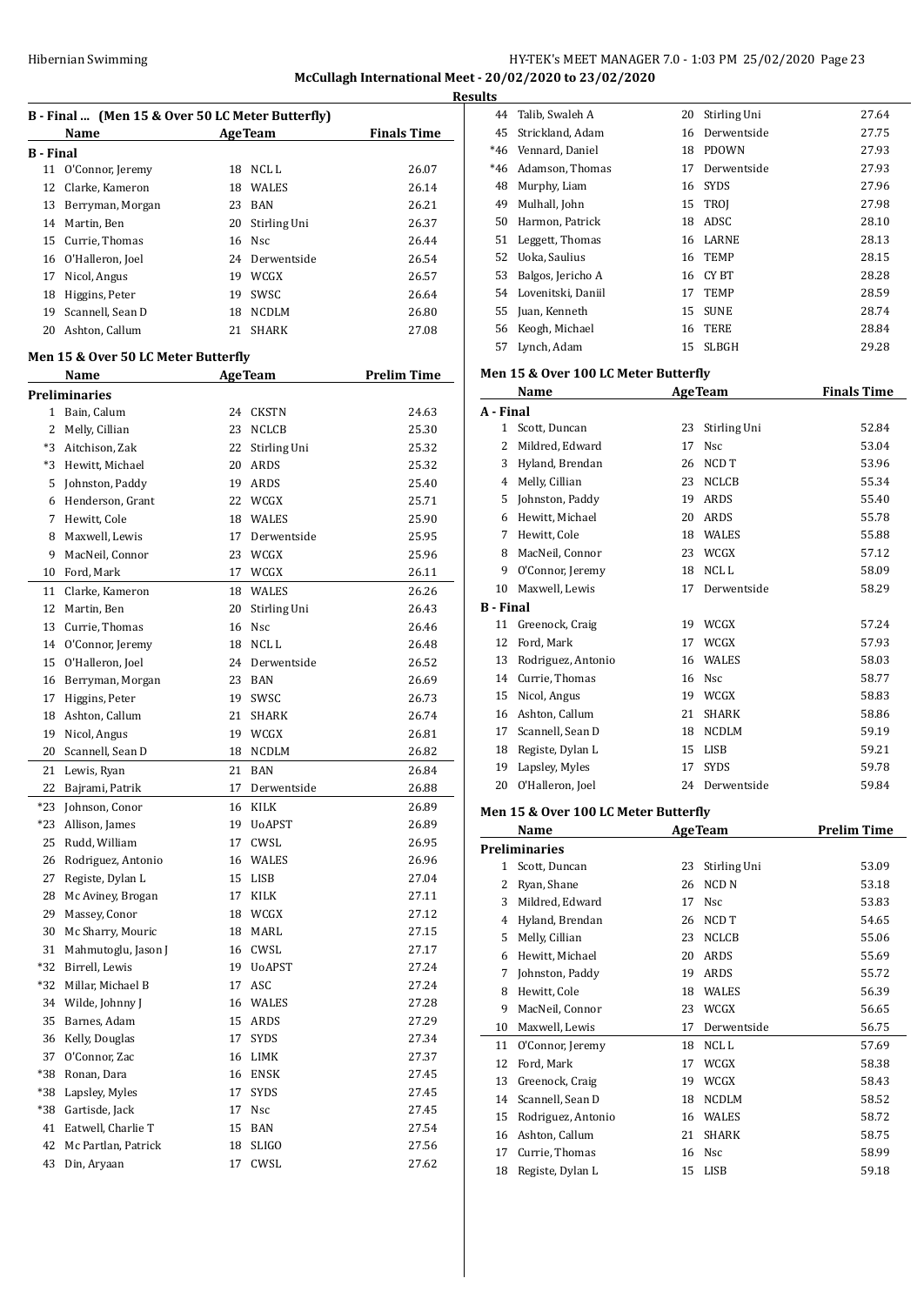# Hibernian Swimming **HY-TEK's MEET MANAGER 7.0 - 1:03 PM 25/02/2020** Page 24 **McCullagh International Meet - 20/02/2020 to 23/02/2020**

**Resul** 

| Preliminaries  (Men 15 & Over 100 LC Meter Butterfly) |                                      |    |                |                    |  |
|-------------------------------------------------------|--------------------------------------|----|----------------|--------------------|--|
|                                                       | Name                                 |    | <b>AgeTeam</b> | <b>Prelim Time</b> |  |
| 19                                                    | Lapsley, Myles                       | 17 | <b>SYDS</b>    | 59.49              |  |
| 20                                                    | Nicol, Angus                         | 19 | WCGX           | 59.56              |  |
| 21                                                    | Allison, James                       | 19 | <b>U</b> oAPST | 59.63              |  |
| 22                                                    | O'Halleron, Joel                     |    | 24 Derwentside | 59.78              |  |
| 23                                                    | Lewis, Ryan                          | 21 | <b>BAN</b>     | 59.80              |  |
| 24                                                    | Kelly, Fraser                        | 17 | <b>SYDS</b>    | 1:00.06            |  |
| 25                                                    | Johnson, Conor                       | 16 | KILK           | 1:00.31            |  |
| 26                                                    | O'Connor, Zac                        | 16 | LIMK           | 1:00.52            |  |
| 27                                                    | Mc Aviney, Brogan                    | 17 | KILK           | 1:00.62            |  |
| 28                                                    | Plowman, Archie                      | 19 | <b>Nsc</b>     | 1:00.80            |  |
| 29                                                    | Strickland, Adam                     | 16 | Derwentside    | 1:00.88            |  |
| 30                                                    | Freeman, Harvey                      | 16 | Nsc            | 1:00.90            |  |
| 31                                                    | Adamson, Thomas                      | 17 | Derwentside    | 1:00.95            |  |
| 32                                                    | Stafford, Finlay                     | 18 | ARDS           | 1:00.99            |  |
| 33                                                    | Berryman, Morgan                     | 23 | BAN            | 1:01.04            |  |
| 34                                                    | Millar, Michael B                    | 17 | ASC            | 1:01.08            |  |
| 35                                                    | Gartisde, Jack                       | 17 | <b>Nsc</b>     | 1:01.18            |  |
| 36                                                    | Ronan, Dara                          | 16 | <b>ENSK</b>    | 1:01.48            |  |
| 37                                                    | Mc Ilroy-Sanchez, Conor S            | 18 | CASC           | 1:01.91            |  |
| 38                                                    | Eatwell, Charlie T                   | 15 | <b>BAN</b>     | 1:02.03            |  |
| *39                                                   | Cooke, Uiseann                       | 19 | NCL L          | 1:02.40            |  |
| *39                                                   | Mc Kee, Matthew C                    | 16 | BANB           | 1:02.40            |  |
| 41                                                    | Vennard, Daniel                      | 18 | <b>PDOWN</b>   | 1:02.54            |  |
| 42                                                    | Mc Clements, Barry                   | 19 | ARDS           | 1:02.58            |  |
| 43                                                    |                                      | 20 |                |                    |  |
|                                                       | Martin, Ben                          |    | Stirling Uni   | 1:03.44            |  |
| 44                                                    | Burke, Niall                         | 16 | CURRA          | 1:03.51            |  |
| 45                                                    | Uoka, Saulius                        | 16 | TEMP           | 1:03.58            |  |
| 46                                                    | Leggett, Thomas                      |    | 16 LARNE       | 1:03.74            |  |
| 47                                                    | Kaczynski, Sebastian                 | 18 | CLNM           | 1:04.01            |  |
| 48                                                    | Yamin-Ali, Ewan                      | 18 | ARDS           | 1:04.10            |  |
| 49                                                    | Mahmutoglu, Jason J                  | 16 | CWSL           | 1:04.17            |  |
| 50                                                    | Mc Mullan, Alexander J               | 16 | BAN            | 1:04.45            |  |
| 51                                                    | Mc Partlan, Patrick                  | 18 | <b>SLIGO</b>   | 1:05.17            |  |
| 52                                                    | Coulter, Evan                        | 15 | LARNE          | 1:05.61            |  |
| 53                                                    | Waters, Fionn                        | 18 | <b>TUAM</b>    | 1:06.62            |  |
| 54                                                    | O'Donovan, Dylan M                   | 18 | ASG            | 1:09.05            |  |
|                                                       | 55 Moffett, Conor                    |    | 28 BAN         | 1:16.99            |  |
|                                                       | Men 15 & Over 200 LC Meter Butterfly |    |                |                    |  |
|                                                       | Name                                 |    | <b>AgeTeam</b> | <b>Finals Time</b> |  |
| A - Final                                             |                                      |    |                |                    |  |
| $\mathbf{1}$                                          | Litchfield, Max                      | 25 | <b>LBORO</b>   | 1:59.53            |  |
| 2                                                     | Mildred, Edward                      | 17 | Nsc            | 1:59.97            |  |
| 3                                                     | Hyland, Brendan                      | 26 | NCD T          | 2:00.04            |  |
| 4                                                     | Melly, Cillian                       | 23 | NCLCB          | 2:01.20            |  |
| 5                                                     | Johnston, Paddy                      | 19 | ARDS           | 2:04.96            |  |
| 6                                                     | Hansen, Ethan                        | 18 | <b>NCDTR</b>   | 2:05.89            |  |
| 7                                                     | Mc Geever, Finn                      | 20 | NCL L          | 2:07.94            |  |
| 8                                                     | Mc Carthy, Cadan                     | 20 | NCL M          | 2:08.65            |  |
| 9                                                     | Rodriguez, Antonio                   | 16 | WALES          | 2:08.89            |  |
| 10                                                    | Ford, Mark                           | 17 | WCGX           | 2:10.96            |  |
| B - Final                                             |                                      |    |                |                    |  |
| 11                                                    | Hewitt, Cole                         | 18 | WALES          | 2:08.66            |  |
| 12                                                    | Kelly, Fraser                        | 17 | SYDS           | 2:09.26            |  |
| 13                                                    | O'Rourke, Jackson                    | 18 | Nsc            | 2:09.81            |  |
| 14                                                    | O'Connor, Jeremy                     |    | 18 NCL L       | 2:10.03            |  |
| 15                                                    | Trett-Oliver, Tony-Joe               | 21 | Stirling Uni   | 2:10.16            |  |
| 16                                                    | Scannell, Sean D                     | 18 | <b>NCDLM</b>   | 2:10.85            |  |
| 17                                                    | Allison, James                       | 19 | <b>UoAPST</b>  | 2:14.77            |  |

| ults                                         |                               |    |                |                    |  |  |  |
|----------------------------------------------|-------------------------------|----|----------------|--------------------|--|--|--|
|                                              | 18 Robinson, Tom              |    | 20 UoAPST      | 2:15.73            |  |  |  |
| 19                                           | Mahney, Patrick               | 17 | <b>Nsc</b>     | 2:17.65            |  |  |  |
| 20                                           | Mc Aviney, Brogan             | 17 | KILK           | 2:19.01            |  |  |  |
| Men 15 & Over 200 LC Meter Butterfly         |                               |    |                |                    |  |  |  |
| <b>AgeTeam</b><br><b>Prelim Time</b><br>Name |                               |    |                |                    |  |  |  |
| <b>Preliminaries</b>                         |                               |    |                |                    |  |  |  |
|                                              | 1 Mildred, Edward             | 17 | <b>Nsc</b>     | 1:59.66            |  |  |  |
| $\overline{2}$                               | Litchfield, Max               | 25 | <b>LBORO</b>   | 2:01.39            |  |  |  |
| 3                                            | Hyland, Brendan               | 26 | NCD T          | 2:01.59            |  |  |  |
|                                              | 4 Melly, Cillian              | 23 | <b>NCLCB</b>   | 2:01.75            |  |  |  |
| 5.                                           | Mc Geever, Finn               |    | 20 NCLL        | 2:05.04            |  |  |  |
|                                              | 6 Hansen, Ethan               |    | 18 NCDTR       | 2:05.65            |  |  |  |
| 7                                            | Johnston, Paddy               |    | 19 ARDS        | 2:06.87            |  |  |  |
| 8                                            | Mc Carthy, Cadan              |    | 20 NCLM        | 2:07.29            |  |  |  |
| 9                                            | Rodriguez, Antonio            |    | 16 WALES       | 2:07.90            |  |  |  |
| 10                                           | Ford, Mark                    |    | 17 WCGX        | 2:08.09            |  |  |  |
|                                              | 11 Hewitt, Cole               |    | 18 WALES       | 2:08.21            |  |  |  |
| 12                                           | Kelly, Fraser                 | 17 | <b>SYDS</b>    | 2:09.00            |  |  |  |
| 13                                           | O'Connor, Jeremy              | 18 | NCL L          | 2:10.14            |  |  |  |
|                                              | 14 Scannell, Sean D           |    | 18 NCDLM       | 2:10.41            |  |  |  |
|                                              | 15 Trett-Oliver, Tony-Joe     | 21 | Stirling Uni   | 2:11.36            |  |  |  |
|                                              | 16 O'Rourke, Jackson          | 18 | <b>Nsc</b>     | 2:13.17            |  |  |  |
|                                              | 17 Robinson, Tom              | 20 | <b>UoAPST</b>  | 2:14.10            |  |  |  |
|                                              | 18 Allison, James             |    | 19 UoAPST      | 2:15.67            |  |  |  |
| 19                                           | MacNeil, Connor               |    | 23 WCGX        | 2:15.68            |  |  |  |
| 20                                           | Mahney, Patrick               | 17 | Nsc            | 2:16.17            |  |  |  |
| 21                                           | Mc Aviney, Brogan             | 17 | KILK           | 2:16.51            |  |  |  |
| 22                                           | Currie, Thomas                | 16 | Nsc            | 2:16.60            |  |  |  |
| 23                                           | Wilson, Adam W                |    | 17 BANB        | 2:17.59            |  |  |  |
| 24                                           | Registe, Dylan L              | 15 | LISB           | 2:17.87            |  |  |  |
| 25                                           | Johnson, Conor                |    | 16 KILK        | 2:19.04            |  |  |  |
|                                              | 26 O'Connor, Zac              |    | 16 LIMK        | 2:19.11            |  |  |  |
| 27                                           | Blackmore, Jude               |    | 18 Billingham  | 2:19.25            |  |  |  |
| 28                                           | Fahey, Ronan                  | 15 | TROJ           | 2:19.83            |  |  |  |
| 29                                           | Kilcoyne, Ronan               | 15 | <b>SLIGO</b>   | 2:19.92            |  |  |  |
| 30                                           | Hand, Matthew                 | 15 | ARDS           | 2:21.52            |  |  |  |
| 31                                           | Strickland, Adam              |    | 16 Derwentside | 2:21.53            |  |  |  |
| 32                                           | Ronan, Dara                   | 16 | ENSK           | 2:22.07            |  |  |  |
| 33                                           | Adamson, Thomas               | 17 | Derwentside    | 2:23.45            |  |  |  |
|                                              | 34 Mc Kee, Matthew C          |    | 16 BANB        | 2:24.16            |  |  |  |
|                                              | 35 Bailey, Evan               |    | 15 NRS         | 2:24.39            |  |  |  |
|                                              | 36 Gartisde, Jack             |    | 17 Nsc         | 2:26.65            |  |  |  |
|                                              | 37 Grumazescu, Razvan         |    | 16 Nsc         | 2:27.01            |  |  |  |
| 38                                           | Hartney, Conor                |    | 16 LIMK        | 2:29.78            |  |  |  |
| 39                                           | Allen, Dominic                |    | 16 ARDS        | 2:30.24            |  |  |  |
|                                              | Men 15 & Over 200 LC Meter IM |    |                |                    |  |  |  |
|                                              | Name                          |    | <b>AgeTeam</b> | <b>Finals Time</b> |  |  |  |
| A - Final                                    |                               |    |                |                    |  |  |  |
| 1                                            | Scott, Duncan                 | 23 | Stirling Uni   | 2:00.05            |  |  |  |
| $\mathbf{2}^{\prime}$                        | Litchfield, Joe               | 22 | <b>LBORO</b>   | 2:00.33            |  |  |  |
| 3                                            | Szaranek, Mark                | 25 | Stirling Uni   | 2:04.16            |  |  |  |
|                                              | 4 Mc Millan, Jack             | 20 | <b>BAN</b>     | 2:06.36            |  |  |  |
|                                              | 5 Hyland, Brendan             |    | 26 NCD T       | 2:07.25            |  |  |  |
|                                              | 6 Goodburn, Archie            |    | 19 LBORO       | 2:07.53            |  |  |  |
| 7                                            | Corby, Alan                   | 23 | NCL L          | 2:08.61            |  |  |  |
| 8                                            | Butler, Gregory               | 20 | LBORO          | 2:08.93            |  |  |  |
| 9                                            | Trett-Oliver, Tony-Joe        | 21 | Stirling Uni   | 2:09.43            |  |  |  |
|                                              |                               |    |                |                    |  |  |  |

Pyle, Nick 20 Stirling Uni 2:10.42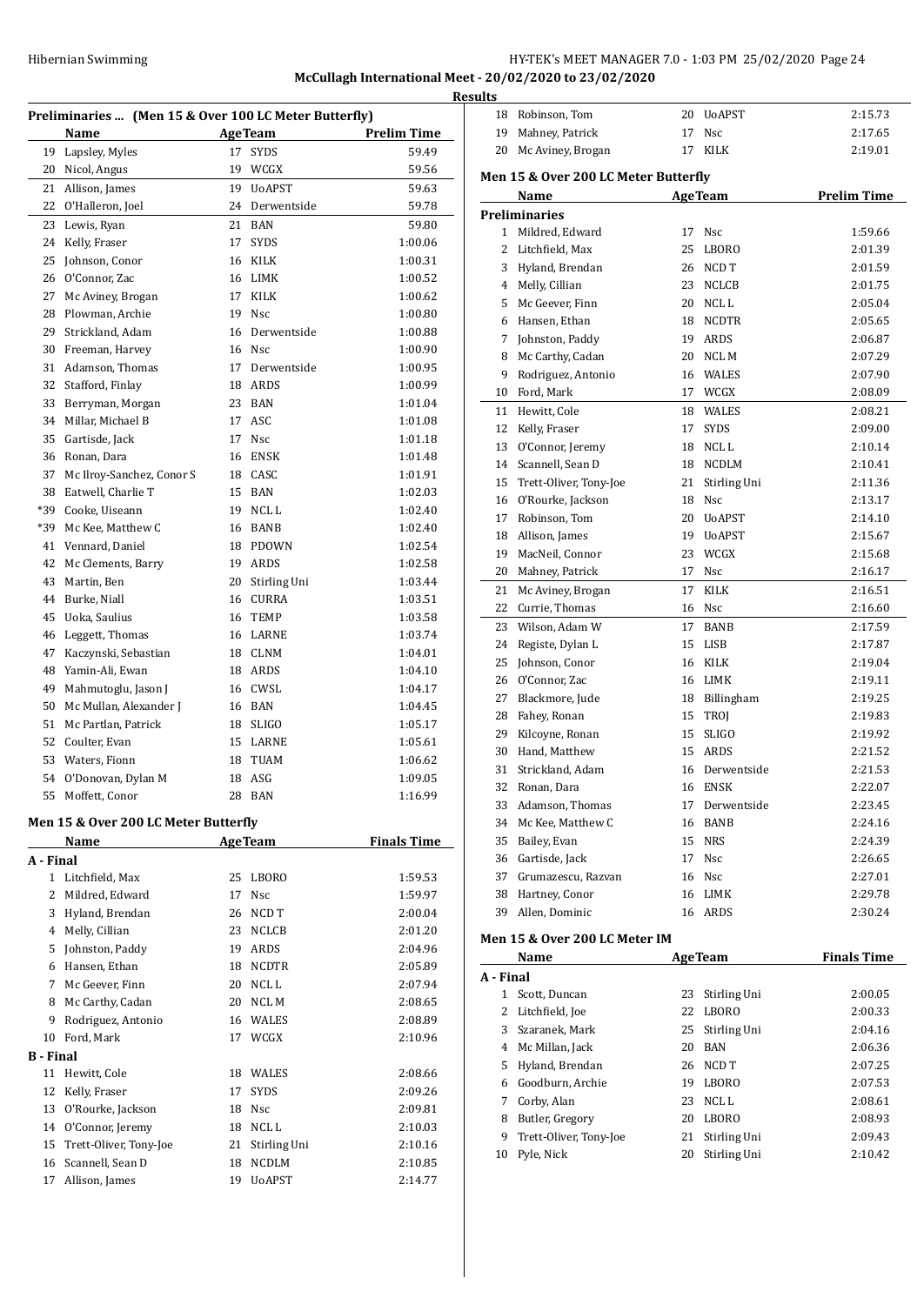# Hibernian Swimming HY-TEK's MEET MANAGER 7.0 - 1:03 PM 25/02/2020 Page 25 **McCullagh International Meet - 20/02/2020 to 23/02/2020**

**Results**

**B - Final ... (Men 15 & Over 200 LC Meter IM) Name Age Team Finals Time B - Final** 11 Corby, Eoin 18 NCL L 2:07.35 Freeman, Harvey 16 Nsc 2:10.35 Dickson, Rory 18 SYDS 2:10.42 Baxter, Edward 22 LBORO 2:10.62 Manners, Jay 21 Derwentside 2:11.34 Elkin, Max 16 WALES 2:12.01 Maxwell, Lewis 17 Derwentside 2:13.10 Cox, Paul Y 18 LISB 2:13.15 Uprichard, Tom 19 ARDS 2:14.25 Davies, Aneurin 16 WALES 2:14.38 **Men 15 & Over 200 LC Meter IM Name Age Team Prelim Time Preliminaries** Scott, Duncan 23 Stirling Uni 2:00.30 Szaranek, Mark 25 Stirling Uni 2:02.91 Hyland, Brendan 26 NCD T 2:07.21 Litchfield, Joe 22 LBORO 2:07.44 Goodburn, Archie 19 LBORO 2:07.70 Mc Millan, Jack 20 BAN 2:09.02 Butler, Gregory 20 LBORO 2:09.37 8 Corby, Alan 23 NCL L 2:09.58 Hansen, Ethan 18 NCDTR 2:09.60 Pyle, Nick 20 Stirling Uni 2:10.37 Trett-Oliver, Tony-Joe 21 Stirling Uni 2:10.42 12 Freeman, Harvey 16 Nsc 2:10.85 Baxter, Edward 22 LBORO 2:11.25 Dickson, Rory 18 SYDS 2:11.27 Manners, Jay 21 Derwentside 2:12.00 16 Corby, Eoin 18 NCL L 2:12.73 Elkin, Max 16 WALES 2:13.66 Uprichard, Tom 19 ARDS 2:13.67 Davies, Aneurin 16 WALES 2:13.89 Cox, Paul Y 18 LISB 2:13.96 Allison, James 19 UoAPST 2:14.74 Maxwell, Lewis 17 Derwentside 2:14.78 Kirkham, Jake 16 SYDS 2:15.58 Baird, Graham R 17 SYDS 2:15.95 Blackett, Samuel 22 Nsc 2:16.04 O'Rourke, Jackson 18 Nsc 2:16.57 27 Greenock, Craig 19 WCGX 2:16.83 Mc Shea, Kealan 18 ENSK 2:17.05 Kelly, Fraser 17 SYDS 2:17.11 Wilson, Adam W 17 BANB 2:17.19 Robinson, Tom 20 UoAPST 2:17.77 \*32 Kilcoyne, Ronan 15 SLIGO 2:18.02 \*32 Murphy, Liam 16 SYDS 2:18.02 Massey, Conor 18 WCGX 2:18.33 Blackmore, Jude 18 Billingham 2:18.38 Sheedy, Liam 17 CY DY 2:18.55 37 Mc Sharry, Mouric 18 MARL 2:18.75 Dunnion, Cody 16 SSEAL 2:19.20 Pettit, Billy 19 Nsc 2:19.44 Smith, Samuel 15 Nsc 2:19.68 Pritchard, Murray 16 MPCX 2:19.80 Strickland, Adam 16 Derwentside 2:20.48 43 Mc Geown, Niall P 16 BANB 2:20.96

|           | 44    | Colgan, Adam                  | 15 | LEC            | 2:21.87            |
|-----------|-------|-------------------------------|----|----------------|--------------------|
|           | 45    | Harmon, Patrick               | 18 | ADSC           | 2:22.98            |
|           | 46    | Denholm, Josh                 | 15 | <b>SUNE</b>    | 2:23.30            |
|           | 47    | Breslin, Ethan                | 18 | <b>CLM</b>     | 2:23.47            |
|           | 48    | Balgos, Jericho A             | 16 | CY BT          | 2:24.24            |
|           | 49    | Phelan, Sami                  | 15 | GLN            | 2:24.78            |
|           | 50    | Riddell, Ben                  | 15 | BAN            | 2:24.80            |
|           | 51    | Mulholland, Daniel J          |    | 17 LISB        | 2:24.83            |
|           | 52    | Grumazescu, Razvan            |    | 16 Nsc         | 2:24.98            |
|           | 53    | Mulhall, John                 | 15 | TROJ           | 2:25.27            |
|           | 54    | Hartney, Conor                | 16 | LIMK           | 2:26.14            |
|           | 55    | Feenan, Andrew                | 19 | SWSC           | 2:26.15            |
|           | 56    | Coogan, Alfie                 | 16 | ATH            | 2:26.35            |
|           | 57    | Coulter, Evan                 | 15 | LARNE          | 2:26.83            |
|           | 58    | Mahney, Patrick               | 17 | <b>Nsc</b>     | 2:27.00            |
|           | 59    | Morgan, Danny                 | 16 | COOL           | 2:27.95            |
|           | 60    | Vennard, Daniel               | 18 | PDOWN          | 2:28.20            |
|           | 61    | Waters, Fionn                 | 18 | <b>TUAM</b>    | 2:31.37            |
|           | 62    | Perry, William                | 20 | Nsc            | 3:10.91            |
|           | $---$ | Moffett, Conor                |    | 28 BAN         | DQ                 |
|           | ---   | Kenny, Sean                   | 17 | <b>TEMP</b>    | DQ                 |
|           |       | Men 15 & Over 400 LC Meter IM |    |                |                    |
|           |       | Name                          |    | <b>AgeTeam</b> | <b>Finals Time</b> |
|           |       |                               |    |                |                    |
| A - Final |       |                               |    |                |                    |
|           |       | 1 Litchfield, Max             | 25 | <b>LBORO</b>   | 4:19.81            |
|           | 2     | Mc Carthy, Cadan              | 20 | NCL M          | 4:34.45            |
|           | 3     | Trett-Oliver, Tony-Joe        | 21 | Stirling Uni   | 4:38.67            |
|           | 4     | Manners, Jay                  | 21 | Derwentside    | 4:38.96            |
|           | 5     | O'Rourke, Jackson             | 18 | Nsc            | 4:40.44            |
|           | 6     | Freeman, Harvey               |    | 16 Nsc         | 4:41.02            |
|           | 7     | Edwards, Kaden                |    | 16 WALES       | 4:41.14            |
|           | 8     | Hansen, Ethan                 |    | 18 NCDTR       | 4:44.08            |
|           | 9     | Greenock, Craig               |    | 19 WCGX        | 4:44.10            |
|           | 10    | Blackett, Samuel              | 22 | Nsc            | 4:47.82            |
| B - Final |       |                               |    |                |                    |
|           | 11    | Elkin, Max                    |    | 16 WALES       | 4:43.07            |
|           | 12    | Fleming, Jack H               |    | 19 LISB        | 4:45.42            |
|           | 13    | Robinson, Tom                 | 20 | UoAPST         | 4:47.27            |
|           |       | 14 Cox, Paul Y                |    | 18 LISB        | 4:50.84            |
|           | 15    | Allison, Cameron G            | 17 | SYDS           | 4:52.09            |
|           | 16    | Kilcoyne, Ronan               | 15 | SLIGO          | 4:52.21            |
|           | 17    | Smith, Samuel                 | 15 | Nsc            | 4:52.31            |
|           | 18    | Bailey, Evan                  | 15 | <b>NRS</b>     | 4:55.55            |
|           | 19    | Pfeiffer, Robin               | 17 | BL FN          | 4:56.13            |
|           | 20    | Kirkham, Jake                 | 16 | SYDS           | 4:56.68            |

#### **Men 15 & Over 400 LC Meter IM**

|    | Name                   |    | <b>AgeTeam</b> | <b>Prelim Time</b> |  |  |  |
|----|------------------------|----|----------------|--------------------|--|--|--|
|    | Preliminaries          |    |                |                    |  |  |  |
| 1  | Litchfield, Max        | 25 | LBORO          | 4:19.01            |  |  |  |
| 2  | Mc Carthy, Cadan       | 20 | NCL M          | 4:35.17            |  |  |  |
| 3  | Trett-Oliver, Tony-Joe | 21 | Stirling Uni   | 4:37.67            |  |  |  |
| 4  | Freeman, Harvey        |    | 16 Nsc         | 4:38.15            |  |  |  |
| 5  | Hansen, Ethan          | 18 | <b>NCDTR</b>   | 4:39.60            |  |  |  |
| 6  | Manners, Jay           | 21 | Derwentside    | 4:40.16            |  |  |  |
| 7  | Greenock, Craig        | 19 | <b>WCGX</b>    | 4:43.03            |  |  |  |
| 8  | Edwards, Kaden         |    | 16 WALES       | 4:43.86            |  |  |  |
| 9  | O'Rourke, Jackson      |    | 18 Nsc         | 4:44.24            |  |  |  |
| 10 | Blackett, Samuel       |    | 22 Nsc         | 4:44.26            |  |  |  |
| 11 | Robinson, Tom          | 20 | <b>UoAPST</b>  | 4:46.37            |  |  |  |
|    |                        |    |                |                    |  |  |  |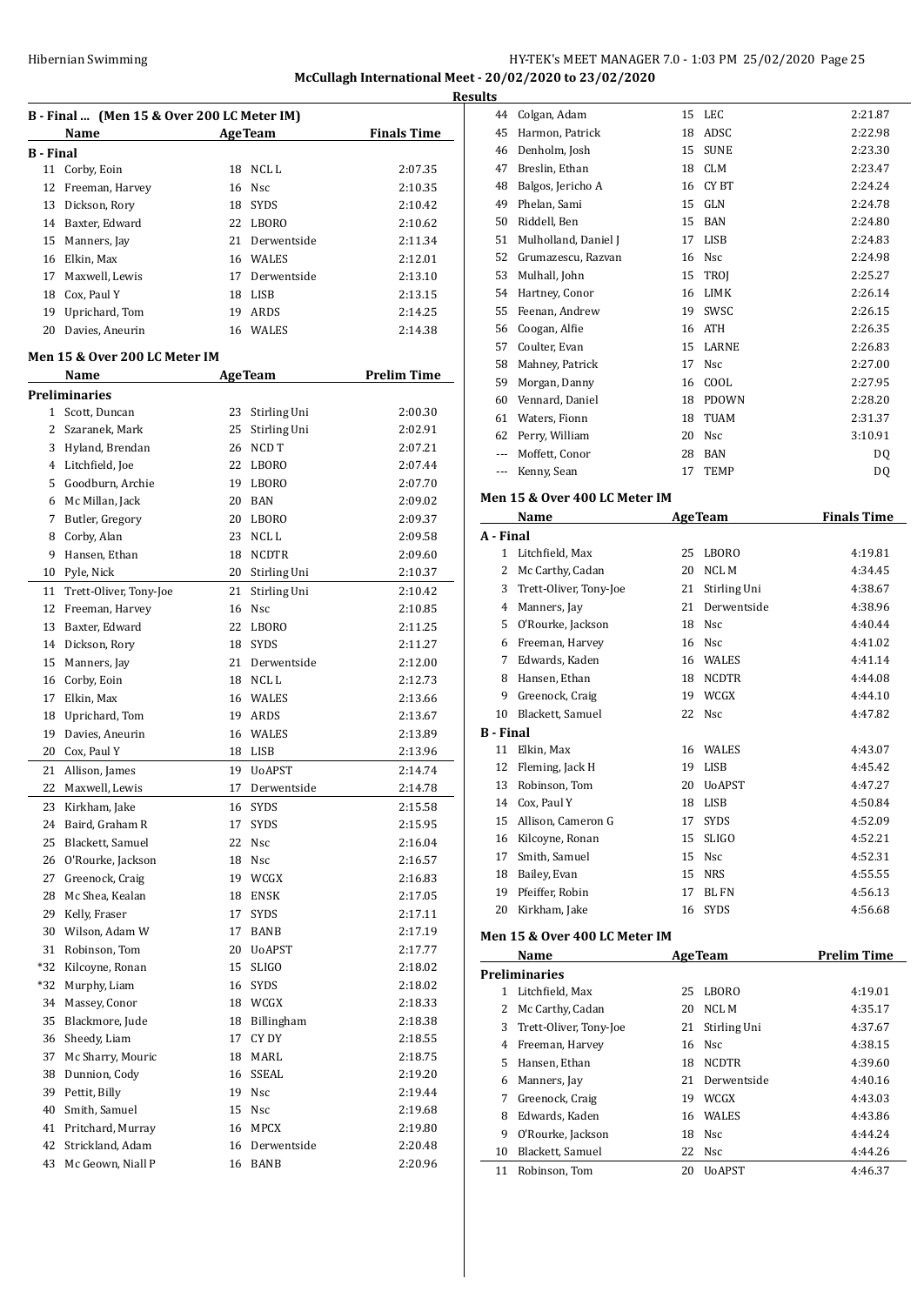# HY-TEK's MEET MANAGER 7.0 - 1:03 PM 25/02/2020 Page 26 **McCullagh International Meet - 20/02/2020 to 23/02/2020 Results**

| Preliminaries  (Men 15 & Over 400 LC Meter IM) |                                    |    |                   |                    |
|------------------------------------------------|------------------------------------|----|-------------------|--------------------|
|                                                | Name                               |    | <b>AgeTeam</b>    | <b>Prelim Time</b> |
| 12                                             | Allison, Cameron G                 | 17 | <b>SYDS</b>       | 4:47.49            |
| 13                                             | Fleming, Jack H                    | 19 | LISB              | 4:48.29            |
| 14                                             | Kilcoyne, Ronan                    | 15 | <b>SLIGO</b>      | 4:49.02            |
| 15                                             | Elkin, Max                         |    | 16 WALES          | 4:49.09            |
| 16                                             | Plowman, Archie                    | 19 | Nsc               | 4:49.33            |
| 17                                             | Cox, Paul Y                        | 18 | LISB              | 4:49.91            |
| 18                                             | Smith, Samuel                      | 15 | <b>Nsc</b>        | 4:52.89            |
| 19                                             | Bailey, Evan                       | 15 | <b>NRS</b>        | 4:53.54            |
| 20                                             | Kirkham, Jake                      |    | 16 SYDS           | 4:53.72            |
| 21                                             | Pfeiffer, Robin                    | 17 | <b>BL FN</b>      | 4:53.89            |
| 22                                             | Blackmore, Jude                    | 18 | <b>Billingham</b> | 4:56.05            |
| 23                                             | Fahey, Ronan                       | 15 | TROJ              | 4:56.19            |
| 24                                             | Mc Geown, Niall P                  | 16 | BANB              | 4:56.36            |
| 25                                             | Irwin, Neddie                      | 17 | <b>DOL</b>        | 5:01.16            |
| 26                                             | Mc Shea, Kealan                    | 18 | <b>ENSK</b>       | 5:01.34            |
| 27                                             | Dunnion, Cody                      | 16 | SSEAL             | 5:02.89            |
| 28                                             | Mahney, Patrick                    | 17 | Nsc               | 5:03.40            |
| 29                                             | Hartney, Conor                     |    | 16 LIMK           | 5:04.95            |
| 30                                             | Hagan, Max                         |    | 19 WCGX           | 5:05.12            |
| 31                                             | Denholm, Josh                      | 15 | SUNE              | 5:06.42            |
| 32                                             | Ronan, Dara                        |    | 16 ENSK           | 5:09.16            |
| 33                                             | Smith, Matthew                     |    | 18 Nsc            | 5:10.76            |
| 34                                             | Langton, Killian                   | 15 | <b>SLIGO</b>      | 5:11.15            |
| 35                                             | Keogh, Michael                     | 16 | TERE              | 5:11.47            |
| 36                                             | Lennon, Jack T                     | 15 | <b>BANB</b>       | 5:15.14            |
| 37                                             | Allen, Dominic                     | 16 | ARDS              | 5:16.49            |
| 38                                             | Capilitan, Kyle J                  | 17 | GLN               | 5:17.89            |
| 39                                             | O'Connor, Killian                  | 17 | <b>BARRA</b>      | 5:21.35            |
| 40                                             | Pritchard, Murray                  | 16 | <b>MPCX</b>       | 5:29.26            |
| $---$                                          | Mildred, Edward                    | 17 | <b>Nsc</b>        | DQ                 |
| ---                                            | Grumazescu, Razvan                 | 16 | Nsc               | DQ                 |
| ---                                            | Kelly, Fraser                      | 17 | <b>SYDS</b>       | DQ                 |
|                                                |                                    |    |                   |                    |
|                                                | Men 50 LC Meter Freestyle Swim-off |    |                   |                    |
|                                                | Name                               |    | <b>AgeTeam</b>    | <b>Finals Time</b> |
|                                                | - Swim-off                         |    |                   |                    |
| 1                                              | Baird, Graham R                    | 17 | SYDS              | 24.80              |
| 2                                              | Wilde, Johnny J                    | 16 | WALES             | 24.82              |
| 3                                              | Bajrami, Patrik                    | 17 | Derwentside       | 24.96              |
| 4                                              | Birrell, Lewis                     | 19 | <b>UoAPST</b>     | 25.13              |
|                                                | Men 400 LC Meter Freestyle Relay   |    |                   |                    |
|                                                | <b>Team</b>                        |    | Relay             | <b>Finals Time</b> |
| 1                                              | <b>BAN</b>                         |    | А                 | 3:22.66            |
| 2                                              | WCGX                               |    | А                 | 3:35.39            |
| 3                                              | <b>ARDS</b>                        |    | A                 | 3:35.70            |
| 4                                              | LARNE                              |    | A                 | 3:47.12            |
| 5                                              | <b>SPL</b>                         |    | A                 | 3:48.56            |
| 6                                              | ARDS                               |    | B                 | 3:50.83            |
| 7                                              | <b>NRS</b>                         |    | А                 | 3:52.17            |
| 8                                              | <b>BAN</b>                         |    | B                 | 3:56.08            |
| 9                                              | TEMP                               |    | А                 | 3:56.20            |
| 10                                             | COOL                               |    | А                 | 3:56.76            |
|                                                |                                    |    |                   |                    |
|                                                | Men 800 LC Meter Freestyle Relay   |    |                   |                    |
|                                                | <u>Team</u>                        |    | <u>Relay</u>      | <b>Finals Time</b> |
| 1                                              | <b>BAN</b>                         |    | А                 | 7:45.31            |
| 2                                              | ARDS                               |    | А                 | 8:02.46            |
| 3                                              | LARNE                              |    | А                 | 8:16.70            |
| 4                                              | ARDS                               |    | B                 | 8:34.97            |

|                | <b>Men 400 LC Meter Medley Relay</b>   |                                           |                    |
|----------------|----------------------------------------|-------------------------------------------|--------------------|
|                | <b>Team</b>                            | Relay                                     | <b>Finals Time</b> |
| $\mathbf{1}$   | WCGX                                   | A                                         | 3:53.77            |
| $\overline{2}$ | <b>BAN</b>                             | A                                         | 3:57.32            |
| 3              | <b>ARDS</b>                            | A                                         | 3:57.77            |
| 4              | <b>LARNE</b>                           | A                                         | 4:01.17            |
| 5              | <b>ARDS</b>                            | B                                         | 4:12.50            |
| 6              | <b>NRS</b>                             | A                                         | 4:17.97            |
| 7              | <b>SPL</b>                             | A                                         | 4:22.46            |
| 8              | COOL                                   | A                                         | 4:22.71            |
| 9              | <b>TEMP</b>                            | A                                         | 4:22.84            |
|                | <b>Mixed 400 LC Meter Medley Relay</b> |                                           |                    |
|                | <b>Team</b>                            | Relay                                     | <b>Finals Time</b> |
| $\mathbf{1}$   | <b>LARNE</b>                           | A                                         | 4:04.36            |
| $\overline{2}$ | WCGX                                   | A                                         | 4:06.17            |
| 3              | <b>ARDS</b>                            | A                                         | 4:06.98            |
| $\overline{4}$ | <b>BAN</b>                             | A                                         | 4:14.02            |
| 5              | WCGX                                   | B                                         | 4:16.51            |
| 6              | <b>TEMP</b>                            | A                                         | 4:20.02            |
| 7              | <b>KILK</b>                            | A                                         | 4:21.18            |
| 8              | <b>ARDS</b>                            | B                                         | 4:27.71            |
| 9              | <b>SUNE</b>                            | A                                         | 4:29.22            |
| 10             | <b>BAN</b>                             | B                                         | 4:31.21            |
| 11             | <b>NRS</b>                             | A                                         | 4:31.75            |
| 12             | <b>SPL</b>                             | A                                         | 4:39.62            |
|                | <b>Scores - Women</b>                  |                                           |                    |
|                |                                        | Women - Team Rankings - Through Event 305 |                    |
|                | 1. Loughborough                        |                                           | 143                |

| 1.  | Loughborough                    | 143  |
|-----|---------------------------------|------|
| 2.  | Ards                            | 122  |
| 3.  | Swim Wales                      | 88   |
| 4.  | City Of Glasgow Swim Team       | 84   |
| 5.  | Marlins                         | 55   |
| 6.  | Kilkenny                        | 47   |
| 7.  | Larne                           | 39.5 |
| 8.  | <b>UoA Performance Swimming</b> | 39   |
| 8.  | Perth City Swim Club            | 39   |
| 10. | Uni of Stirling                 | 37.5 |
| 11. | Templeogue                      | 36   |
| 11. | <b>Yds Scotland</b>             | 36   |
| 13. | Trojan                          | 33   |
| 13. | Bangor                          | 33   |
|     | 15. Swansea University          | 29   |
| 16. | Swim Gwynedd Performance Club   | 27   |
|     | 16. Leander                     | 27   |
| 18. | Northampton Swimming Club       | 22   |
| 19. | Ncd Tallaght                    | 20   |
| 20. | Enniskillen Lakelanders         | 14   |
| 21. | <b>Otter</b>                    | 13   |
| 22. | Dolphin                         | 10   |
| 23. | Lisburn City                    | 9    |
| 23. | Ncl Limerick                    | 9    |
| 25. | Shark                           | 8    |
|     | 25. Ncl Com                     | 8    |
| 25. | Derwentside Asc                 | 8    |
| 28. | Chelsea and Westminster Swimmi  | 7    |
| 29. | Sligo                           | 5    |
| 29. | Banbridge                       | 5    |
| 31. | Templemore                      | 4    |
| 31. | <b>New Ross</b>                 | 4    |